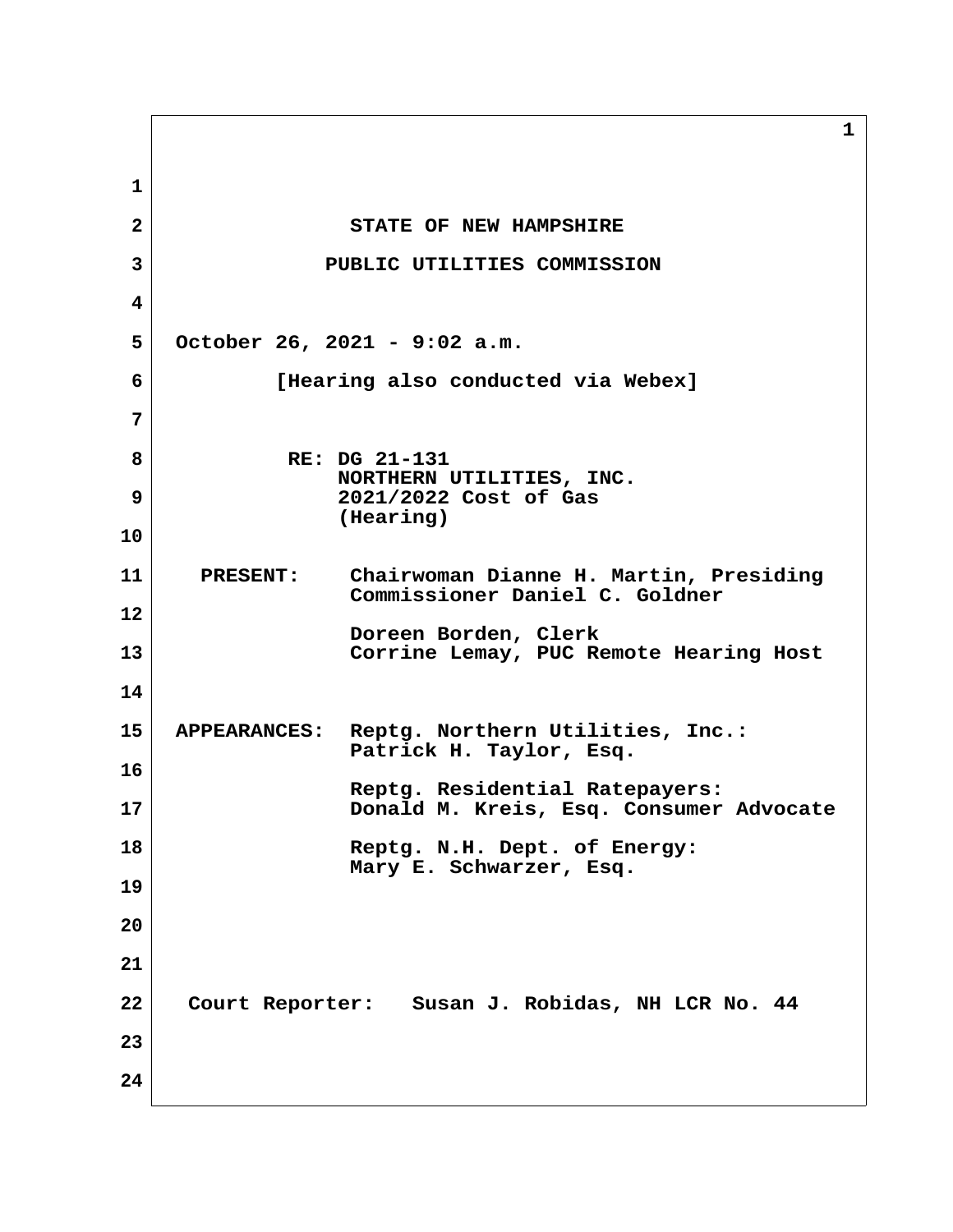| $\mathbf{1}$            | INDEX                                     |             |  |
|-------------------------|-------------------------------------------|-------------|--|
| $\mathbf{2}$            |                                           |             |  |
| $\overline{3}$          | <b>WITNESS PANEL:</b><br>FRANCIS X. WELLS |             |  |
| $\overline{\mathbf{4}}$ | CHRISTOPHER A. KAHL<br>S. ELENA DEMERIS   |             |  |
| 5                       |                                           |             |  |
| 6                       |                                           |             |  |
| 7                       | <b>EXAMINATION</b>                        | <b>PAGE</b> |  |
| 8                       | Direct Examination by Mr. Taylor          | 7           |  |
| 9                       | Cross-examination by Mr. Kreis            | 13          |  |
| 10                      | Cross-examination by Ms. Schwarzer        | 27          |  |
| 11                      | QUESTIONS BY COMMISSIONERS:               |             |  |
| 12                      | By Commissioner Goldner                   | 48          |  |
| 13                      | CLOSING STATEMENTS:                       |             |  |
| 14                      | Mr. Kreis                                 | 58          |  |
| 15                      | Ms. Schwarzer                             | 59          |  |
| 16                      |                                           |             |  |
| 17                      |                                           |             |  |
| 18                      |                                           |             |  |
| 19                      |                                           |             |  |
| 20                      |                                           |             |  |
| 21                      |                                           |             |  |
| 22                      |                                           |             |  |
| 23                      |                                           |             |  |
| 24                      |                                           |             |  |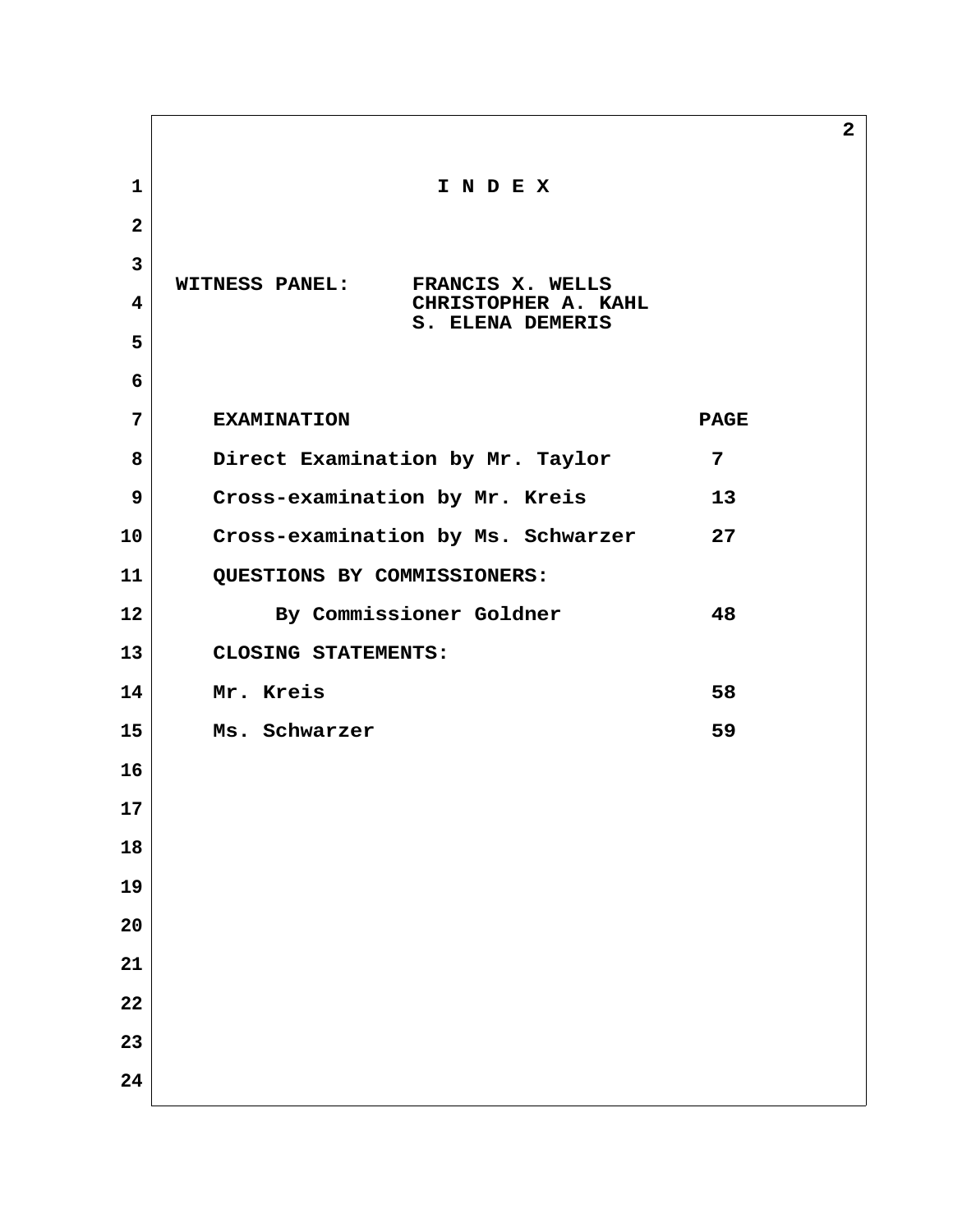|                |                 |                                                                              | $\overline{3}$ |
|----------------|-----------------|------------------------------------------------------------------------------|----------------|
| $\mathbf{1}$   |                 | I N D E X (CONT'D)                                                           |                |
| $\mathbf{2}$   |                 |                                                                              |                |
| $\overline{3}$ | <b>EXHIBITS</b> |                                                                              | <b>PAGE</b>    |
| 4              | $\mathbf{1}$    | 2021/2022 Annual Cost of Gas<br>Adjustment Filing                            | Premarked      |
| 5<br>6         | $\overline{2}$  | 2021/2022 Annual Cost of Gas<br>Adjustment Filing                            | Premarked      |
| 7              |                 | CONFIDENTIAL VERSION                                                         |                |
| 8              | $\mathbf{3}$    | Corrected Red-lined Tariff<br>Revised Pages 43 and 85                        | Premarked      |
| 9<br>10        | 4               | Supplemental Testimony of<br>Francis X. Wells with<br>attachments            | Premarked      |
| 11             | 5               | Response to Commission<br>10/2/21 Record Request                             | Premarked      |
| $12 \,$        | 6               | Excerpts from Northern's                                                     | Premarked      |
| 13<br>14       |                 | Responses to Energy's<br>Technical Session Data<br>Requests, including TS1-1 |                |
| 15             |                 | through TS 1-5 (excluding<br>attachments to TS 1-5)                          |                |
| 16             |                 |                                                                              |                |
| 17             |                 |                                                                              |                |
| 18             |                 |                                                                              |                |
| 19             |                 |                                                                              |                |
| 20             |                 |                                                                              |                |
| 21             |                 |                                                                              |                |
| 22             |                 |                                                                              |                |
| 23             |                 |                                                                              |                |
| 24             |                 |                                                                              |                |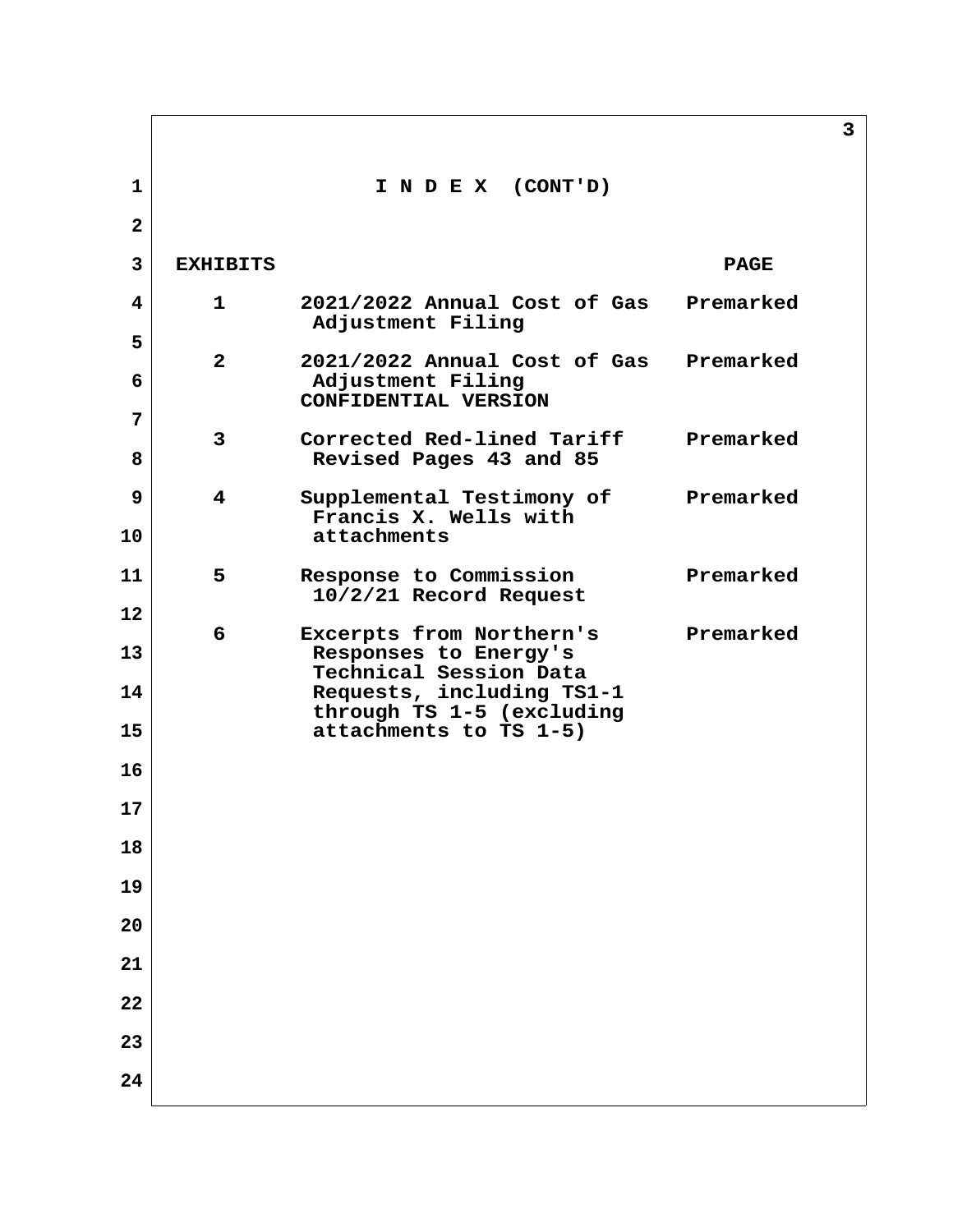**1 P R O C E E D I N G S 2 CHAIRWOMAN MARTIN: We're here this 3 morning in Docket DG 21-131 for a hearing 4 regarding the Northern Utilities, 5 Incorporated 2021 to 2022 Cost of Gas filing. 6 Let's start by taking appearances 7 with Mr. Taylor. 8 MR. TAYLOR: Good morning. Patrick 9 Taylor on behalf of Northern Utilities, Inc. 10 CHAIRWOMAN MARTIN: Thank you.** 11 And Mr. Kreis. **12 MR. KREIS: Good morning. I'm 13 Donald Kreis, the consumer advocate, here on 14 behalf of residential utility customers, all 15 by myself this morning. 16 CHAIRWOMAN MARTIN: All right. 17 And Ms. Schwarzer. You're on mute. 18 MS. SCHWARZER: Good morning. Mary 19 Schwarzer, here for the Department of Energy. 20 CHAIRWOMAN MARTIN: Okay. And for 21 exhibits, I have Exhibits 1 through 6 22 prefiled and premarked. Are there any 23 changes? 24 MR. TAYLOR: No. We'll make a**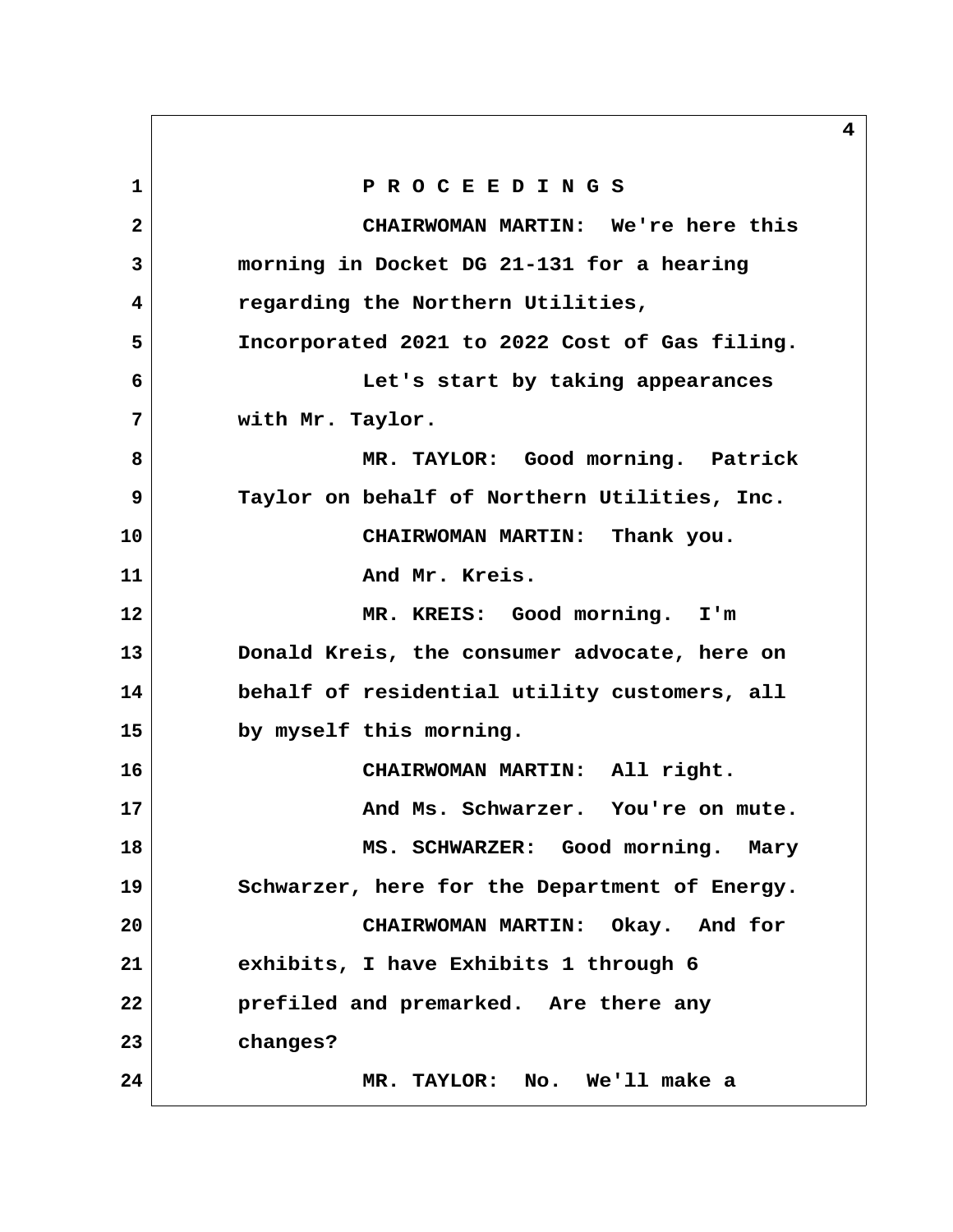**1 correction on the stand, but no changes to 2 the exhibits. 3 CHAIRWOMAN MARTIN: Okay. Anybody 4 else on exhibits? 5 [No verbal response] 6 CHAIRWOMAN MARTIN: All right. 7 Anything else we need to do for preliminary 8 matters? 9 MR. TAYLOR: Not from the Company's 10 standpoint. 11 CHAIRWOMAN MARTIN: And I don't see 12 any other hands, so let's move to the 13 witnesses. Could you identify the witnesses 14 before we have them sworn in, please. 15 MR. TAYLOR: Yes. This morning I 16 have with me Francis Kahl -- Francis Wells, 17 Christopher Kahl and Elena Demeris. 18 Mr. Wells is to my immediate right, Mr. Kahl 19 is two people down, and Ms. Demeris is 20 dialing in remotely today. 21 CHAIRWOMAN MARTIN: All right. 22 Thank you. 23 Ms. Robidas, would you swear in the 24 witnesses, please.**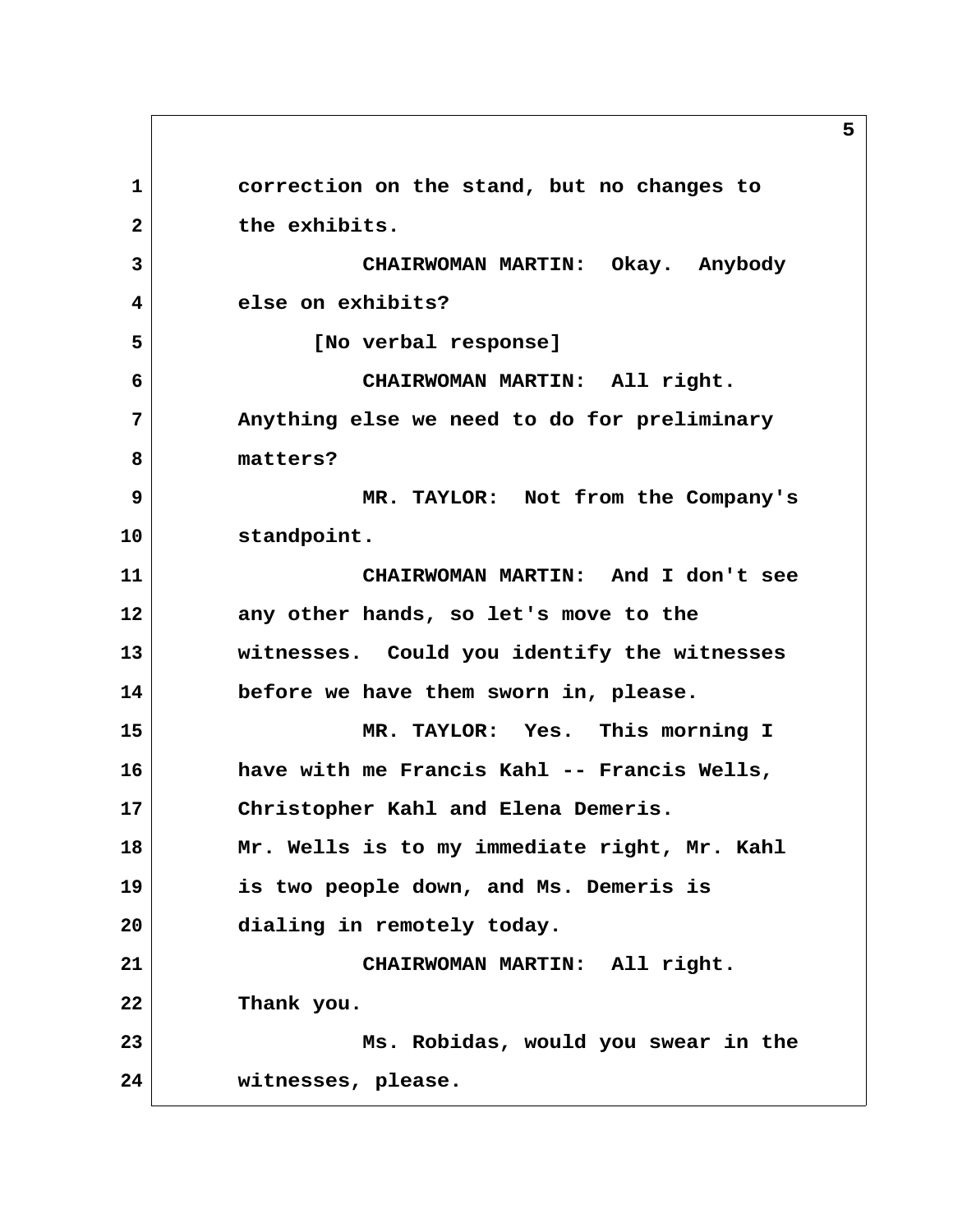1 **(WHEREUPON, FRANCIS X. WELLS, 2 CHRISTOPHER A. KAHL AND S. ELENA 3 DEMERIS were duly sworn and cautioned 4 by the Court Reporter.) 5 FRANCIS X. WELLS, SWORN 6 CHRISTOPHER A. KAHL, SWORN 7** S.ELENA DEMERIS, SWORN  **8 CHAIRWOMAN MARTIN: Let's go off 9 the record. 10 (Pause in proceedings) 11 CHAIRWOMAN MARTIN: Back on the 12 record. Mr. Taylor. 13 MR. TAYLOR: Thank you, 14 Commissioners. I'm going to take the 15 order -- take the witnesses in the following 16 order, starting with Mr. Kahl, Ms. Demeris 17 and then -- 18 MS. SCHWARZER: I apologize. Were 19 the witnesses sworn in? Because I didn't 20 hear it. 21 MR. TAYLOR: Yes. 22 CHAIRWOMAN MARTIN: They were.** 23 MS. SCHWARZER: Okay. **24 MR. TAYLOR: The order of witnesses**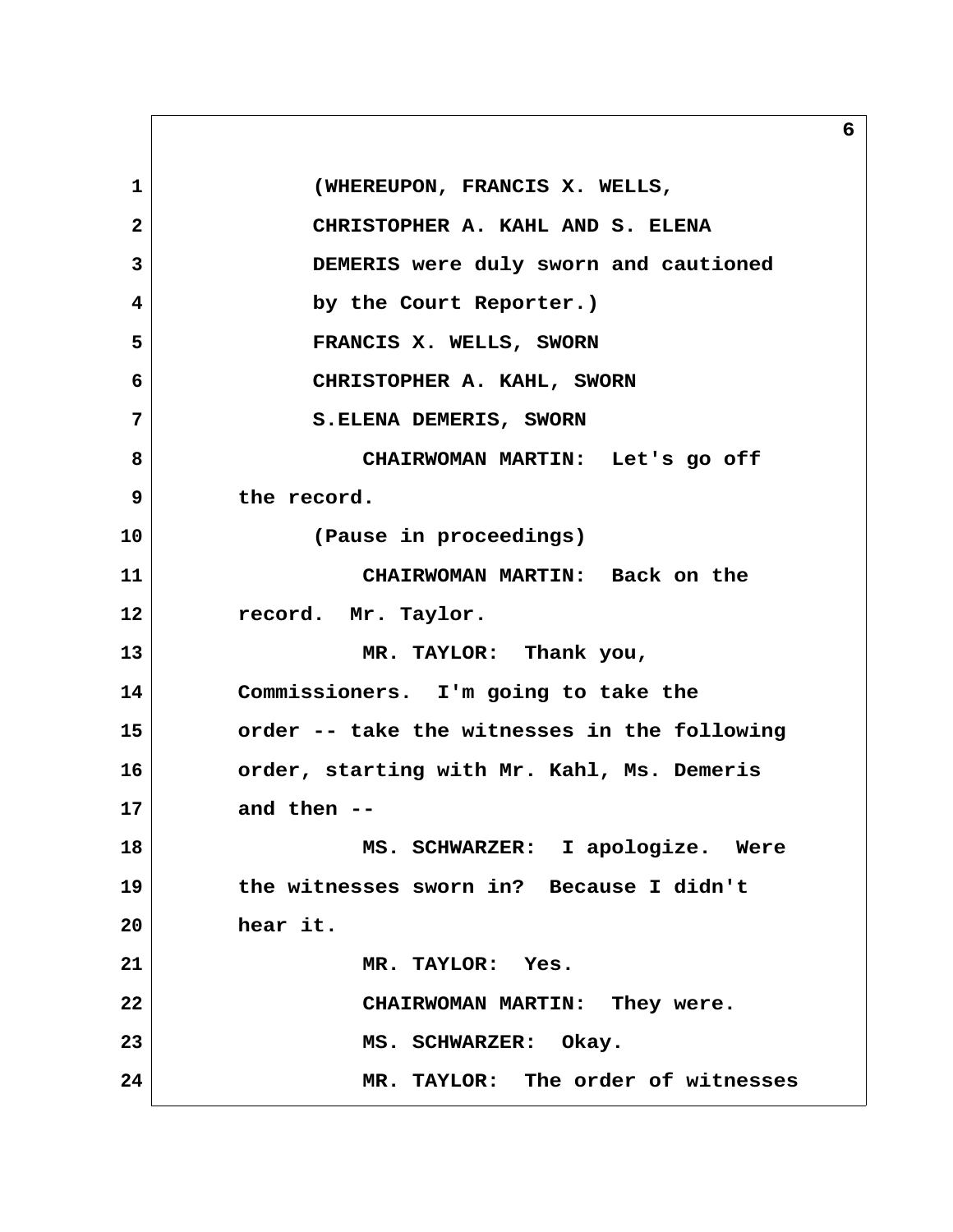**1 for the Company this morning will be Mr. 2 Kahl, Ms. Demeris, and then Mr. Wells. So 3 I'll start with Mr. Kahl. 4** DIRECT EXAMINATION  **5 BY MR. TAYLOR: 6 Q. Please give your name and position with the 7 Company. 8 A. (Kahl) Christopher Kahl. 9 CHAIRWOMAN MARTIN: Mr. Kahl, you 10 need to turn on the microphone and speak very 11 closely into it. 12 A. (Kahl) Christopher Kahl, senior regulatory 13 analyst with Unitil Service Corp. 14 Q. Thank you. And have you previously testified 15 before the Commission? 16 A. (Kahl) Yes, I have. 17 Q. Mr. Kahl, the Company's marked a series of 18 exhibits. Hearing Exhibit 1 is a redacted 19 version of the Company's initial filing, and 20 Hearing Exhibit 2 is the confidential 21 version. I'm going to ask that you just 22 refer to Exhibit 2, starting at Bates 23 Page 34. Was this testimony prepared by you 24 or under your direction?**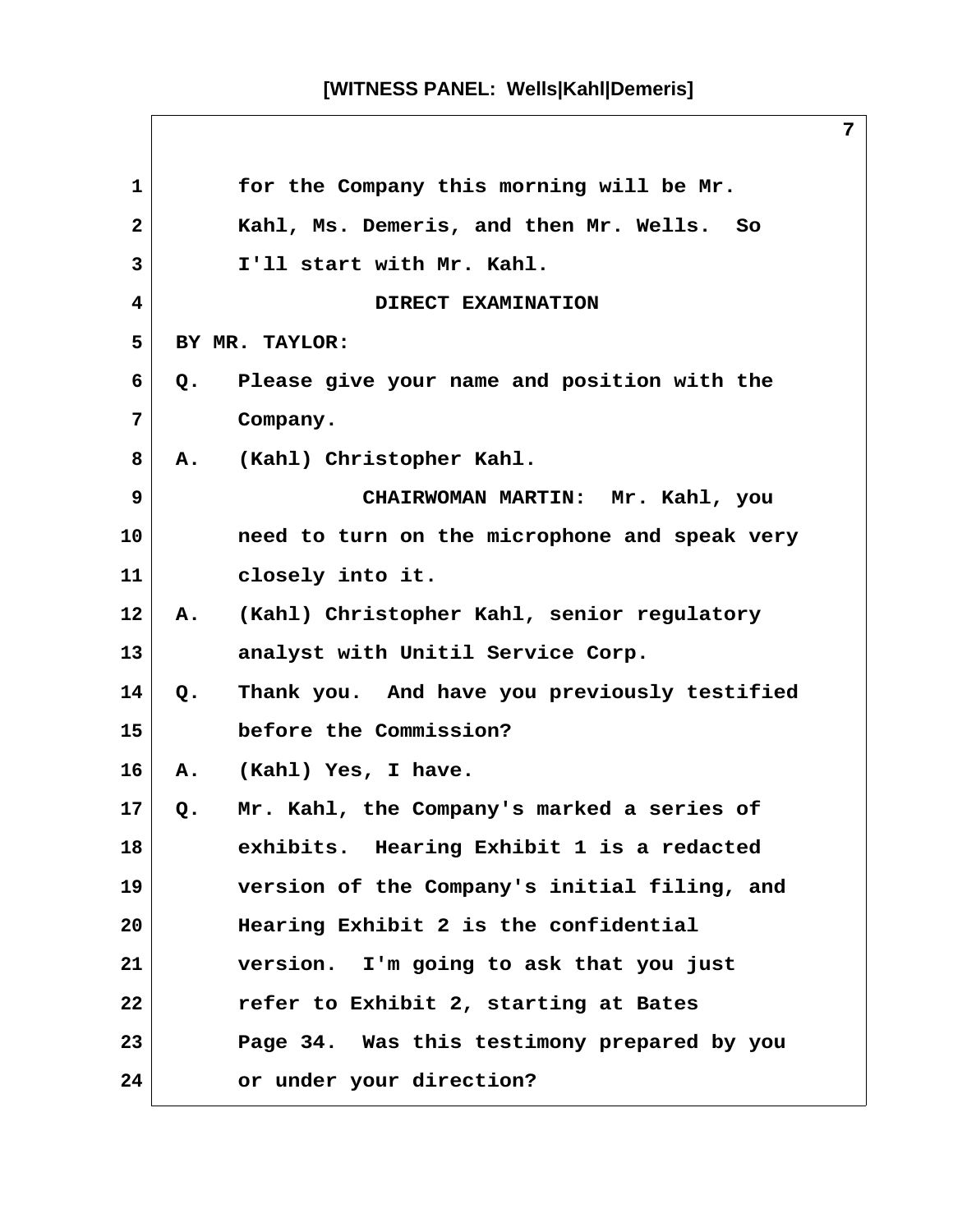| 1            | Α. | (Kahl) Yes, it was.                          |
|--------------|----|----------------------------------------------|
| $\mathbf{2}$ | Q. | And were the schedules that accompany your   |
| 3            |    | testimony prepared by you or under your      |
| 4            |    | direction?                                   |
| 5            | Α. | (Kahl) Yes.                                  |
| 6            | Q. | Do you have any changes or corrections to    |
| 7            |    | your testimony or the accompanying schedules |
| 8            |    | you'd like to note on the record?            |
| 9            | Α. | (Kahl) No.                                   |
| 10           | Q. | With respect to your testimony, if you were  |
| 11           |    | asked the same questions in that testimony   |
| 12           |    | today, would your answers be the same?       |
| 13           | А. | (Kahl) Yes.                                  |
| 14           | Q. | Thank you.                                   |
| 15           |    | Ms. Demeris, if you could please refer       |
| 16           |    | to the same exhibit, beginning at Page 90.   |
| 17           |    | Was this testimony prepared by you or under  |
| 18           |    | your direction?                              |
| 19           | Α. | (Demeris) Yes.                               |
| 20           | Q. | And were the schedules that accompanied your |
| 21           |    | testimony prepared by you or under your      |
| 22           |    | direction?                                   |
| 23           | А. | (Demeris) Yes, they were.                    |
| 24           | Q. | Do you have any changes or corrections to    |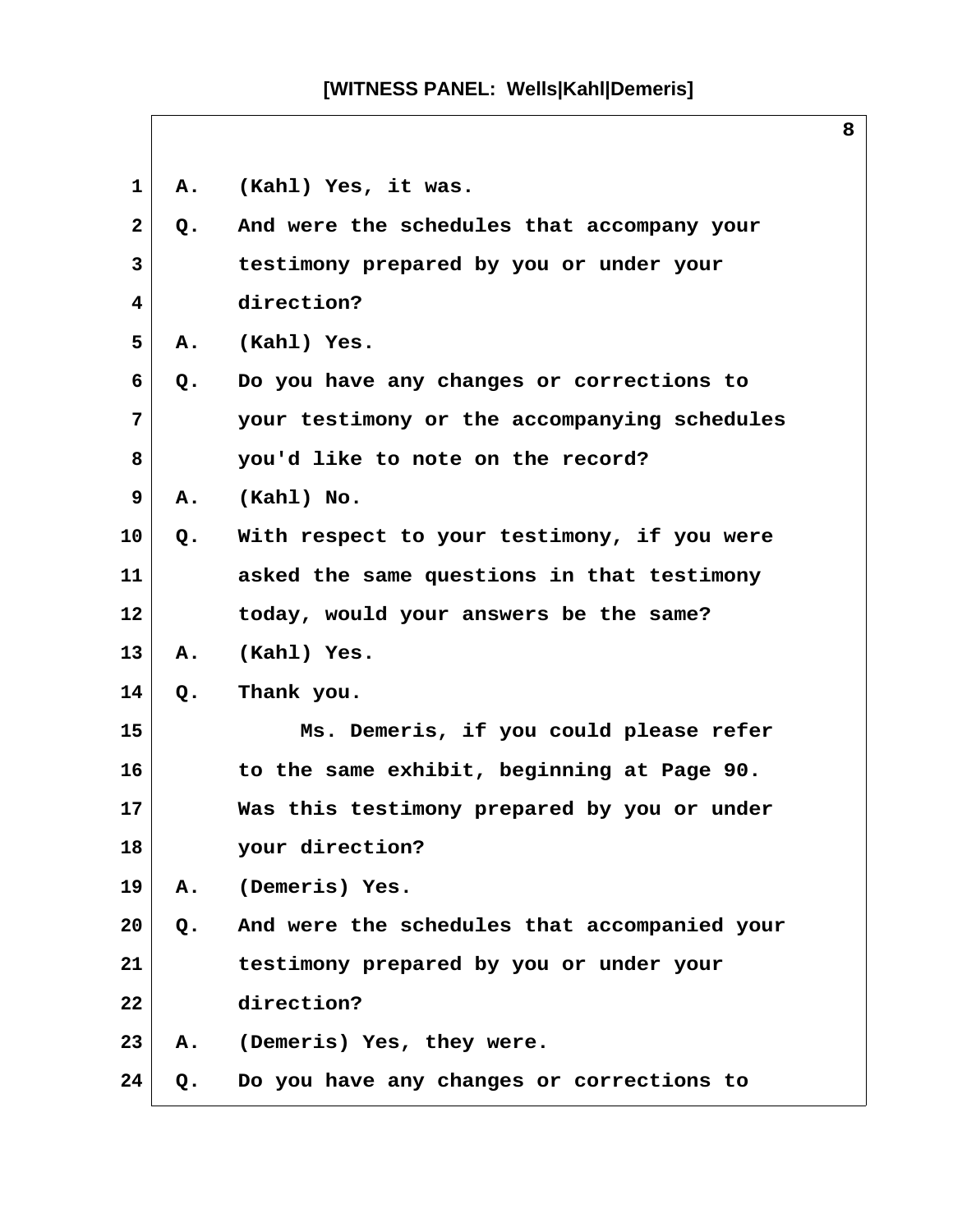| $\mathbf{1}$            |               | your testimony or the accompanying schedules  |
|-------------------------|---------------|-----------------------------------------------|
| $\mathbf{2}$            |               | that you'd like to note on the record?        |
| $\mathbf{3}$            | Α.            | (Demeris) No, I do not.                       |
| $\overline{\mathbf{4}}$ | Q.            | And with respect to your testimony, if you    |
| 5                       |               | were asked the same questions today, would    |
| 6                       |               | the answers be the same?                      |
| 7                       | Α.            | (Demeris) Yes.                                |
| 8                       | Q.            | I'm also going to ask you to refer to Hearing |
| 9                       |               | Exhibit 6, which was entered by the Staff.    |
| 10                      |               | It's a compilation of technical session       |
| 11                      |               | request responses that were submitted in this |
| $12 \,$                 |               | docket. And I'd ask you to go to Page 23.     |
| 13                      |               | Are you there?                                |
| 14                      | Α.            | (Demeris) Yes, I have it.                     |
| 15                      | $Q$ .         | Okay. Thanks. This is the Company's           |
| 16                      |               | response to Technical Session Request 1-2;    |
| 17                      |               | correct?                                      |
| 18                      | А.            | (Demeris) 1-3.                                |
| 19                      | $Q_{\bullet}$ | 1-3. My apologies. Thank you.                 |
| 20                      |               | And was this response prepared by you or      |
| 21                      |               | under your direction?                         |
| 22                      | Α.            | (Demeris) Yes, it was.                        |
| 23                      | Q.            | And are there any changes or corrections that |
| 24                      |               | you'd like to make regarding this response?   |

 $\mathsf{l}$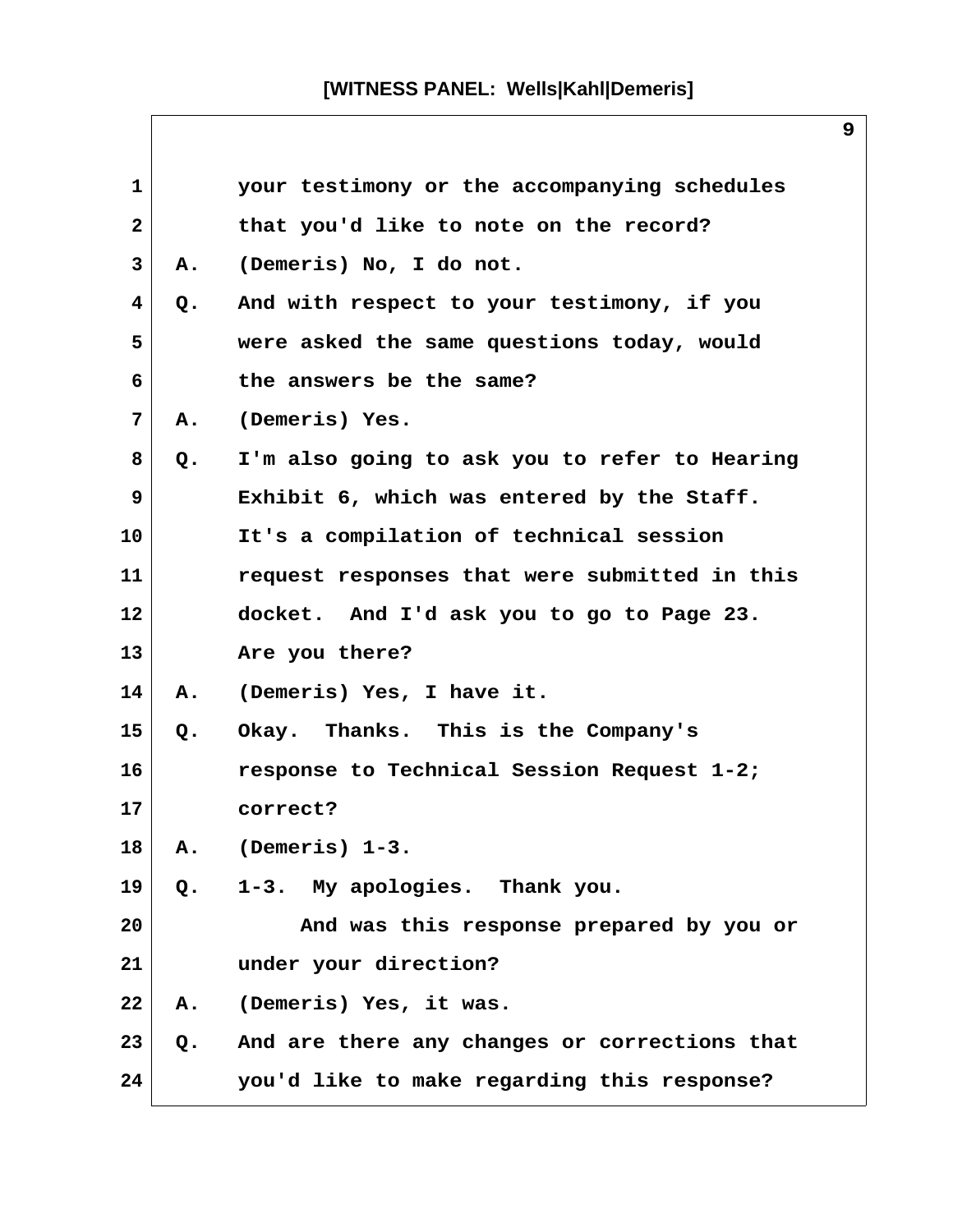| 1            | Α. | (Demeris) Yes. The last sentence of the       |
|--------------|----|-----------------------------------------------|
| $\mathbf{2}$ |    | first paragraph should read, "Northern is     |
| 3            |    | proposing year one of decoupling period       |
| 4            |    | August 1, 2022 to July 31, 2023, with the     |
| 5            |    | first revenue decoupling adjustment factor to |
| 6            |    | be included as part of the LDAC, effective    |
| 7            |    | November 1, 2023," not 2024.                  |
| 8            | Q. | Thank you.                                    |
| 9            | Α. | (Demeris) Thank you.                          |
| 10           | Q. | Mr. Wells, if you could reference Hearing     |
| 11           |    | Exhibit 2, Page 66. Was the testimony         |
| 12           |    | beginning with this page prepared by you or   |
| 13           |    | under your direction?                         |
| 14           | Α. | (Wells) Yes.                                  |
| 15           | Q. | And were the schedules that accompanied your  |
| 16           |    | testimony prepared by you or under your       |
| 17           |    | direction?                                    |
| 18           | Α. | (Wells) Yes.                                  |
| 19           | Q. | And do you have any changes or corrections to |
| 20           |    | this testimony or the accompanying schedules  |
| 21           |    | that you'd like to note on the record?        |
| 22           | Α. | (Wells) I do not.                             |
| 23           | Q. | And with respect to your testimony, if you    |
| 24           |    | were asked the same questions today, would    |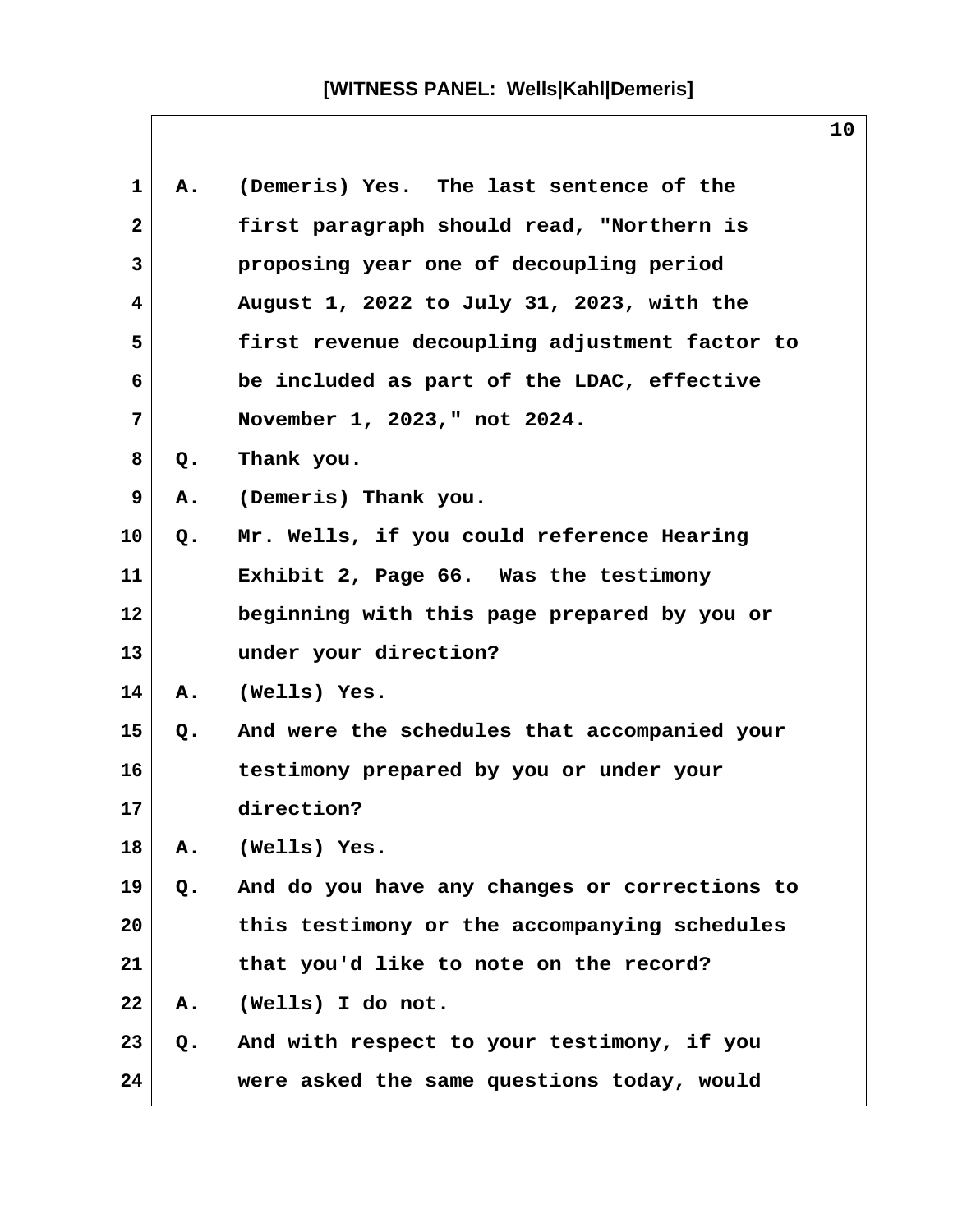| $\mathbf{1}$ |    | your answers be the same?                    |  |
|--------------|----|----------------------------------------------|--|
| $\mathbf{2}$ | Α. | (Wells) Yes.                                 |  |
| 3            | Q. | I'm also going to ask that you refer to      |  |
| 4            |    | Hearing Exhibit 4, which is a supplemental   |  |
| 5            |    | filing that the Company made during          |  |
| 6            |    | mid-period of this case.                     |  |
| 7            | Α. | (Wells) I'm there.                           |  |
| 8            | Q. | Was this supplemental testimony prepared by  |  |
| 9            |    | you or under your direction?                 |  |
| 10           | Α. | (Wells) Yes.                                 |  |
| 11           | Q. | Were the schedules that accompanied the      |  |
| 12           |    | supplemental testimony prepared by you or    |  |
| 13           |    | under your direction?                        |  |
| 14           | A. | (Wells) They were.                           |  |
| 15           | Q. | Can you please summarize for the Commission  |  |
| 16           |    | your reason for filing this supplemental     |  |
| 17           |    | testimony?                                   |  |
| 18           | Α. | (Wells) I can. The primary reason for filing |  |
| 19           |    | the supplemental testimony was to notify the |  |
| 20           |    | Commission and the other parties of a change |  |
| 21           |    | in the Company's procurement process for the |  |
| 22           |    | 2021-2022 winter period. Specifically, the   |  |
| 23           |    | Company had locked in the NYMEX portion of   |  |
| 24           |    | the supply contracts for several of its      |  |

 $\mathsf{l}$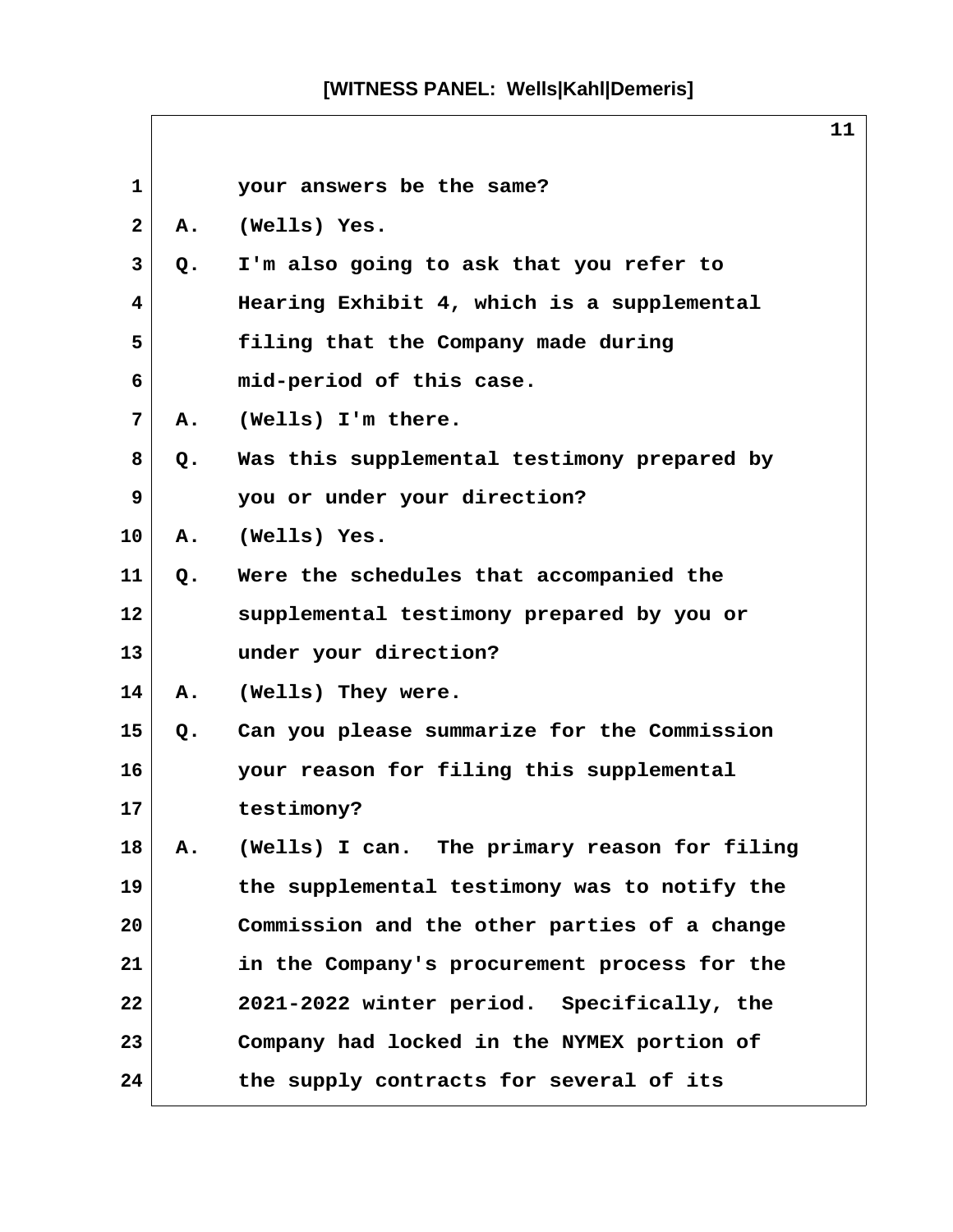**1 contracts, as detailed in my supplemental 2 testimony. This is a change from prior 3 practice, as those supply contracts would 4 normally be allowed to go to the final 5 settlement of NYMEX relative to our supply 6 contracts.**

 **7 We took this action because we saw what 8 we believed to be increased volatility and 9 high prices for NYMEX in the market and 10 determined that in the best interest of 11 preventing, you know, the need to go in for a 12 substantial increase in the cost of gas 13 during the winter would be to lock in a 14 portion of those NYMEX prices to prevent the 15 volatility from affecting consumers during 16 the winter period.**

**17 Secondarily, we also filed an update to 18 the conversion surcharge that is applicable 19 to customers that are capacity-exempt that 20 may be considering returning to sales 21 service. The conversion surcharge is 22 intended because capacity-exempt customers 23 are not planned for by the Company. We would 24 plan to purchase gas in order to serve them.**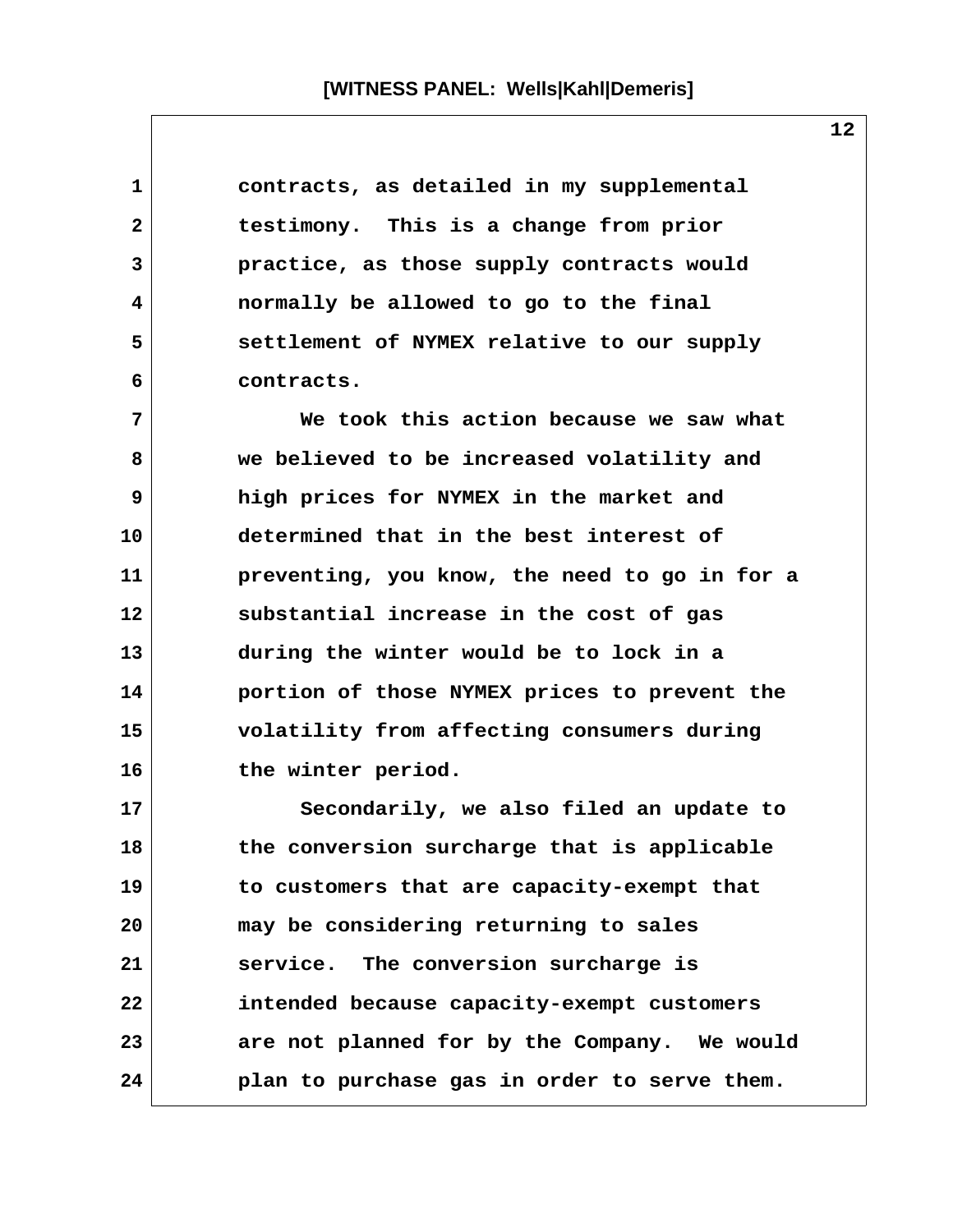1 And so the surcharge is intended to reflect  **2 the difference between the market price of 3 gas in our service territory, delivered to 4 our system, versus the cost of gas rate, you 5 know, and reflective of no prior period 6 credits. 7 So those were the two purposes of my 8 supplemental testimony in this proceeding. 9 MR. TAYLOR: Thank you. I have no 10 further questions for the Company's 11 witnesses. 12 CHAIRWOMAN MARTIN: All right. 13 Thank you. 14 Mr. Kreis. 15 MR. KREIS: I just have a few 16 questions about the Company's excellent 17 filing in this docket -- excellent filings I 18 guess I should say. 19 CROSS-EXAMINATION 20 BY MR. KREIS: 21 Q. Switching back over to Exhibit 6 -- no, I'm 22 back into Exhibit 2. All of my questions I 23 think are going to relate to Exhibit 2. 24 At Page 61 of Exhibit 2, Mr. Kahl is**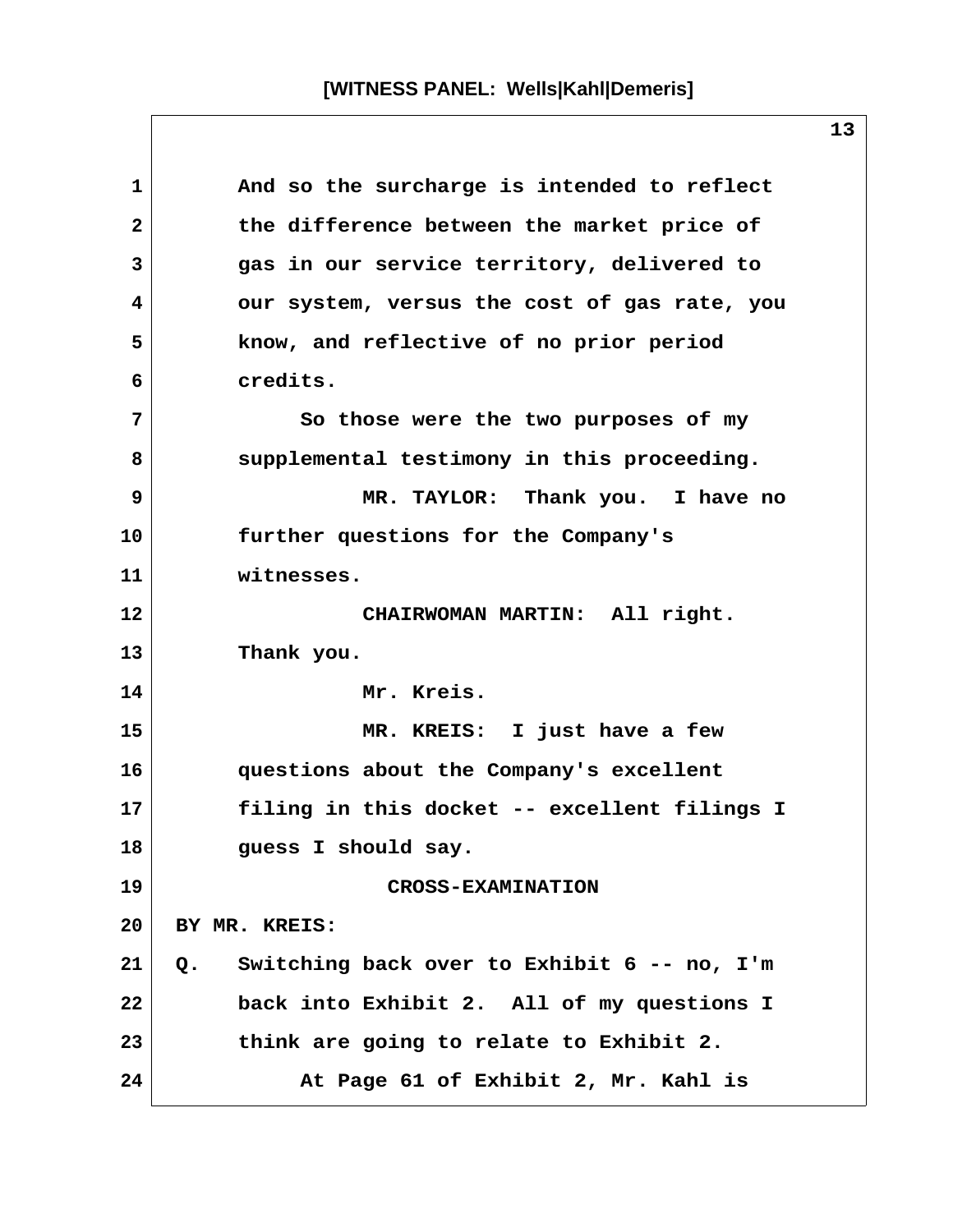| $\mathbf{1}$ |    | discussing the reasons for increases in cost |
|--------------|----|----------------------------------------------|
| $\mathbf{2}$ |    | of gas rates. And he says the increase is    |
| 3            |    | due to a significant increase in commodity   |
| 4            |    | costs. And of course we just heard about     |
| 5            |    | even further increases more recently. And    |
| 6            |    | then he says the impact of higher commodity  |
| 7            |    | cost is partially offset by an increase in   |
| 8            |    | projected sales and a smaller reconciliation |
| 9            |    | under-collection compared to the prior year. |
| 10           |    | I don't really care which of the             |
| 11           |    | witnesses answer this question, but I'd like |
| 12           |    | to hear more about why the Company sees an   |
| 13           |    | increase in its projected sales during the   |
| 14           |    | period covered by this proceeding.           |
| 15           | Α. | (Wells) The increase in projected sales      |
| 16           |    | relative to the 2021 -- or excuse me -- the  |
| 17           |    | 2020-2021 annual period is due to a recovery |
| 18           |    | in the economic activity related to, you     |
| 19           |    | know, the economic impacts of the COVID-19   |
| 20           |    | pandemic. The forecast for 2021-2022 -- I    |
| 21           |    | apologize, I've tongue-tied myself --        |
| 22           |    | reflects more of a use per customer, more    |
| 23           |    | historic use per customer figures than were  |
| 24           |    | used for the 2020-2021 period, where, you    |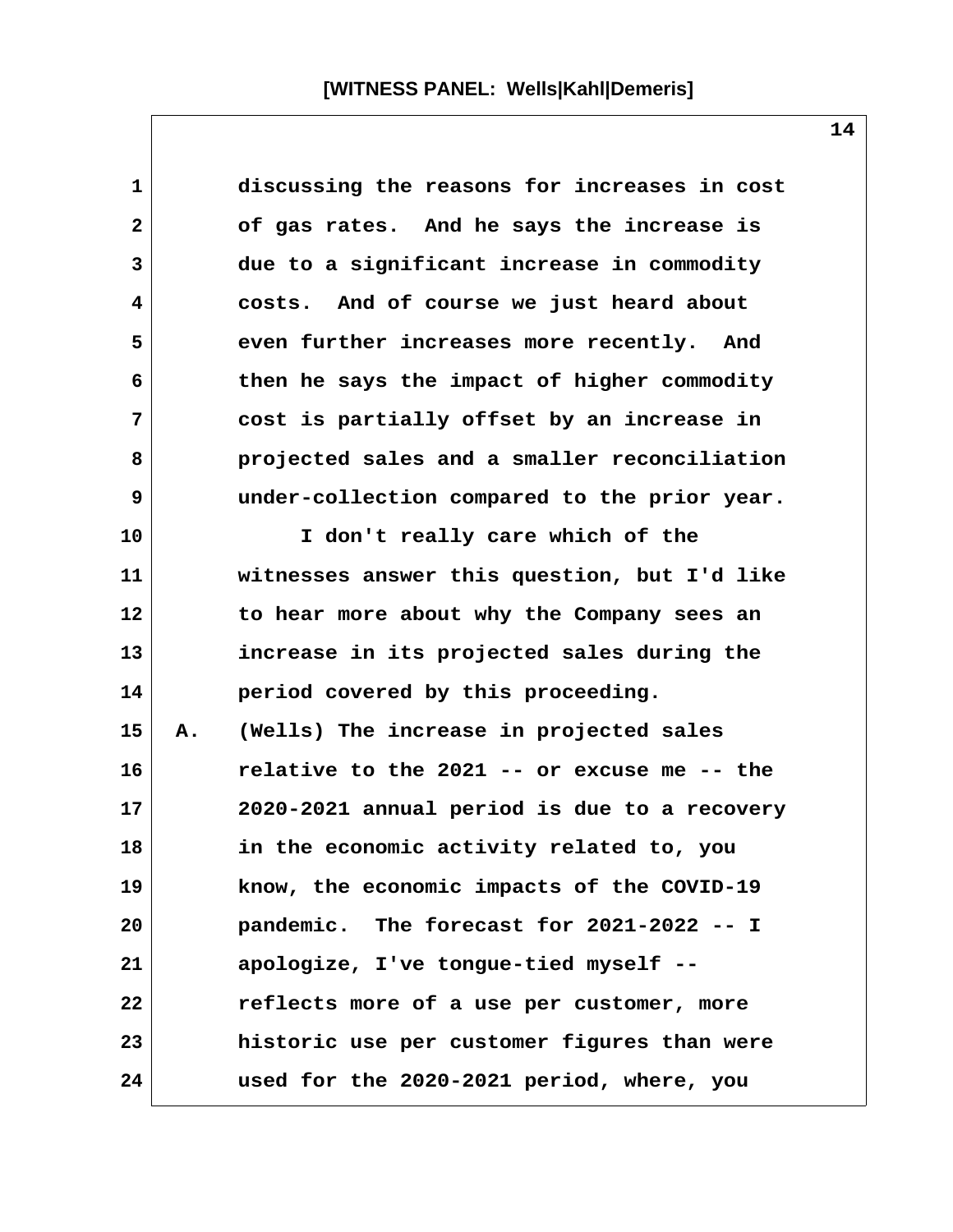| $\mathbf{1}$ | know, we were in the throes of the economic       |
|--------------|---------------------------------------------------|
| $\mathbf{2}$ | impacts of the COVID 19 crisis.                   |
| 3            | And so the primary reason for the                 |
| 4            | reduced -- or excuse me -- the increased          |
| 5            | projected sales is sort of more of a return       |
| 6            | to, I don't want to say "business as usual,"      |
| 7            | but a more normal, in a historic sense, sales     |
| 8            | on use per customer basis for the Company.        |
| 9            | Do those increases primarily concentrate in<br>Q. |
| 10           | the commercial and industrial sector, or do       |
| 11           | you see increases for residential customers       |
| $12 \,$      | as well?                                          |
| 13           | (Wells) The best place to get that<br>Α.          |
| 14           | information would be FXW-1, which I don't         |
| 15           | have a -- I apparently refer to FXW-1 several     |
| 16           | times in my testimony.                            |
| 17           | CHAIRWOMAN MARTIN: Mr. Taylor, do                 |
| 18           | you have a Bates page for that?                   |
| 19           | MR. TAYLOR: I am getting there.                   |
| 20           | (Kahl) 174.<br>Α.                                 |
| 21           | (Wells) Thank you.<br>Α.                          |
| 22           | BY MR. KREIS:                                     |
| 23           | 174 you said?<br>$Q$ .                            |
| 24           | (Wells) Yes. So beginning on 174, this is<br>Α.   |

 $\mathsf{l}$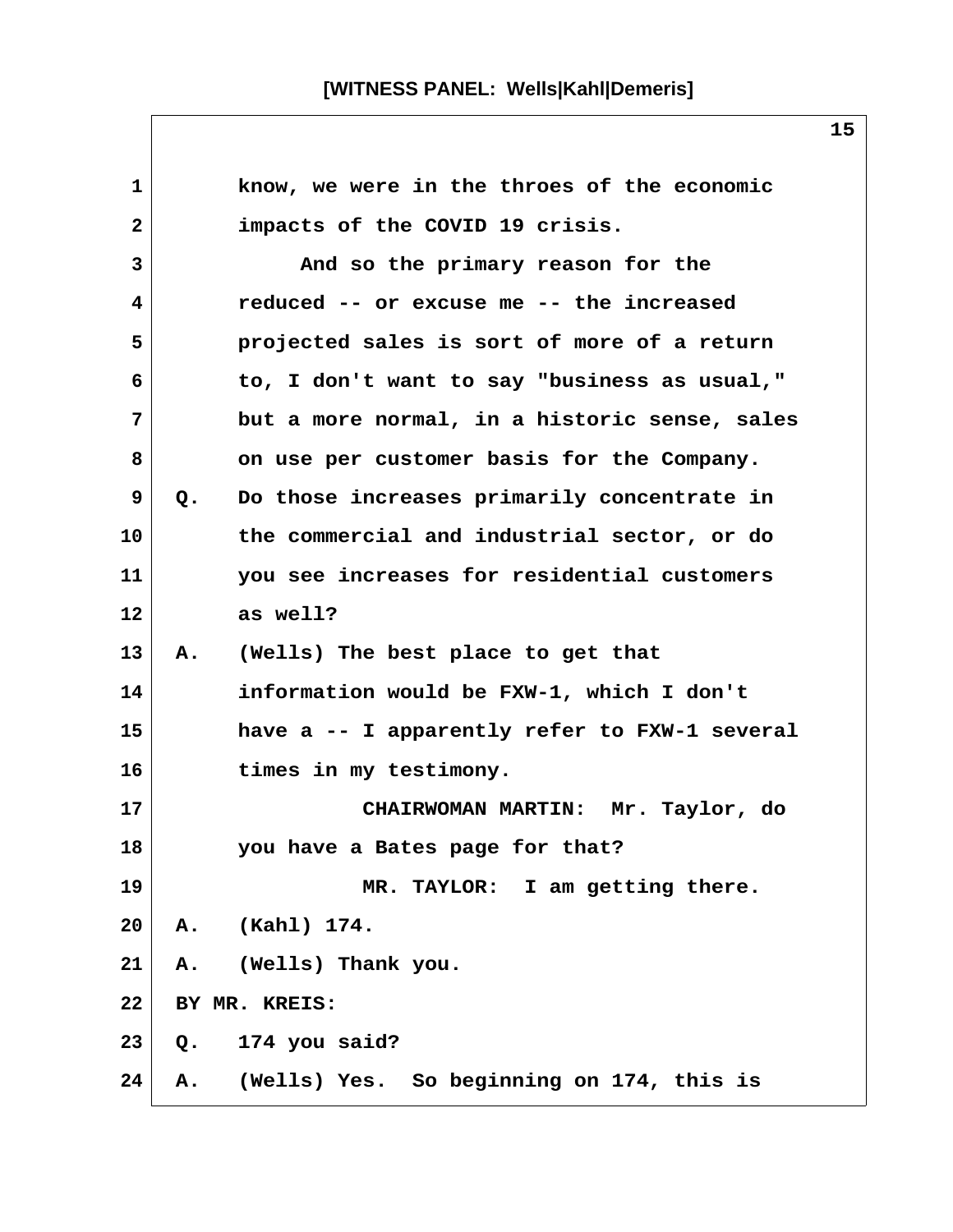| 1              |    | the sales forecast for the Company compared   |  |
|----------------|----|-----------------------------------------------|--|
| $\mathbf{2}$   |    | to prior periods. And on Page 2 I show        |  |
| 3              |    | residential non-heat meters. And that will,   |  |
| 4              |    | of course, show a modest decline, as it       |  |
| 5              |    | typically does, mostly reflective of those    |  |
| 6              |    | customers converting to residential heat,     |  |
| $\overline{7}$ |    | which would be the largest of the residential |  |
| 8              |    | classes.                                      |  |
| 9              |    | We are showing a winter period increase       |  |
| 10             |    | in residential sales of approximately         |  |
| 11             |    | 5.9 percent. And for commercial, we are       |  |
| 12             |    | seeing an increase of approximately           |  |
| 13             |    | 6.5 percent relative to the 2020-2021 winter  |  |
| 14             |    | period on a weather-normalized basis.         |  |
| 15             | Q. | And you attributed, I thought I heard you     |  |
| 16             |    | say, all of those increases to what you       |  |
| 17             |    | expect to be an economic recovery from the    |  |
| 18             |    | depths of the pandemic, if I might paraphrase |  |
| 19             |    | what you just testified. Is that a fair       |  |
| 20             |    | paraphrase of your --                         |  |
| 21             | Α. | (Wells) That is fair.                         |  |
| 22             | Q. | Are you worried at all that that recovery     |  |
| 23             |    | might not occur as you have predicted?        |  |
| 24             | Α. | (Wells) I mean, it certainly is a             |  |

 $\mathsf{l}$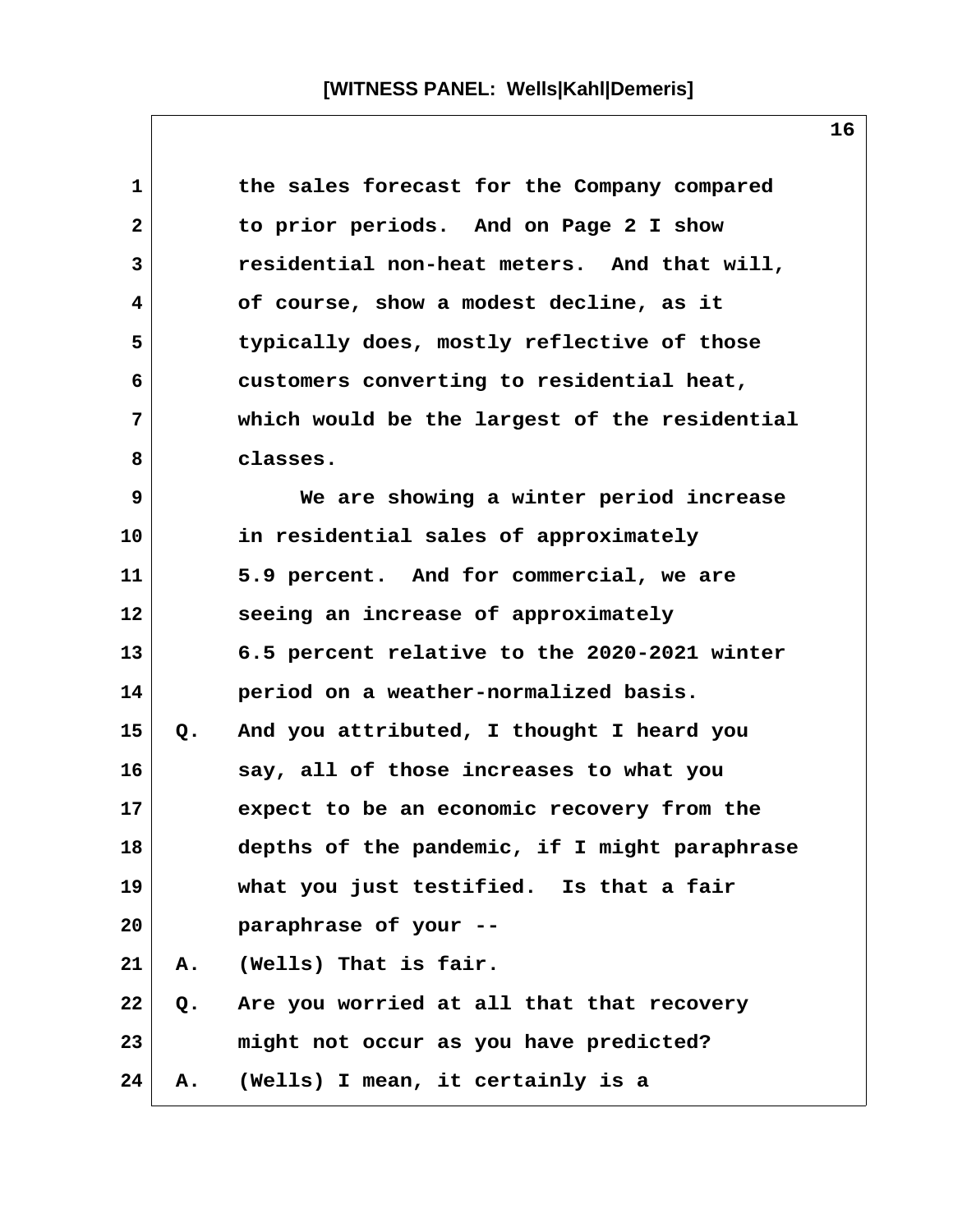| 1              |    | possibility. But it's not something that is   |
|----------------|----|-----------------------------------------------|
| $\overline{2}$ |    | a I mean, of course it is a forecast. And     |
| 3              |    | so we, of course, expect there to be variance |
| 4              |    | to that forecast for a number of reasons,     |
| 5              |    | including economic factors. Typically         |
| 6              |    | weather is a bigger driver of variance in the |
| 7              |    | forecast than any other single variable.      |
| 8              |    | But, you know, I would certainly concede      |
| 9              |    | that, you know, the economy can and would     |
| 10             |    | continue -- if the economic projections that  |
| 11             |    | the Company relied upon for forecasts are     |
| 12             |    | incorrect, it would certainly cause variance. |
| 13             |    | We would expect it to cause variance in our   |
| 14             |    | forecast.                                     |
| 15             | Q. | Do demand forecasts take into account any     |
| 16             |    | demand elasticity that might arise out of     |
| 17             |    | rate increases?                               |
| 18             | Α. | (Wells) Not to my knowledge.                  |
| 19             |    | Q. And that would be because you don't think  |
| 20             |    | that demand is terribly elastic. If you       |
| 21             |    | raise your prices, your customers are still   |
| 22             |    | going to take the service. Fair statement?    |
| 23             |    | A. (Wells) I would have to defer an answer to |
| 24             |    | that response. I didn't -- while I am -- you  |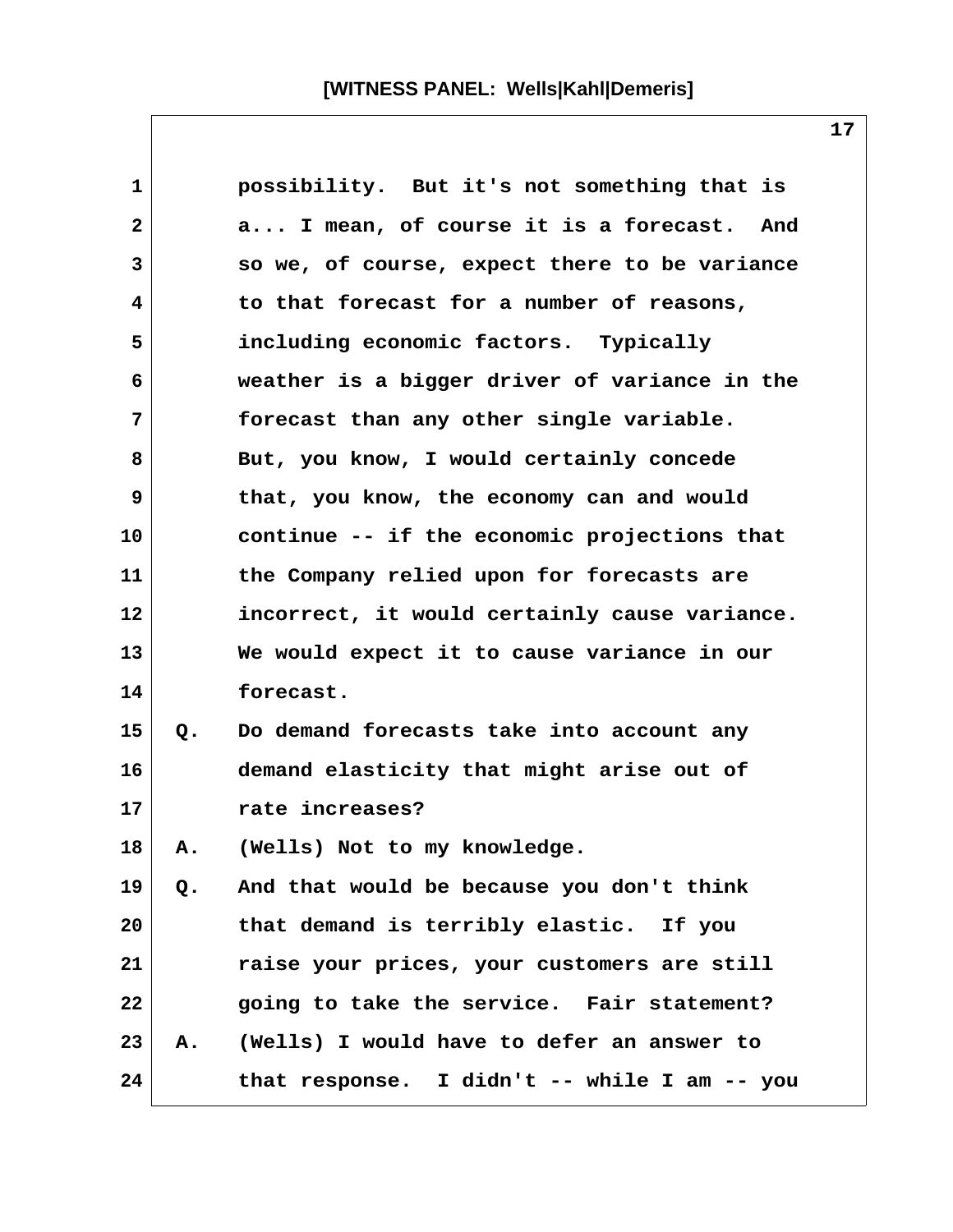1 **know, I didn't personally prepare the 2 forecast myself. It would be, you know, 3 speculative for me to say that, you know, we 4 don't believe there to be elasticity. But I 5 would definitely say that, you know, in my 6 personal opinion, that, you know, the 7 price -- in my experience when we've used 8 price modeling, when we've tried to model 9 price in long-term IRPs, it tends not to be a 10 particularly significant variable in our 11 model and ultimately ends up being dropped 12 from the final model. 13 So I think, you know, based on my 14 understanding and experience, I would say 15 that that is correct; the demand for energy 16 supply is not terribly elastic relative to 17 price. 18 Q. Sure. And Mr. Wells, I apologize for trying 19 to get you to pretend to be an economist. 20 And I'm not trying to trip anybody up. I 21 think this filing is very thorough and very 22 persuasive. 23 At Page 79 of Exhibit 2, which is 24 Mr. Wells's testimony, he's talking about the**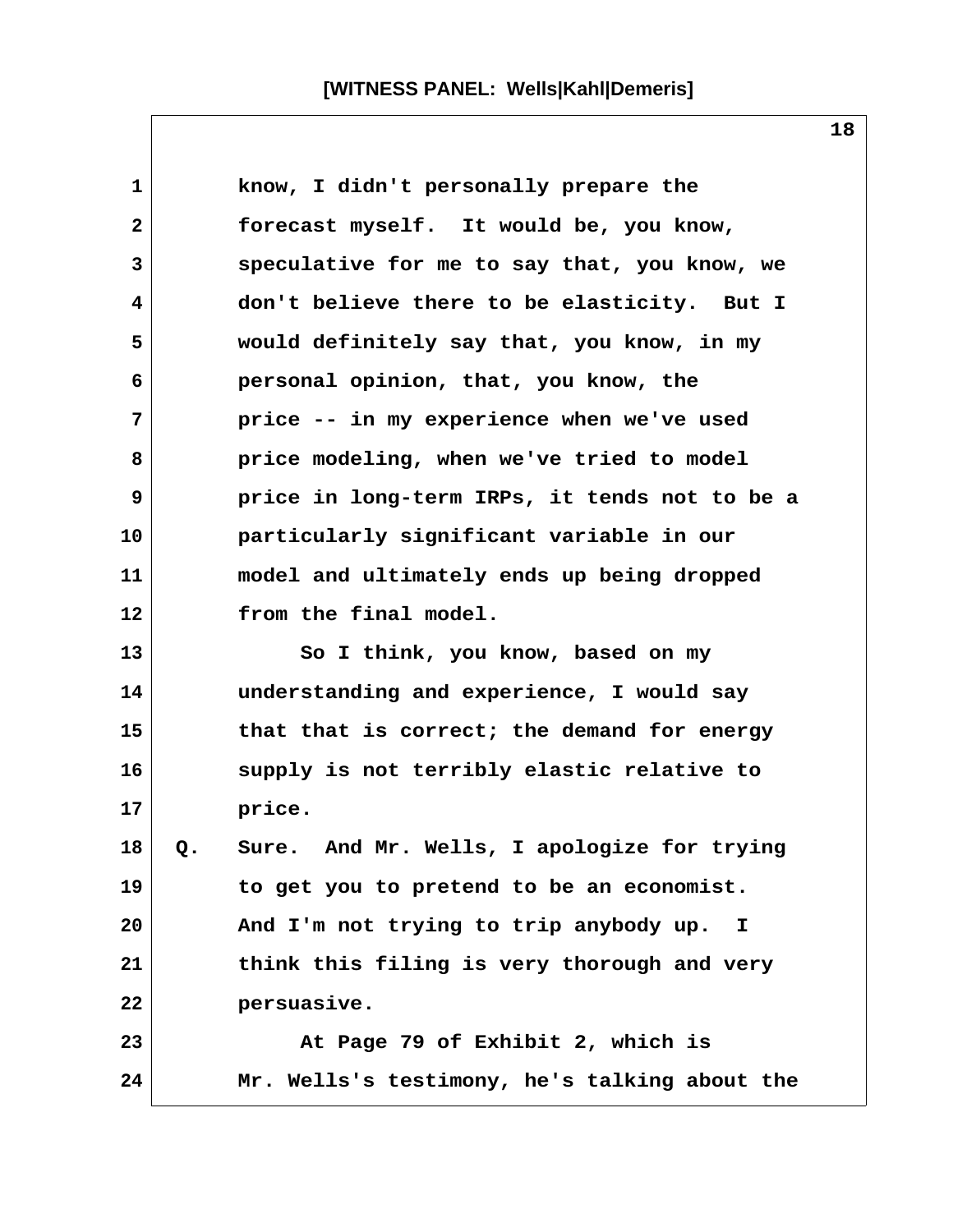| $\mathbf{1}$ |    | Weymouth compressor station down in           |  |
|--------------|----|-----------------------------------------------|--|
| $\mathbf{2}$ |    | Massachusetts, and he's referring to a FERC   |  |
| 3            |    | proceeding which appears to be a              |  |
| 4            |    | re-examination of the propriety of putting    |  |
| 5            |    | that station into operation. And then on      |  |
| 6            |    | Page 79, at Lines 12 through 15, he says      |  |
| 7            |    | Northern's supply plan and corresponding      |  |
| 8            |    | estimated cost of gas supply assumes          |  |
| 9            |    | continued operation of the Weymouth           |  |
| 10           |    | compressor station, which is necessary to     |  |
| 11           |    | shift supplies from the Algonquin system into |  |
| 12           |    | the Maritime system for ultimate delivery to  |  |
| 13           |    | Northern.                                     |  |
| 14           |    | Does Northern see a significant threat        |  |
| 15           |    | that the Weymouth compressor station might    |  |
| 16           |    | not be allowed to continue to operate?        |  |
| 17           | Α. | (Wells) I really have to admit I really don't |  |
| 18           |    | know what the likelihood is that that         |  |
| 19           |    | regulatory proceeding results ultimately in   |  |
| 20           |    | some modification or, you know, premature     |  |
| 21           |    | ending of the operation of the Weymouth       |  |
| 22           |    | compression station. To be candid, I would    |  |

**24 compressor station is its operational**

23 say the bigger risk relative to the Weymouth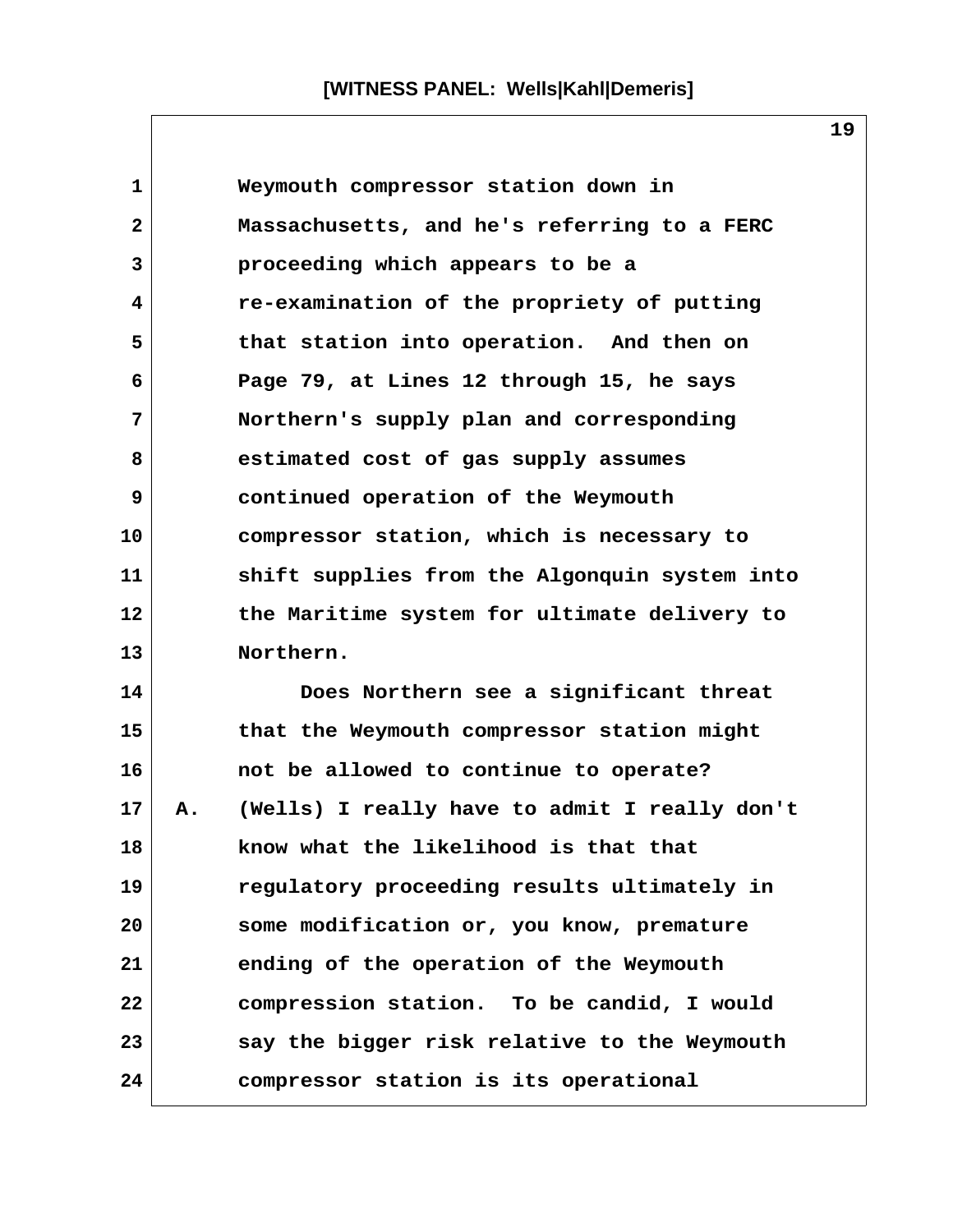**1 capabilities. 2 The operational history of it has been 3 very relatively unreliable to other similar 4 compressor stations that, you know, the 5 Company has relied on for incremental supply 6 in the last, you know, four or five years. 7 So to me, that is the bigger and the more 8 immediate risk in the regulatory proceeding. 9 That regulatory proceeding, at least insofar 10 as this upcoming winter is concerned, is 11 really tied up in the courts. You know, 12 there are legal challenges to whether the 13 FERC has the authority to, once a certificate 14 is issued and once authorization to place 15 those facilities that have been certificated 16 into service, whether the FERC has even the 17 authorization to re-examine those decisions. 18 And not being, you know, a lawyer, I would 19 be -- I wouldn't want to put any, you know, 20 odds on what the likelihood is of any 21 particular result. But in my personal 22 opinion, it seems as though, having reviewed 23 some of the briefs, it would seem as though 24 it is -- I would say it's relatively unlikely**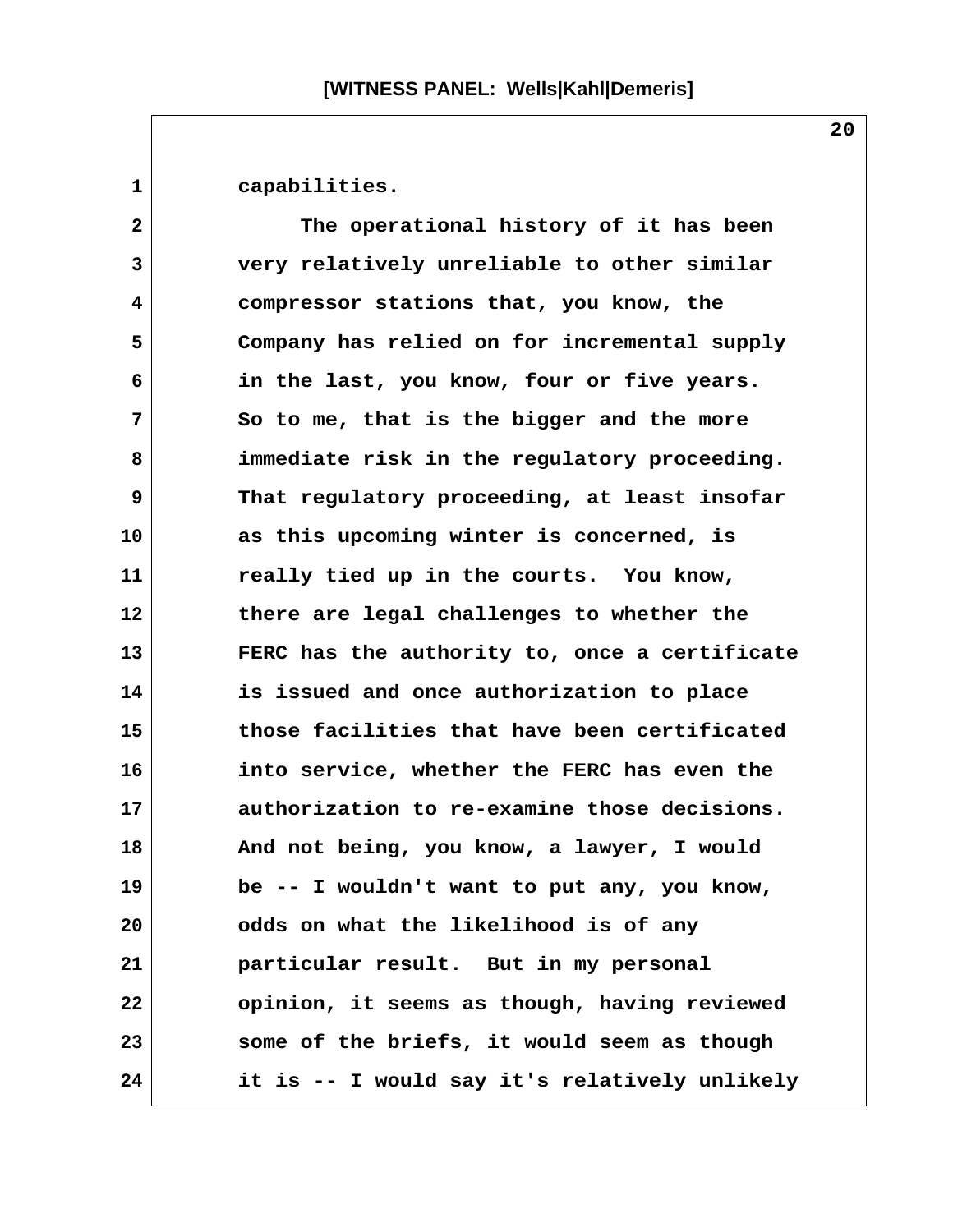| 1            |                | that those proceedings ultimately end in some |
|--------------|----------------|-----------------------------------------------|
| $\mathbf{2}$ |                | modification of the Weymouth compression      |
| 3            |                | station. But that having been said, you       |
| 4            |                | know, it is certainly on the Company's mind.  |
| 5            |                | But as I said previously, our biggest concern |
| 6            |                | or more immediate concern is a forced outage  |
| 7            |                | that it has regrettably experienced several   |
| 8            |                | of in its short history.                      |
| 9            | Q.             | Having now cast you in the role of an         |
| 10           |                | economist and a FERC lawyer, I guess I'll try |
| 11           |                | to stick to what I understand to be your real |
| 12           |                | expertise.                                    |
| 13           |                | I was intrigued by the reference you          |
| 14           |                | just made to the forced outages at Weymouth   |
| 15           |                | station. Do you have a theory or opinion      |
| 16           |                | about why that particular facility has been   |
| 17           |                | less reliable than you would have expected    |
| 18           |                | ordinarily?                                   |
| 19           | $\mathbf{A}$ . | (Wells) For me to offer -- go ahead.          |
| 20           |                | (Discussion off the record between            |
| 21           |                | counsel and witness.)                         |
| 22           |                | MS. SCHWARZER: Excuse me. I can               |
| 23           |                | no longer hear the testimony.                 |
| 24           |                | WITNESS WELLS: That's okay because            |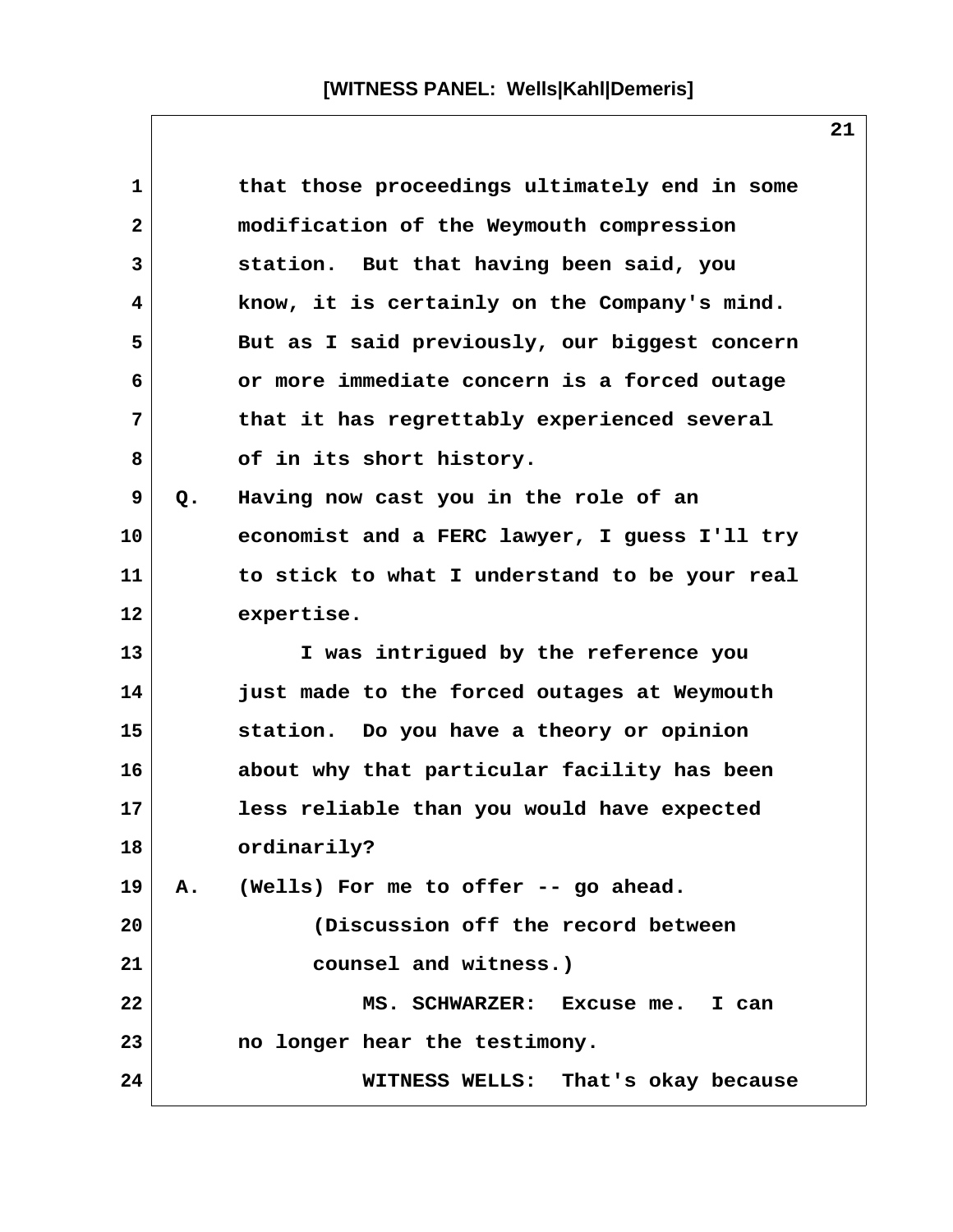1 **I** haven't been testifying.  **2 MR. KREIS: Mr. Taylor was just 3 conferring with his witness, presumably off 4 the record. 5 A. (Wells) As to the reason, I can tell you that 6 there are -- there was initially a FMSA 7 corrective action order and, you know, a 8 report filed by a consultant which had hired 9 DMV. And they recommended several changes to 10 their operation that would presumably address 11 the kinds of spotty -- you know, the forced 12 outages of the Weymouth compression station 13 going forward. Regrettably, even after 14 filing that report, there were further 15 outages. You know, the good news is that, 16 you know, since it last returned to service 17 during June, the operational history has been 18 better. But, you know, we don't really have 19 that long of a operational history to be able 20 to project what will happen, you know, when 21 we're really counting on that facility in the 22 winter. 23 Q. Can you give me a feel for how important the 24 Weymouth compression station is to the**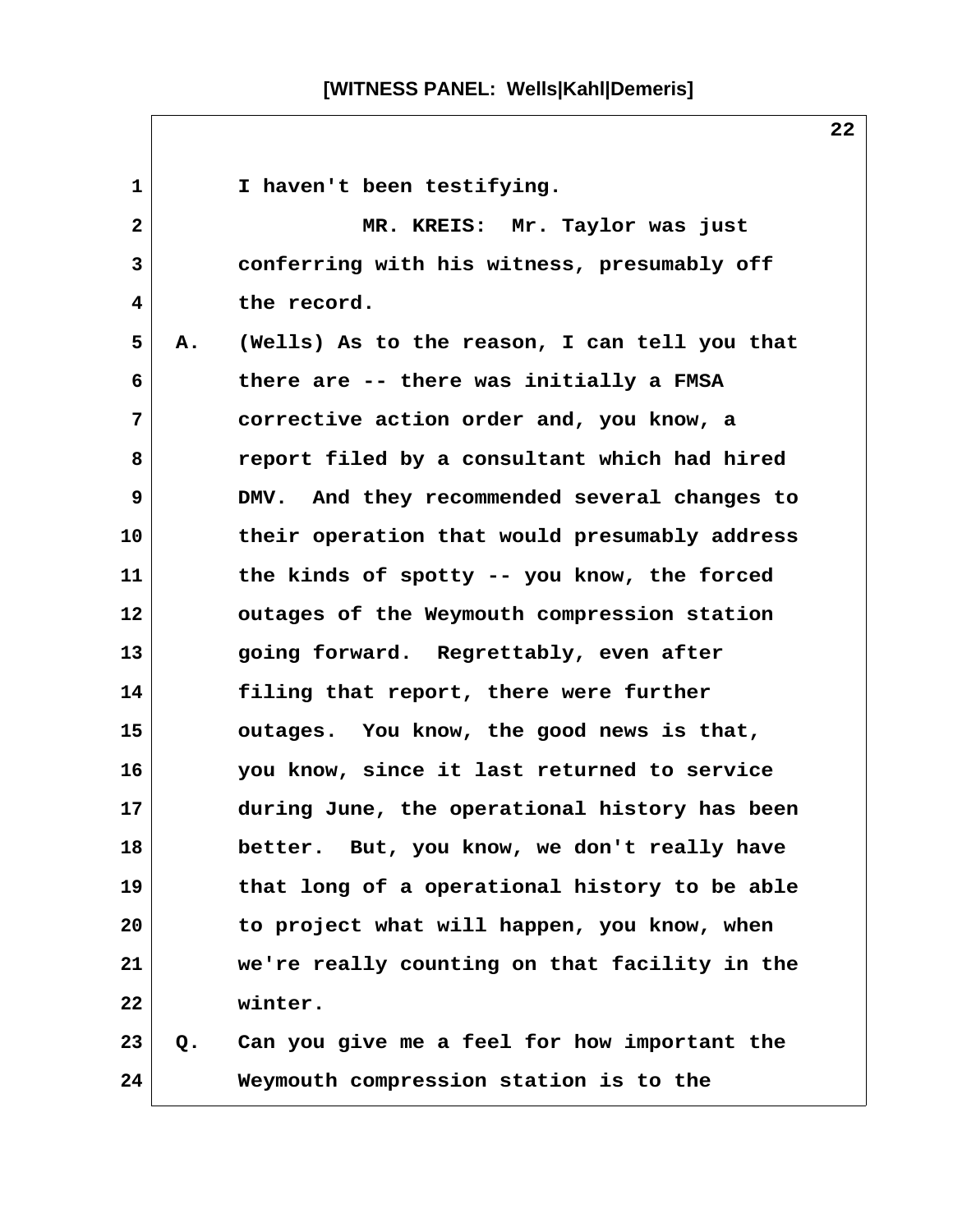**1 successful management of Northern's supply 2 portfolio? 3 A. (Wells) So out of our portfolio of 4 approximately 140,000 decatherms, Atlantic 5 Bridge comprises 7,500. So it is also -- 6 that's not to say that it is relatively 7 unimportant. It is a critical supply option 8 for us at the Lewiston Gate station. So that 9 is one of the -- you know, we do have 10 alternate supplies that we can rely on on a 11 short-term basis. Should that become 12 unavailable, we can also re-purpose the 13 Maritimes capacity. You know, presumably, 14 even if Weymouth compression station were to 15 be unavailable, we would still have the 16 Maritimes capacity to be able to move other 17 supplies to that supply area. 18 So I would say that it is, you know, it 19 is a significant portion of our supply and 20 that we would obviously, you know, need to 21 make some adjustments if that were to prove 22 to be unavailable for any extended period of 23 time. 24 Q. Thank you. Moving ahead to Page 94 of**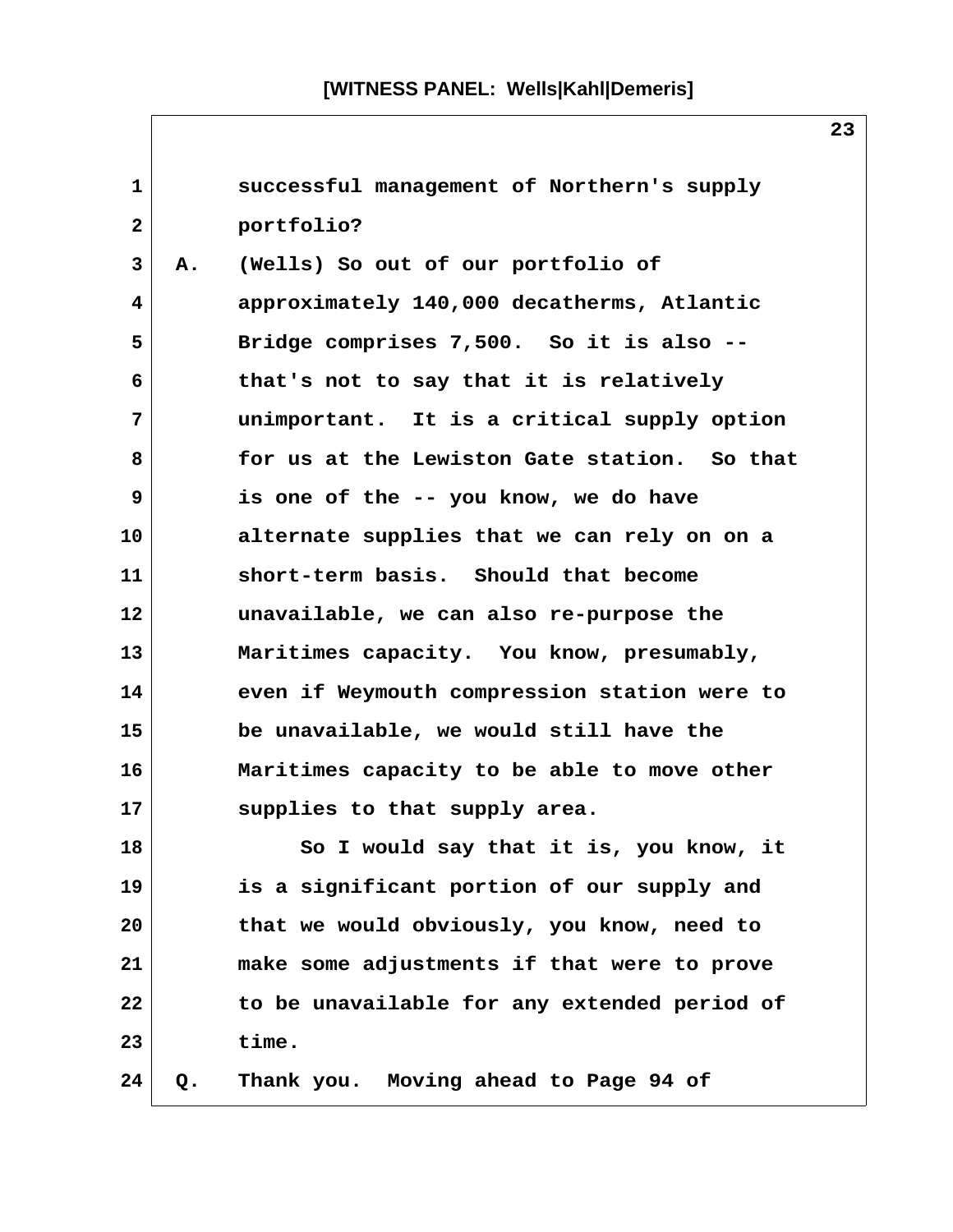**1 Exhibit 2, now I'm into Ms. Demeris's 2 testimony. At Page 94 she is talking about a 3 decrease in the energy efficiency component 4 of the LDAC, and she testifies that the 5 Company is actually proposing to decrease the 6 energy efficiency charge from \$0.774 to 7 \$0.449 per therm. And she notes that the 8 Commission instructed all the energy 9 efficiency utilities to maintain their 2020 10 program. But I just want to make sure I'm 11 understanding why the charge is decreasing. 12 Do I have this right? Last year's 13 filing assumed that the Triennial Plan that's 14 still pending in front of the Commission 15 would be implemented. So you increase the 16 energy deficiency charge, and now you're 17 decreasing it to sort of back out of the 18 Triennial Plan and into a universe where the 19 2020 budgets are the ones that are governing 20 the energy efficiency programs? Am I 21 understanding you correctly? 22 A. (Demeris) Yeah, that's exactly correct, Don. 23 Q. Thank you. 24 Then I think this might relate to the**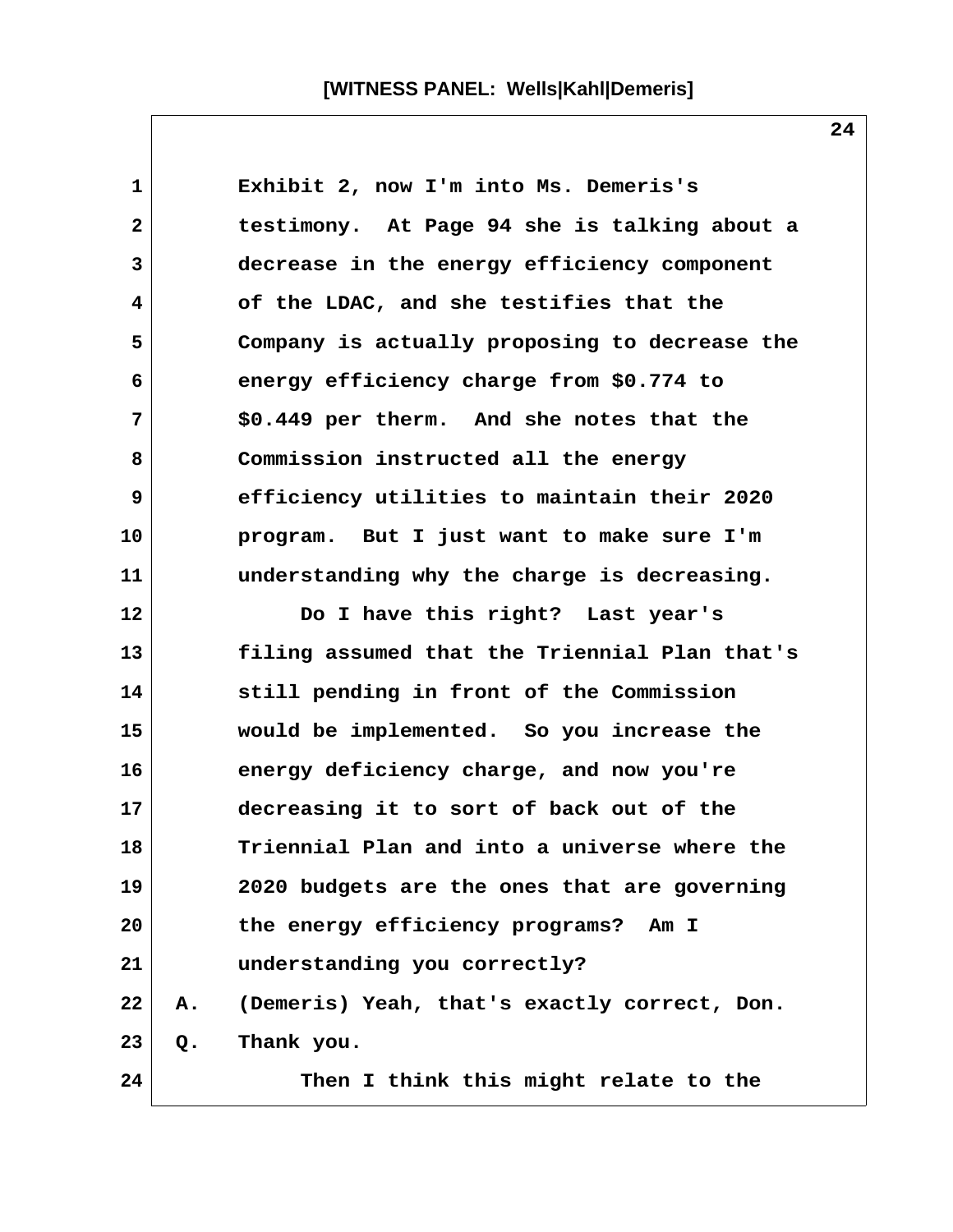| $\mathbf{1}$   |               | correction that you provided earlier. I       |
|----------------|---------------|-----------------------------------------------|
| $\overline{2}$ |               | didn't quite understand why the lost revenue  |
| 3              |               | recovery charge is drastically disappearing   |
| 4              |               | because of the timing of the decoupling       |
| 5              |               | mechanism that Northern has proposed in its   |
| 6              |               | rate case. First of all, that assumes         |
| 7              |               | approval of the decoupling mechanism; does it |
| 8              |               | not?                                          |
| 9              | Α.            | (Demeris) Well, the reduction in the savings  |
| 10             |               | reflects removal of lost revenue to the       |
| 11             |               | temporary rates that were approved for effect |
| 12             |               | on October 1 of 2021. So the savings in the   |
| 13             |               | lost revenue calculation had to be reduced -- |
| 14             | $Q_{\bullet}$ | Because of the --                             |
| 15             | Α.            | $--$ which is $--$                            |
| 16             |               | [Court Reporter interrupts.]                  |
| 17             | Α.            | (Demeris) So that you wouldn't be double      |
| 18             |               | recovering because you're already recovering  |
| 19             |               | lost revenue in temporary rates.              |
| 20             | Q.            | Thank you. That's the part I didn't           |
| 21             |               | understand. Thank you for clarifying.         |
| 22             | Α.            | (Demeris) Yup.                                |
| 23             | Q.            | And then, so at Page 100, Ms. Demeris is      |
| 24             |               | talking about the effects of all of this on a |

 $\mathsf{l}$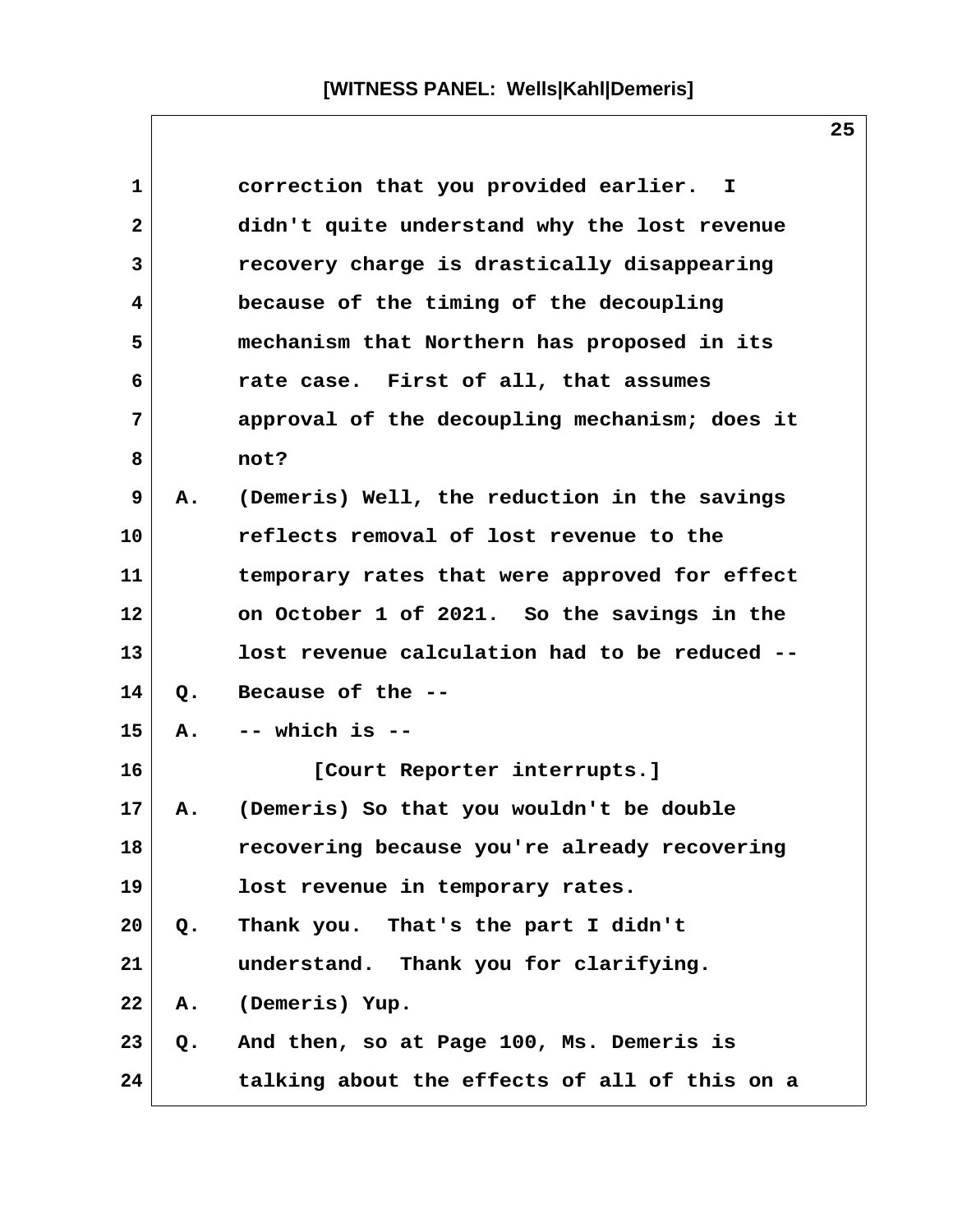| 1            |    | typical residential heating customer. And     |
|--------------|----|-----------------------------------------------|
| $\mathbf{2}$ |    | during the winter period, the Company expects |
| 3            |    | an increase of about \$93, or a 9.1 percent   |
| 4            |    | increase compared to last year.               |
| 5            |    | And then looking ahead to the summer,         |
| 6            |    | the Company, if I'm understanding correctly,  |
| 7            |    | actually expects a typical residential        |
| 8            |    | heating customer to experience a bill         |
| 9            |    | decrease in the coming summer season. What's  |
| 10           |    | the reason for the bill decrease?             |
| 11           | Α. | (Demeris) So I wanted to look at the bill     |
| 12           |    | impact schedules. That would be Bates 315     |
| 13           |    | through 324, I believe. And then in the       |
| 14           |    | summer we're going to have projected -- we'll |
| 15           |    | have projected summer rates. What ends up     |
| 16           |    | happening is that the decrease in the LDAC is |
| 17           |    | greater than the decrease in the cost of gas. |
| 18           |    | It is greater than the increase in the cost   |
| 19           |    | of gas, which results in an overall decrease. |
| 20           | Q. | Thank you. I'm sorry that I went to law       |
| 21           |    | school and not business school because I      |
| 22           |    | would have been able to figure that out       |
| 23           |    | myself had I gone to business school and not  |
| 24           |    | law school. But I didn't have time to do      |

 $\mathsf{l}$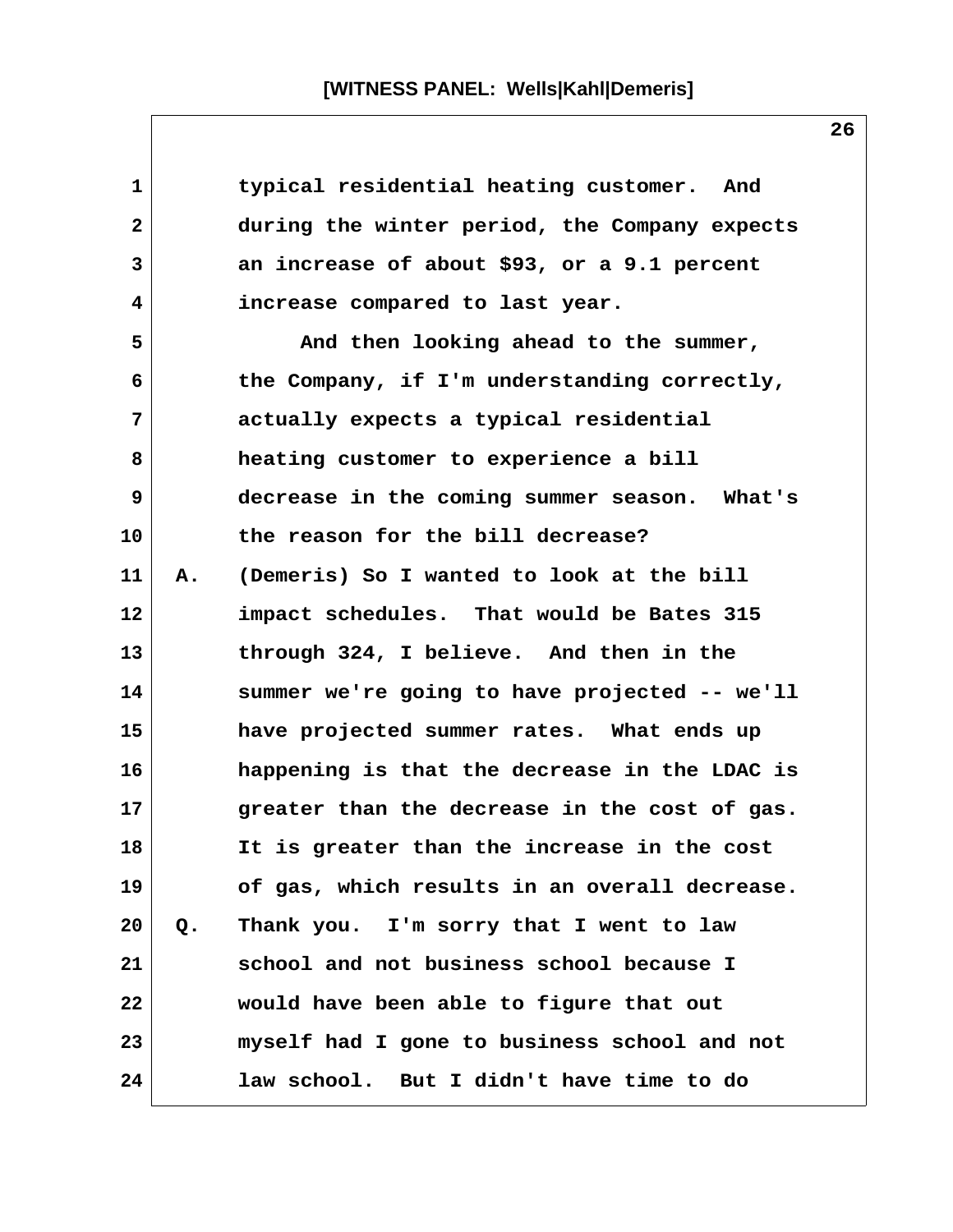**1 both. 2 MR. KREIS: I think those are all 3 my questions I have for these witnesses. And 4 I do want to thank the Company for a very 5 thorough and persuasive presentation in 6 writing. 7 CHAIRWOMAN MARTIN: All right. 8 Thank you. 9 Ms. Schwarzer. 10 CROSS-EXAMINATION 11 BY MS. SCHWARZER: 12 Q. Thank you. Took me a minute to unmute. I 13 wanted to initially just acknowledge, as did 14 the OCA, this well-organized and clear 15 petition. In particular, it did seem to me 16 unusual to find a table of contents after the 17 schedules at Exhibit 2, Page 32, but 18 wonderful to have one. And then in Exhibit 6 19 you very kindly created a table of schedules 20 to match the prior years' schedules, 21 including Bates page numbers where the new 22 schedule titles can be found, at Bates Page 23 26 of Exhibit 6. So thank you very much for 24 that.**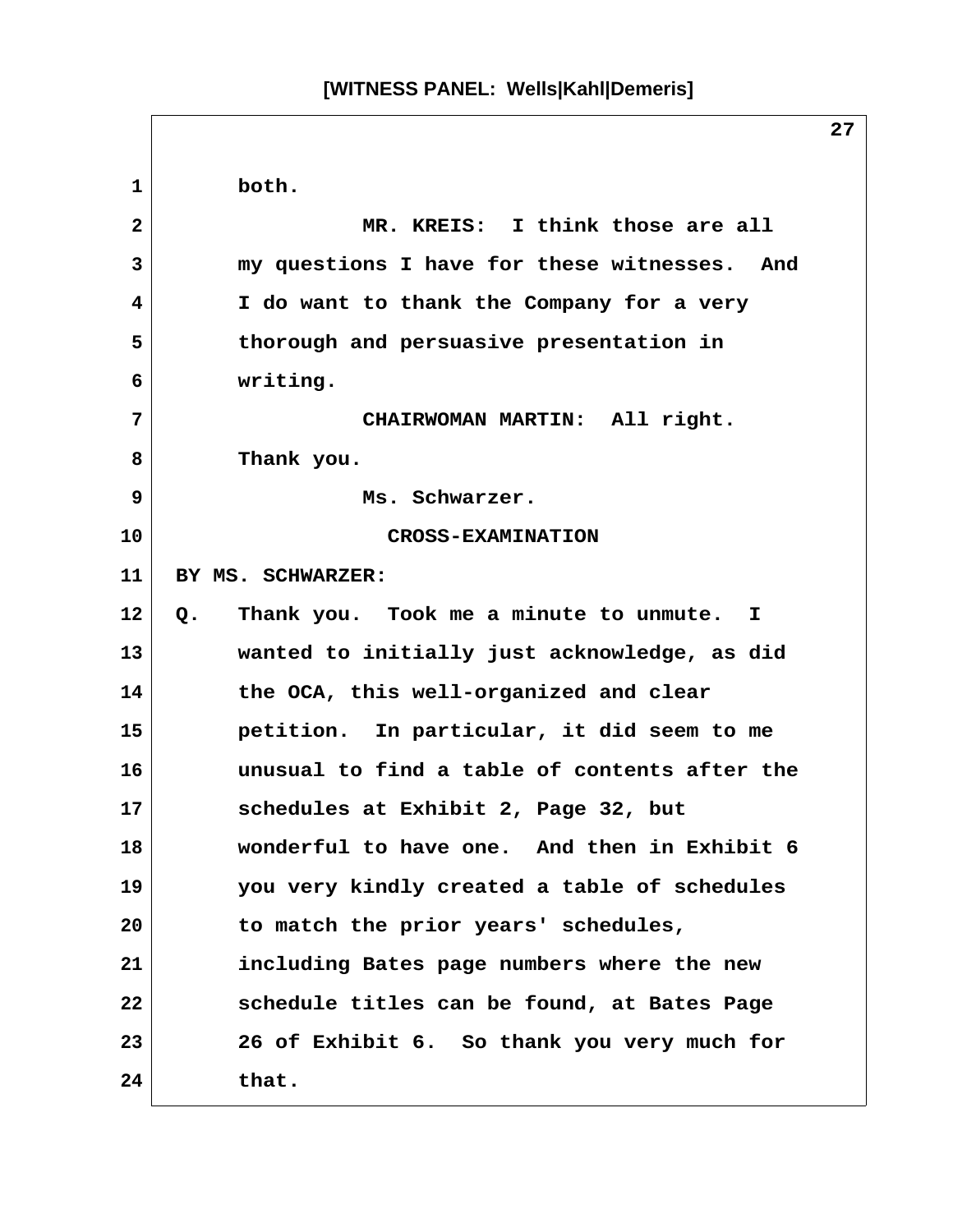| $\mathbf{1}$ |    | Just to start with some very basic            |
|--------------|----|-----------------------------------------------|
| $\mathbf{2}$ |    | information which has been touched on, Ms.    |
| 3            |    | Demeris, you talked about the bill impacts.   |
| 4            |    | Could the panel just state what the requested |
| 5            |    | cost of gas rates are on the record for the   |
| 6            |    | upcoming periods.                             |
| 7            | А. | (Kahl) Mary, this is Chris Kahl. Let me       |
| 8            |    | handle -- the cost of gas rates, is that what |
| 9            |    | you're asking about?                          |
| 10           | Q. | Yes, just on the record what they are for the |
| 11           |    | upcoming winter and summer.                   |
| 12           | Α. | (Kahl) Okay. For the winter period, the       |
| 13           |    | proposed cost of gas rate for residential     |
| 14           |    | customers is 93.92 cents. For high load       |
| 15           |    | factor, commercial and industrial customers,  |
| 16           |    | the proposed rate is 84.53 cents. And for     |
| 17           |    | low load factor, commercial and industrial    |
| 18           |    | customers, it's 95.51 cents. And that is for  |
| 19           |    | the winter period.                            |
| 20           |    | For the summer period, the proposed rate      |
| 21           |    | for residential customers is 51.76 cents.     |
| 22           |    | For high load factor, commercial and          |
| 23           |    | industrial customers, it's 47.4 cents.<br>And |
| 24           |    | for low load factor, commercial and           |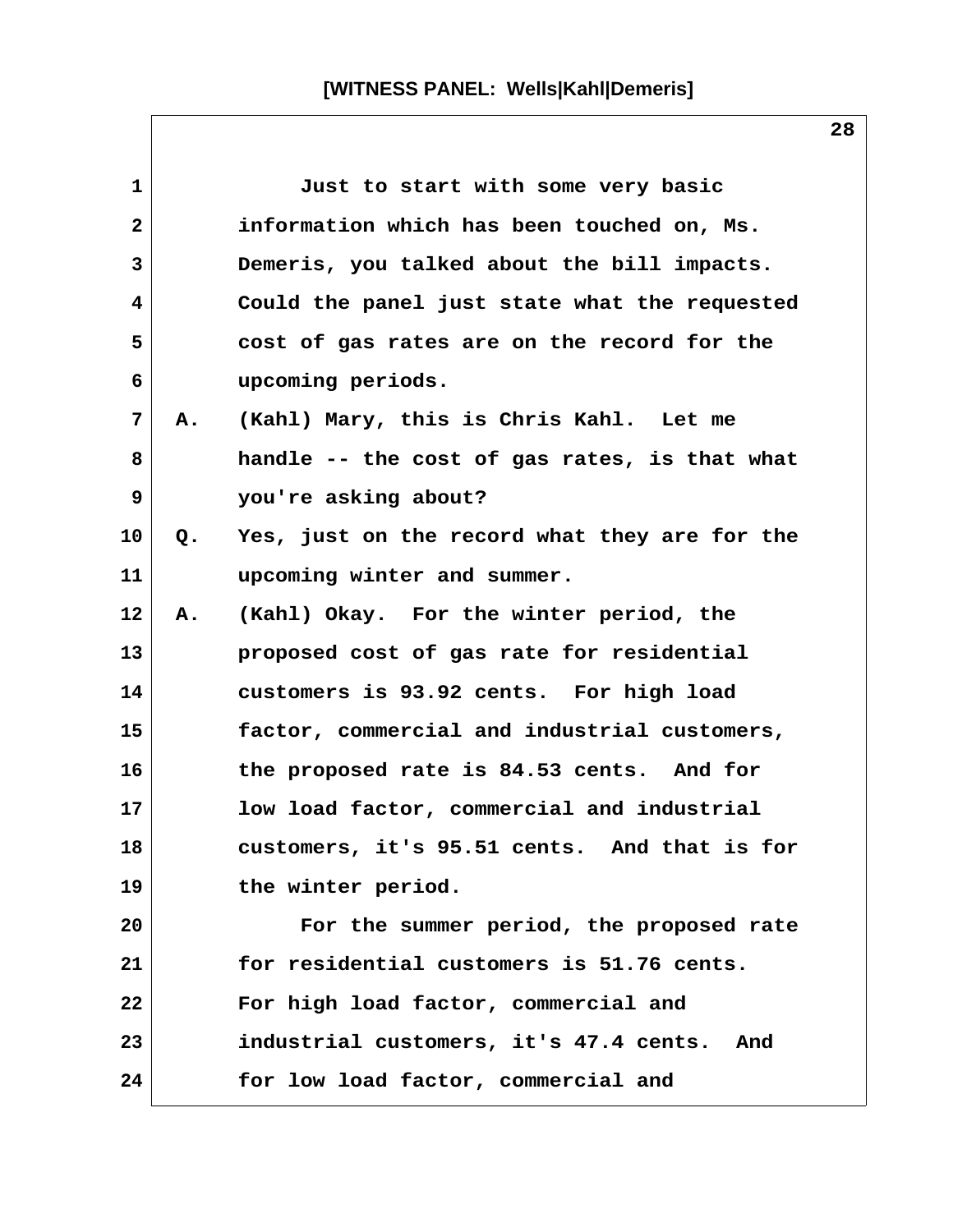| $\mathbf{1}$ |               | industrial customers, it's 54.45 cents.       |
|--------------|---------------|-----------------------------------------------|
| $\mathbf{2}$ | Q.            | And do you know which Bates page in your      |
| 3            |               | testimony that information appears?           |
| 4            | Α.            | (Kahl) In the filing --                       |
| 5            | Q.            | Sorry. Yes, in the filing.                    |
| 6            | Α.            | (Kahl) -- the tariff pages are provided on    |
| 7            |               | Bates Page 10 and 11.                         |
| 8            | Q.            | Is there a narrative portion of your          |
| 9            |               | testimony that also makes those statements?   |
| 10           | A.            | (Kahl) I believe there is. Let me find the    |
| 11           |               | page. Yes. Those are on Bates Pages 38 and    |
| 12           |               | 39.                                           |
| 13           | Q.            | And how do those new proposed cost of gas     |
| 14           |               | rates compare as a percentage of last         |
| 15           |               | period's rates?                               |
| 16           | A.            | (Kahl) The winter rates are significantly     |
| 17           |               | higher than last year. And it's mentioned in  |
| 18           |               | my testimony, and I believe in Mr. Wells's    |
| 19           |               | testimony, that it's due to a large degree on |
| 20           |               | higher commodity costs.                       |
| 21           | $Q_{\bullet}$ | Do you have a -- is it fair to say the        |
| 22           |               | increase is between 30 and 40 percent as      |
| 23           |               | compared to last year?                        |
| 24           | Α.            | (Kahl) We have increases from about the 28 to |

 $\mathsf{l}$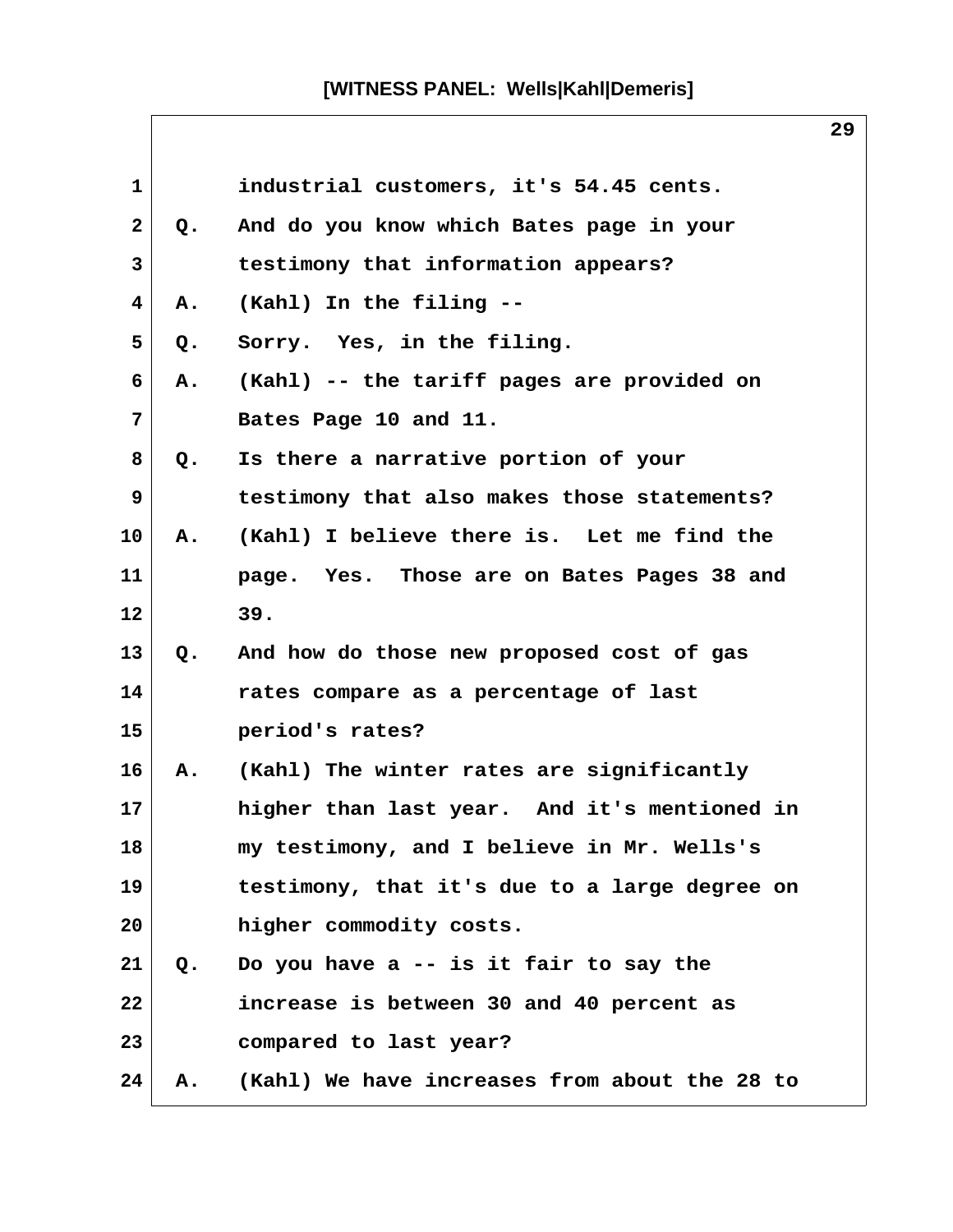| $\mathbf{1}$ |    | 30 percent range compared to the prior year.  |
|--------------|----|-----------------------------------------------|
| $\mathbf{2}$ |    | For the summer                                |
| 3            | Q. | Excuse me.                                    |
| 4            | Α. | (Kahl) For the summer, we're looking at       |
| 5            |    | increases of about 3 to about 5-1/2 percent   |
| 6            |    | compared to the prior year.                   |
| 7            | Q. | And can you share, just at a very high level, |
| 8            |    | what factors you believe contribute to the    |
| 9            |    | higher commodity factors, as a panel?         |
| 10           | Α. | (Wells) As Mr. Kahl had just testified, the   |
| 11           |    | primary reason for the increased cost of gas  |
| 12           |    | is due to supply costs, which is driven by    |
| 13           |    | NYMEX. NYMEX supply costs have been pulled    |
| 14           |    | up in recent months by a number of factors.   |
| 15           |    | These include lower -- or excuse me -- higher |
| 16           |    | demands relative to prior years, lower        |
| 17           |    | storage inventory levels relative to the      |
| 18           |    | five-year average, higher LNG exports, and    |
| 19           |    | the anticipation of increased LNG export      |
| 20           |    | capacity to serve global markets. And so      |
| 21           |    | these are the primary reasons for the         |
| 22           |    | increase in commodity costs that have been    |
| 23           |    | observed.                                     |
| 24           | Q. | Do you believe that weather, including but    |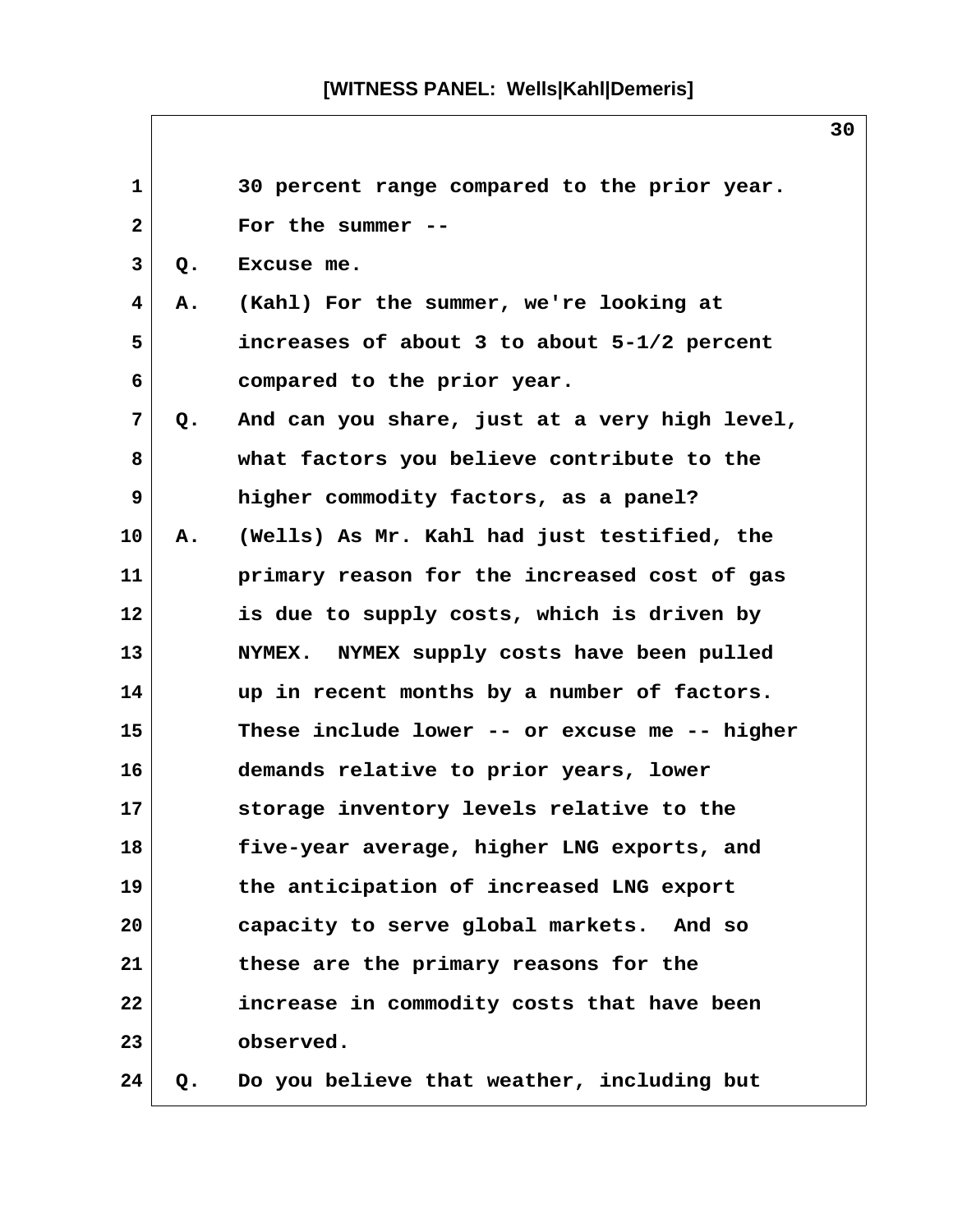| 1            |    | not limited to, hurricane in the southern     |
|--------------|----|-----------------------------------------------|
| $\mathbf{2}$ |    | part of the country contributed at all to the |
| 3            |    | commodity increases?                          |
| 4            | Α. | (Wells) I would say that it definitely was a  |
| 5            |    | factor. You know, it is part of, though, an   |
| 6            |    | overall lower increase in production that has |
| 7            |    | been observed and is contributing to the      |
| 8            |    | lower storage inventory levels that are       |
| 9            |    | usually a harbinger of what price action      |
| 10           |    | there will be in the upcoming winter.         |
| 11           | Q. | Do you believe that lower production is       |
| 12           |    | connected in any way to the recent 18-month   |
| 13           |    | COVID events?                                 |
| 14           | Α. | (Wells) It would be speculative for me to say |
| 15           |    | for certain, but it's certainly -- I'm sure   |
| 16           |    | that, you know, the impact on the capital     |
| 17           |    | markets of COVID-19 and other, you know,      |
| 18           |    | economic headwinds I'm sure have affected the |
| 19           |    | exploring and production companies that would |
| 20           |    | normally be producing this supply. You know,  |
| 21           |    | and it probably required more financial       |
| 22           |    | discipline. And access to capital markets     |
| 23           |    | I'm sure affects production. Based on my      |
| 24           |    | review of EIA's short-term outlook, it seems  |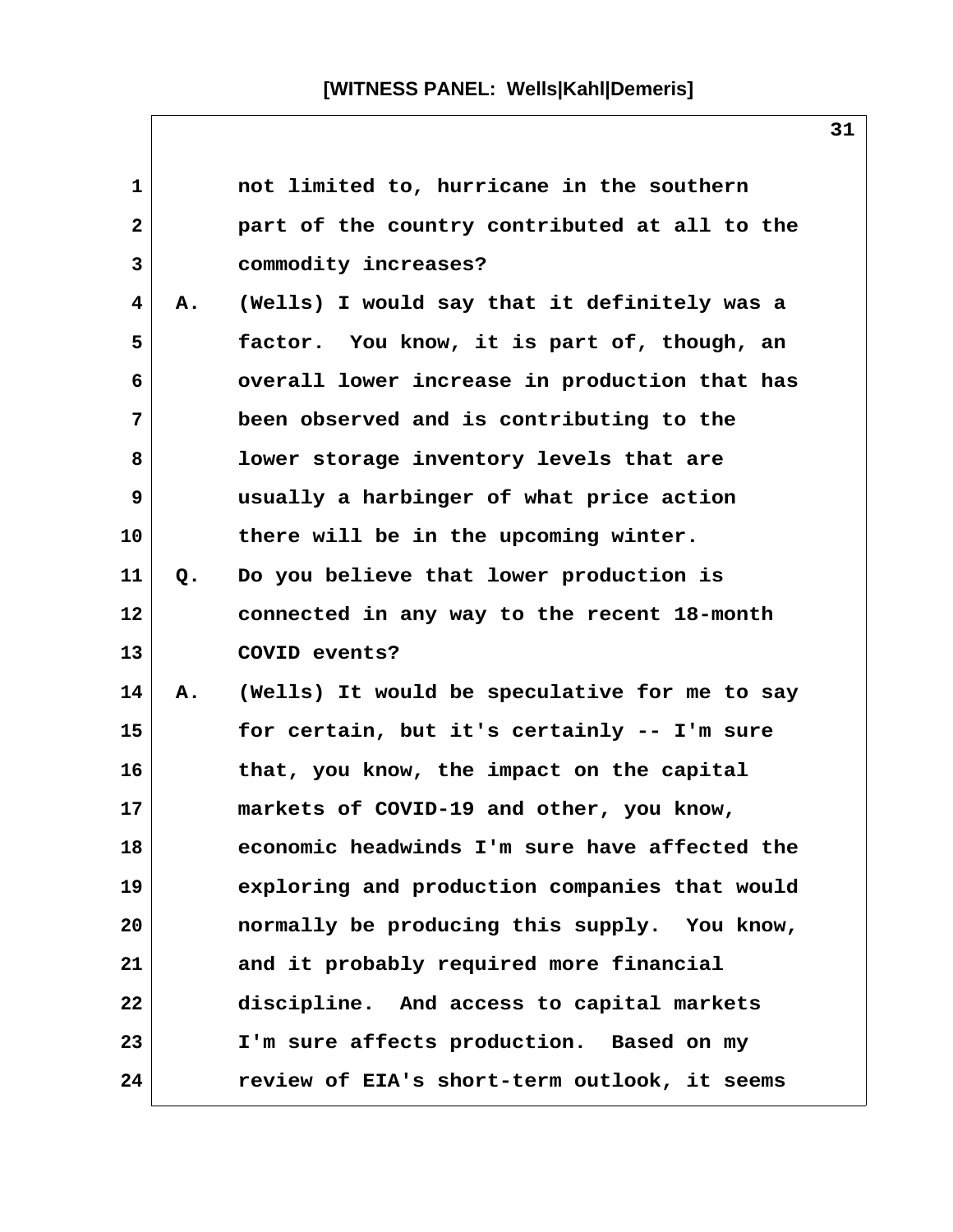| $\mathbf 1$  |    | as though they at least believe that          |  |
|--------------|----|-----------------------------------------------|--|
| $\mathbf{2}$ |    | production will gradually increase during     |  |
| 3            |    | 2021 and 2022 to there being a better match   |  |
| 4            |    | between supply and demand in North America,   |  |
| 5            |    | or in the U.S. in particular with EIA.        |  |
| 6            | Q. | You had mentioned a reference to the NYMEX    |  |
| 7            |    | rates. Noting that Northern filed its         |  |
| 8            |    | petition on September 17th and is comfortable |  |
| 9            |    | to date with all -- with a vast majority of   |  |
| 10           |    | figures that were filed -- and you haven't    |  |
| 11           |    | filed an updated petition in the last week,   |  |
| 12           |    | for example -- could you share when Northern  |  |
| 13           |    | checked the NYMEX rate before it made its     |  |
| 14           |    | initial filing? And I'll ask a follow-up      |  |
| 15           |    | question to that.                             |  |
| 16           | A. | (Wells) So the NYMEX prices that we used for  |  |
| 17           |    | the filing were dated September -- for the    |  |
| 18           |    | settlement were as of September 14, 2021.     |  |
| 19           | Q. | And has the Company looked back to NYMEX      |  |
| 20           |    | rating to look at trends or to update those   |  |
| 21           |    | numbers?                                      |  |
| 22           | Α. | (Wells) I look at the NYMEX prices every day, |  |
| 23           |    | including this morning, but --                |  |
| 24           | Q. | Can you share what you've observed from       |  |

 $\mathsf{l}$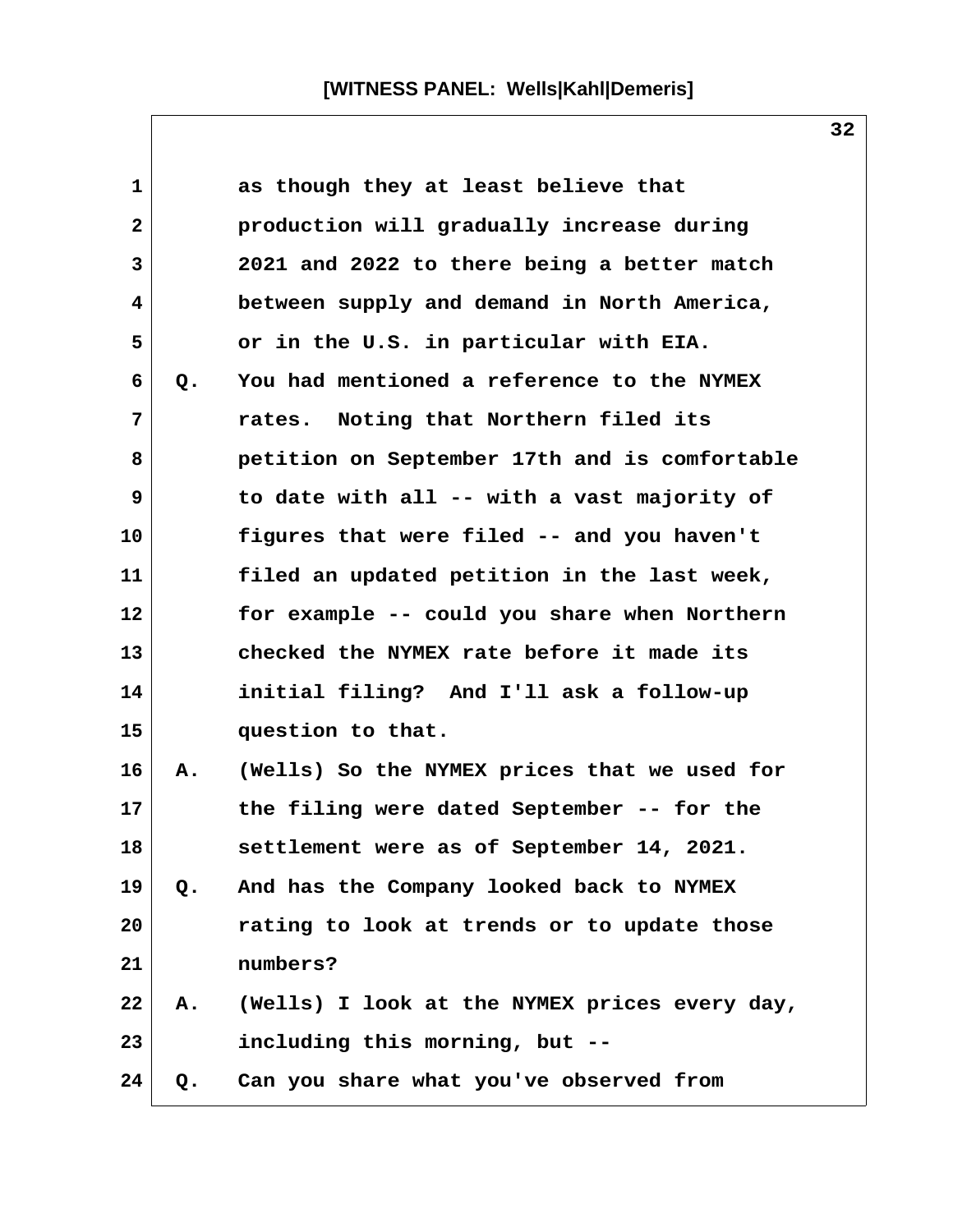| $\mathbf 1$  |    | September 14th to the present with regard to  |  |
|--------------|----|-----------------------------------------------|--|
| $\mathbf{2}$ |    | a trend and what the NYMEX rate was today?    |  |
| 3            | Α. | (Wells) Well, you know, we specifically,      |  |
| 4            |    | prior to the supplemental filing, you know,   |  |
| 5            |    | reviewed what the NYMEX prices would be as of |  |
| 6            |    | that date and whether or not, in light of the |  |
| 7            |    | prices that we had locked in, that I          |  |
| 8            |    | testified to in the supplemental filing, as   |  |
| 9            |    | well as the prices for NYMEX that would be    |  |
| 10           |    | applicable to the non-hedged portion of our   |  |
| 11           |    | portfolio, we did that as of September 30th   |  |
| 12           |    | and determined that the impact was not        |  |
| 13           |    | sufficient to warrant a change in the         |  |
| 14           |    | Company's proposal.                           |  |
| 15           | Q. | And when you were assessing what sort of      |  |
| 16           |    | change would -- whether or not a change was   |  |
| 17           |    | necessary to -- whether the current proposal  |  |
| 18           |    | was sufficient, given the NYMEX rates that    |  |
| 19           |    | you looked at to date, were you including in  |  |
| 20           |    | your analysis a 25 percent cap on any         |  |
| 21           |    | increase in rates?                            |  |
| 22           | Α. | (Kahl) Yes, Mary, we always keep that in mind |  |
| 23           |    | because obviously if the prices are going to  |  |
| 24           |    | be going up, or if we suspect or fear that    |  |
|              |    |                                               |  |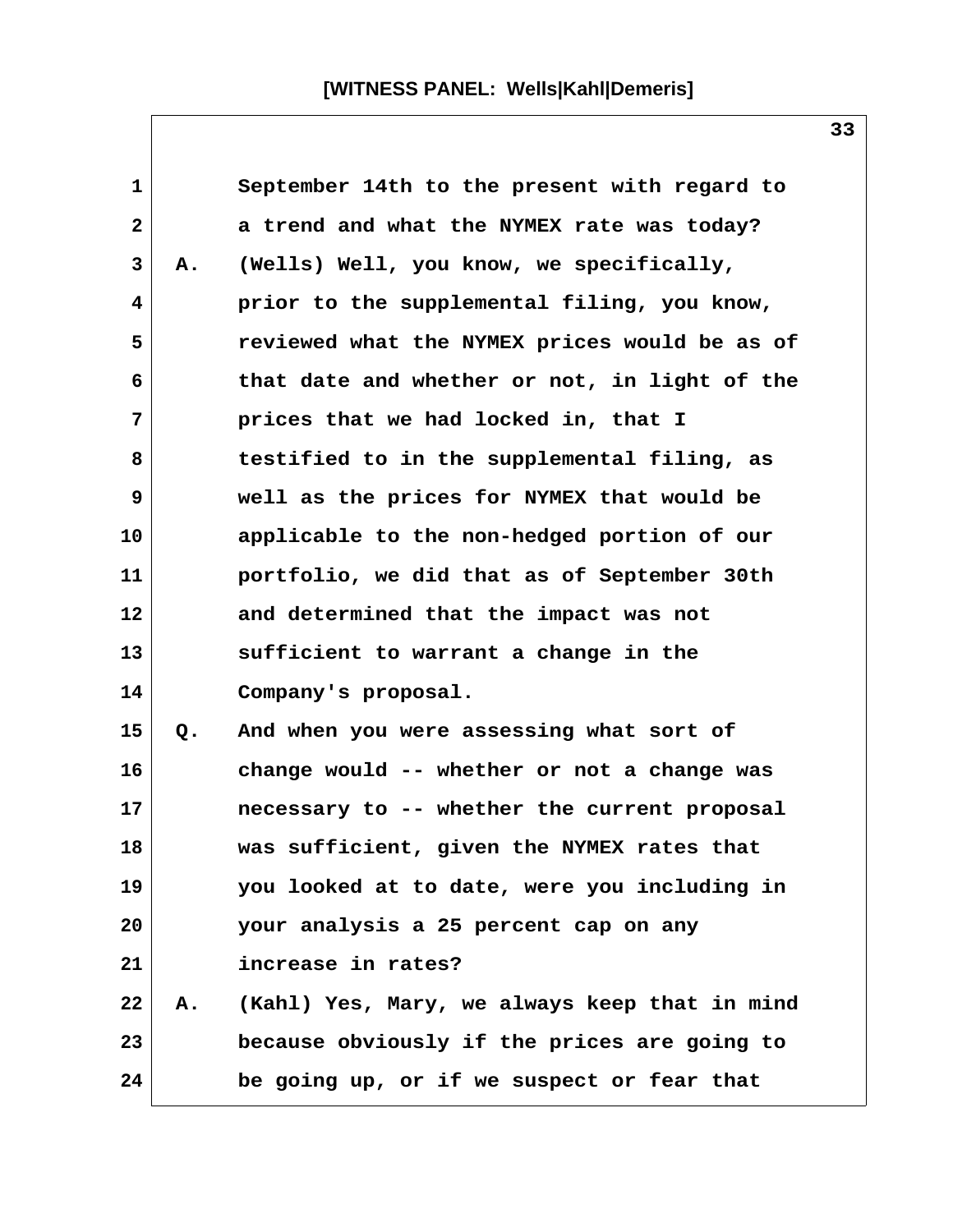**1 prices may increase, you know, we keep in 2 mind what that cap is. So we are kind of 3 looking at, well, is this something that's 4 really going to bump up against that or 5 exceed that 25 percent cap. You know, that 6 cap is designed to help avoid additional 7 filings and the amount of work. And we think 8 that based on how the portfolio's structured 9 this year, that we will be able to stay under 10 that cap. 11 Q. And is that -- fair to say that's true to say 12 for both the winter and summer period? 13 A. (Wells) I would just want to add that part of 14 the reason that we did the hedging that I 15 discussed in my supplemental testimony was to 16 avoid or reduce the probability that the 17 Company would be needing to come in, you 18 know, because we had exceeded -- you know, 19 because we were outside of the 25 percent 20 cap. You know, the Company does understand 21 the impact that large increases in cost of 22 gas have on the communities that we serve and 23 seek to take, you know, necessary and 24 reasonable steps to avoid imposing those**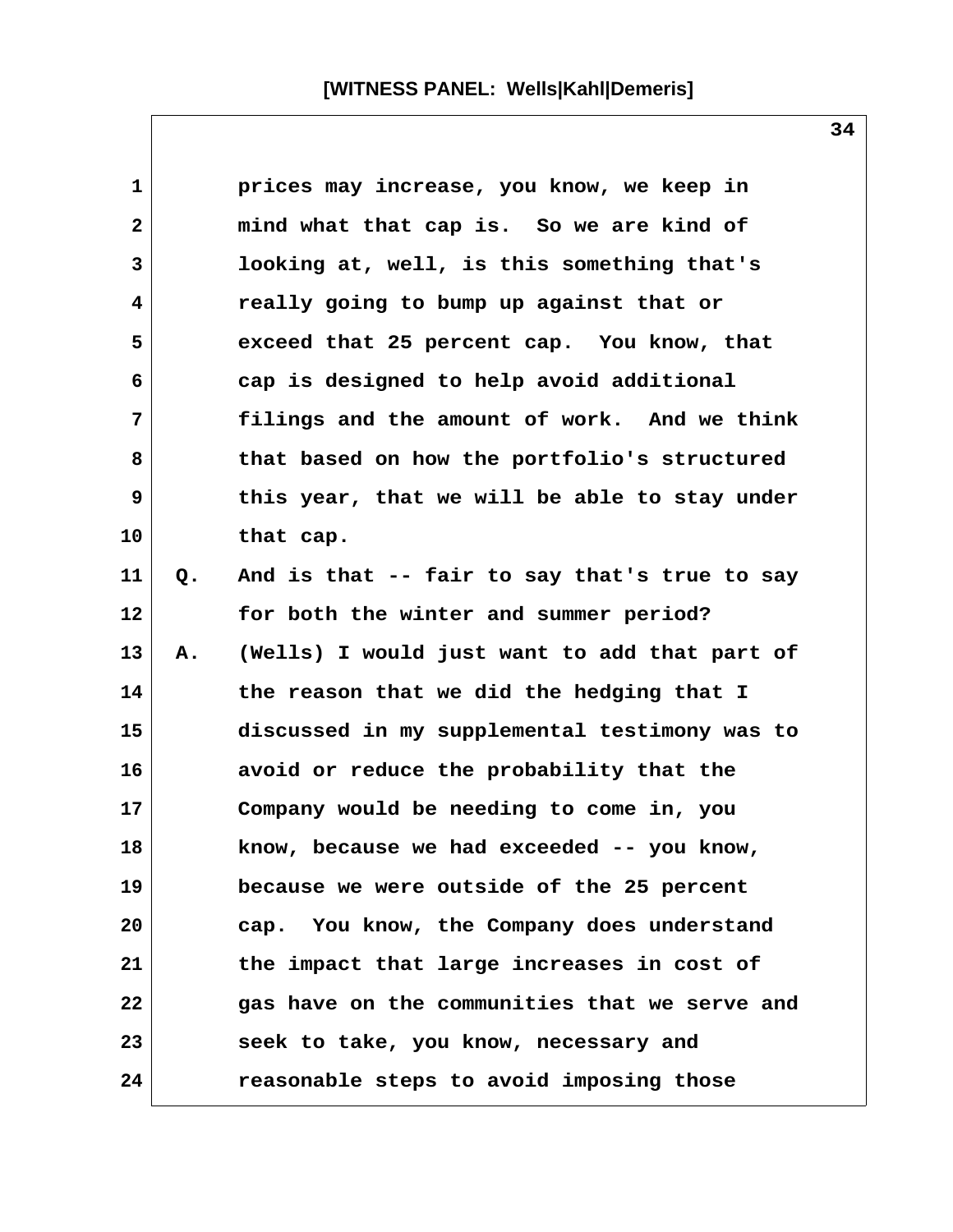1 types of unexpected increases in costs. **2** But, you know, relative to the summer  **3 period, you know, there's a lot of time 4 between now and when the summer period 5 occurs. And so it would be speculative for 6 us to say that we -- you know, to know 7 whether or not that 25 percent cap is, you 8 know, going to be hit prior to the May 9 through October rate taking effect. That 10 having been said -- 11 Q. Of course. 12 A. (Wells) -- you know, we have been looking 13 at -- I would say that the sensitivity to 14 market conditions is higher on the November 15 through March period than it is on the April 16 through October period. Just that those 17 prices are more volatile and more likely if 18 there is to be a price spike, that it would 19 be relative to those winter period months 20 rather than the summer. But, you know, one 21 thing that has been, you know, true since 22 I've been involved in the energy market for 23 the past 20 years is that you never know what 24 is going to happen or change that could**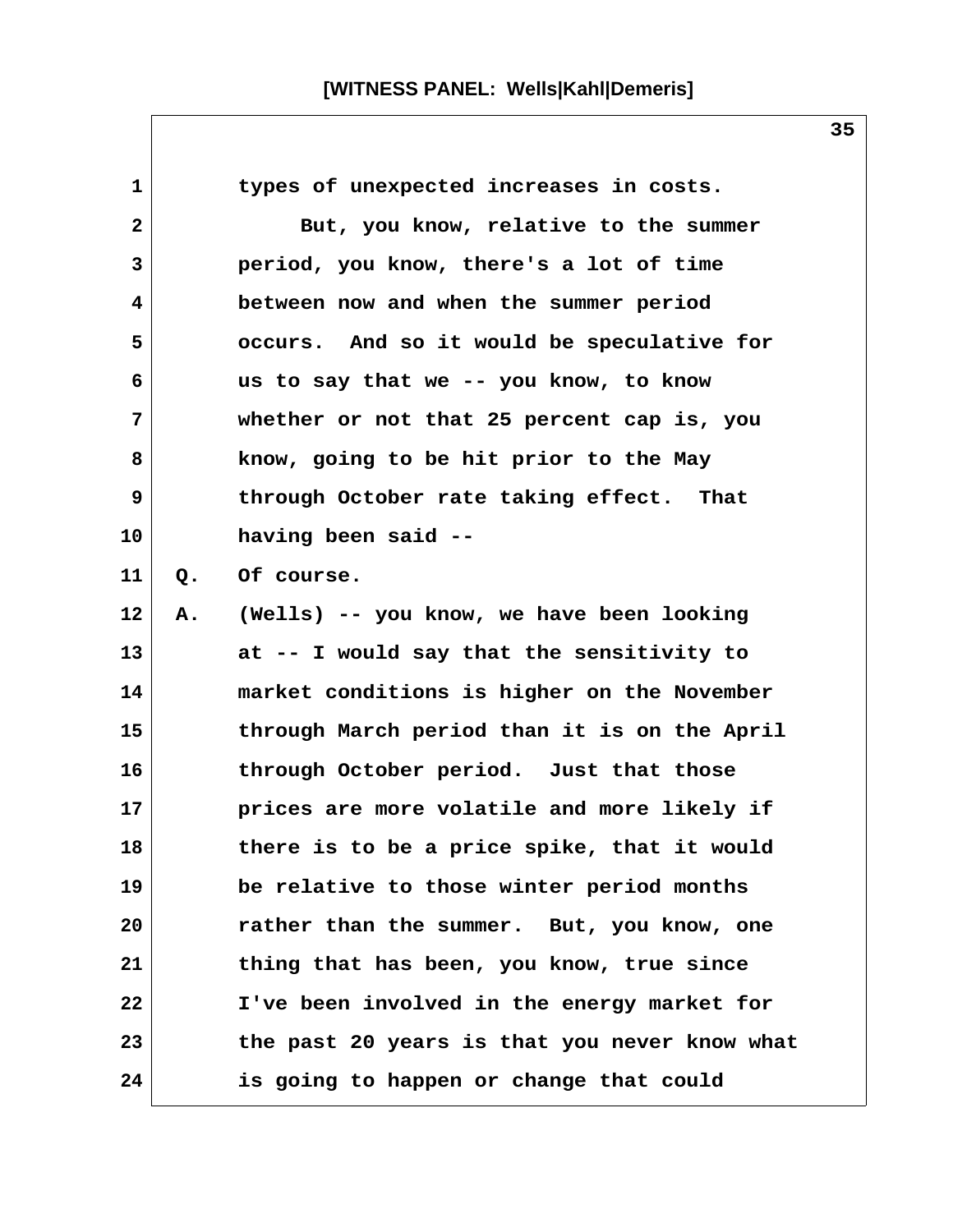**1 impact rates down the road. And so we've 2 built a portfolio with 70 percent locked in 3 for the winter period. There's nothing 4 locked in for the summer period. And that 5 is, you know -- and so that's going to lead 6 to more variability in the summer rate as the 7 NYMEX prices go up and down. 8 Q. Thank you for your thoughtful answer. I 9 didn't mean to suggest you could guarantee 10 any particular rate. 11 And you may have answered this already. 12 With regard to the supplemental filing where 13 you've now locked in an estimated 14 approximately 70 percent, how does that 15 70 percent locked in compare to average 16 winters? How much more? 17 A. (Wells) I would say typically our locked-in 18 pricing would be only the storage, which is 19 usually around closer to 40 percent of the 20 total than to 70. So it was a significant 21 move to increase the amount of pipeline 22 supplies that we had locked in the NYMEX 23 portion. 24 Q. And you may have answered this, too. But in**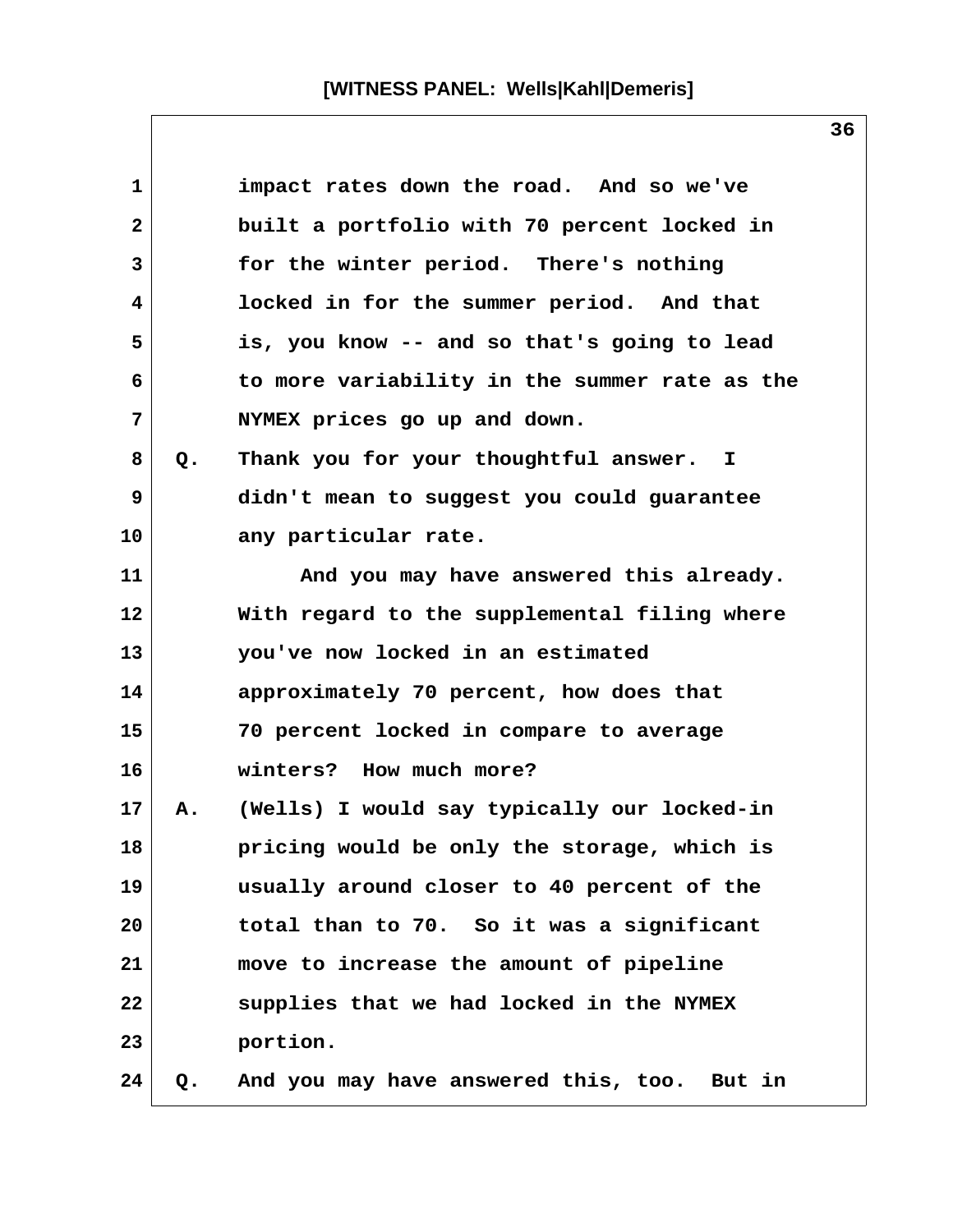| $\mathbf{1}$ |    | terms of the NYMEX rate this morning, did you |
|--------------|----|-----------------------------------------------|
| $\mathbf{2}$ |    | find it significantly changed from the rate   |
| 3            |    | that you used on September 14th?              |
| 4            | Α. | (Wells) As of right now, you know, our        |
| 5            |    | observation, we noticed that yesterday prices |
| 6            |    | were up for the November contract 60 cents a  |
| 7            |    | decatherm. And actually, it settled over six  |
| 8            |    | dollars, which is significant relative to     |
| 9            |    | September 14th. Prices that we observed --    |
| 10           |    | and this is one of the challenges when you're |
| 11           |    | in a volatile market. These NYMEX updates in  |
| 12           |    | most years are, you know, so small that, you  |
| 13           |    | know, that we have a better idea of where     |
| 14           |    | things are. And it was, you know, up 60       |
| 15           |    | cents yesterday; when I looked at it today    |
| 16           |    | just before the hearing, it was down 15       |
| 17           |    | cents.<br>So --                               |
| 18           | Q. | It was down?                                  |
| 19           | Α. | (Wells) Yeah. So obviously we will continue   |
| 20           |    | so look at the NYMEX pricing, and all of the  |
| 21           |    | pricing for that matter, relative to the      |
| 22           |    | winter cost of gas period because we know     |
| 23           |    | it's really important that if we see that     |
| 24           |    | there is a -- you know, right now it's one    |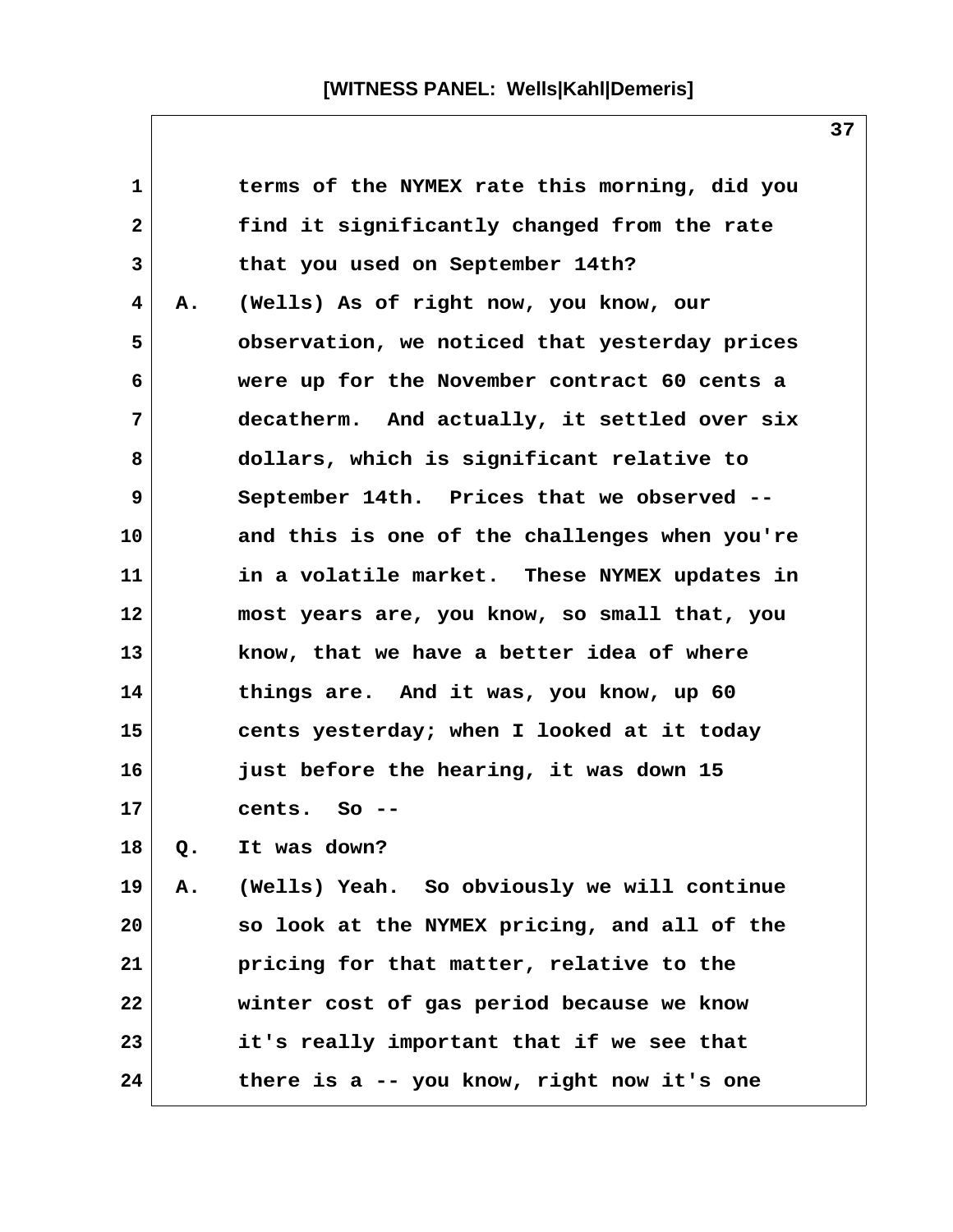| 1      |    | day. And if it ends up being more sustained   |
|--------|----|-----------------------------------------------|
| 2      |    | price action, we will definitely alert the    |
| 3      |    | parties and take whatever steps we deem are   |
| 4      |    | necessary relative to the rates.              |
| 5      | Q. | And certainly with the current cost of gas    |
| 6      |    | mechanism, through monthly trigger filings    |
| 7      |    | you can increase the rates effective the      |
| 8      |    | first of each month; correct?                 |
| 9      | Α. | (Kahl) That's correct.                        |
| 10     | Q. | I had a question about the LDAC calculated in |
| 11     |    | the current cost of gas. It is lower than     |
| 12     |    | last year's LDAC; is that correct?            |
| 13     | Α. | (Demeris) Yes, that is correct.               |
| 14     | Q. | And can you speak to why that is in a bit     |
| 15     |    | more detail? I think you touched on it        |
| 16     |    | before.                                       |
| $17\,$ | А. | (Demeris) Yeah. So the LDAC is made up of     |
| 18     |    | several rate components. And then in this     |
| 19     |    | current filing, the GAPRA increased, the EEC  |
| 20     |    | decreased, the lost revenue                   |
| 21     |    | rates --[connectivity issue]                  |
| 22     |    | [Court Reporter interrupts.]                  |
| 23     |    | CHAIRWOMAN MARTIN: Let's go off               |
| 24     |    | the record for a second until she gets a good |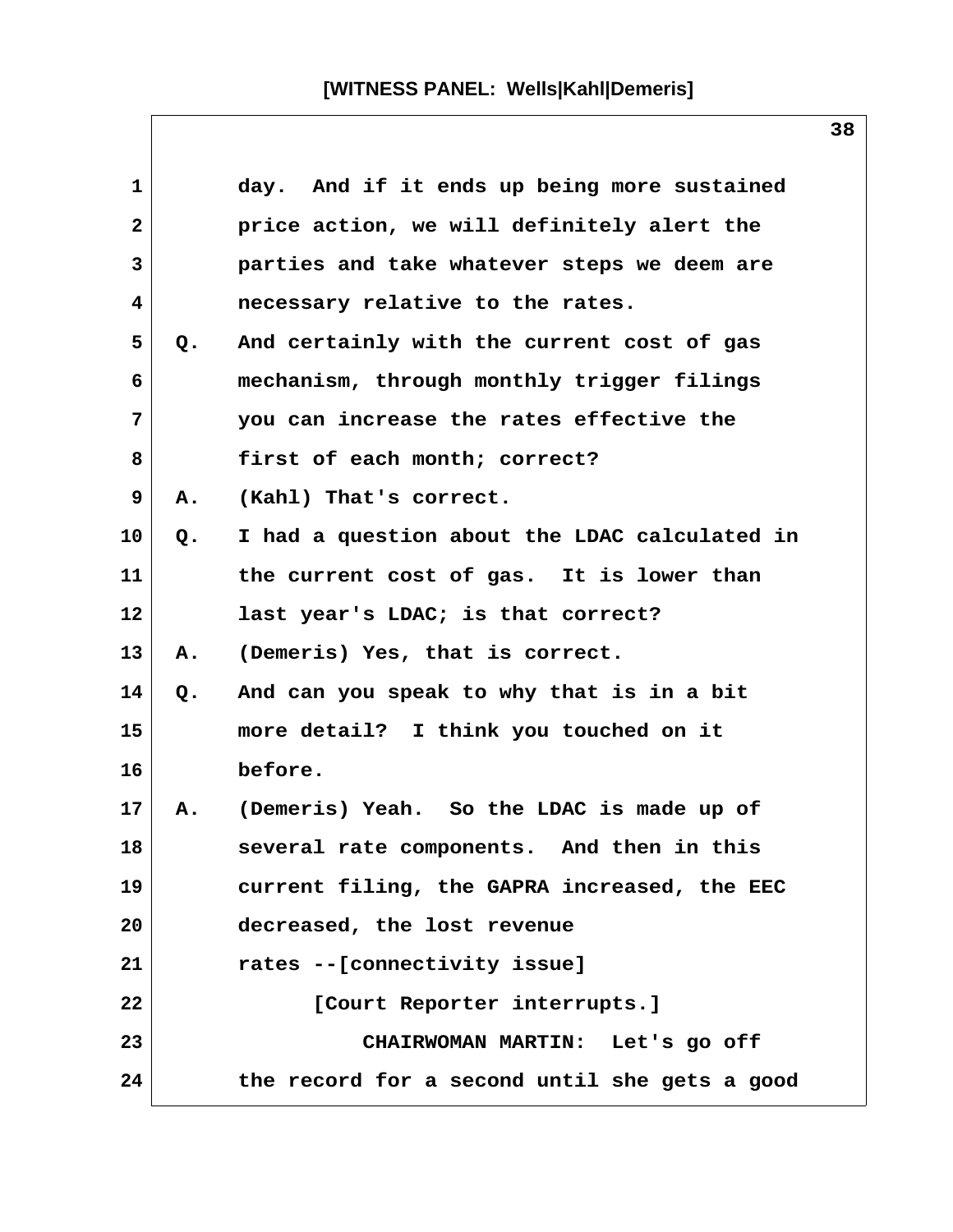| $\mathbf{1}$ | connection.                                              |
|--------------|----------------------------------------------------------|
| $\mathbf{2}$ | (Pause in proceedings.)                                  |
| 3            | CHAIRWOMAN MARTIN: Back on the                           |
| 4            | record. And if you could restate, starting               |
| 5            | with the components and the increase and                 |
| 6            | decrease. I think that's where we lost you.              |
| 7            | (Demeris) Okay. So I think if we look at<br>A.           |
| 8            | Bates Page 24, that's the red-lined --                   |
| 9            | BY MS. SCHWARZER:                                        |
| 10           | Q. Exhibit 2?                                            |
| 11           | A. (Demeris) Yes. Exhibit 2, Bates Page 24 is            |
| 12           | the red-lined LDAC. And that shows how the               |
| 13           | rates have increased and decreased, and then             |
| 14           | the total decrease is in the last column.                |
| 15           | $So --$                                                  |
| 16           | $Q_{\bullet}$<br>Let me just get caught up with you. I'm |
| 17           | sorry. I'm not there.                                    |
| 18           | (Demeris) Okay. Oh, I'm sorry.<br>Α.                     |
| 19           | No, that's okay. Just a lot of paper. Okay.<br>Q.        |
| 20           | Bates Page 24, Exhibit 2. I'm with you.                  |
| 21           | Thank you.                                               |
| 22           | (Demeris) So if we just look at the top line<br>Α.       |
| 23           | for residential heating, we see that the                 |
| 24           | GAPRA has increased from .0044 to .006. But              |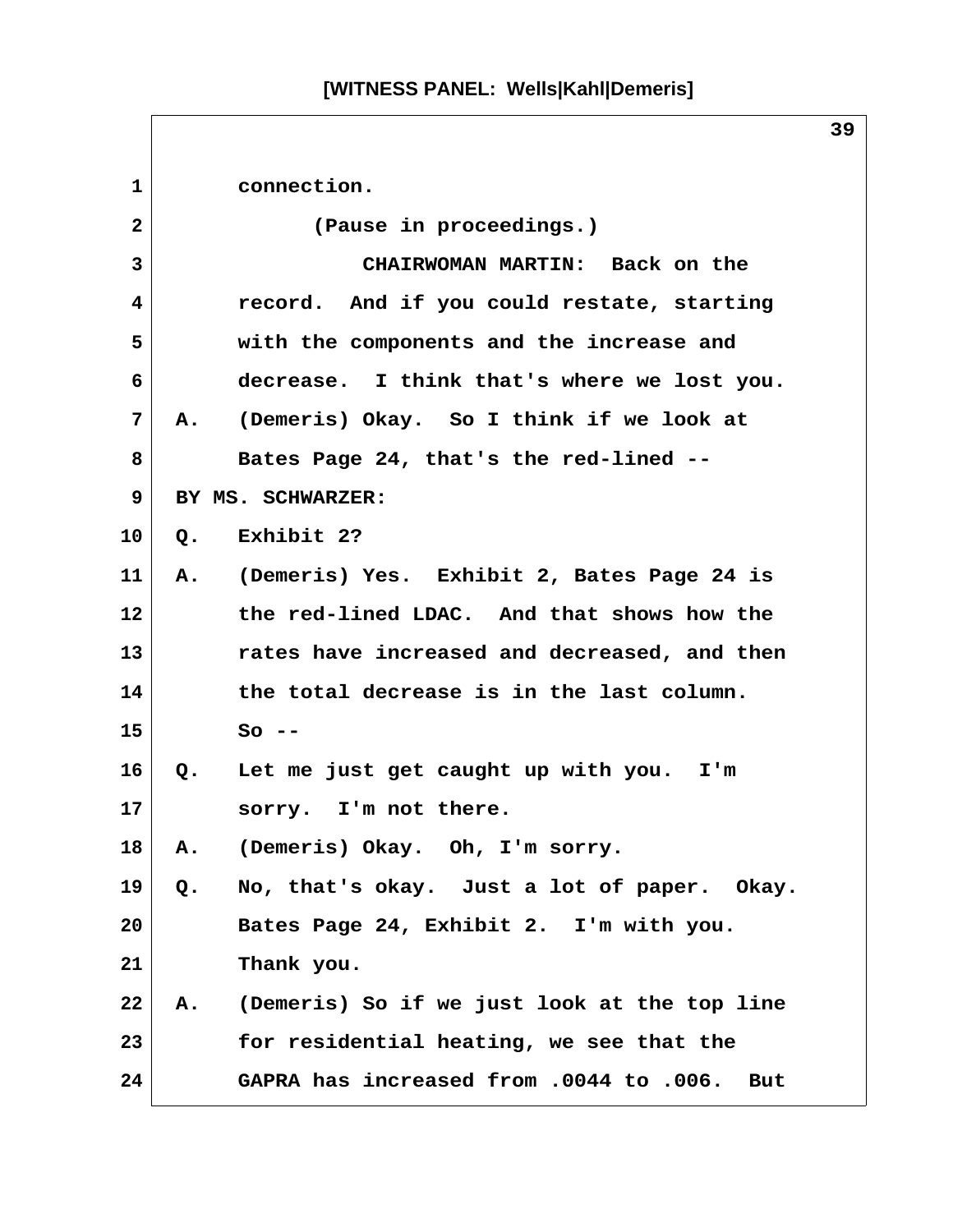| 1               |    | the EEC in the next two columns decreased     |
|-----------------|----|-----------------------------------------------|
| $\mathbf{2}$    |    | from .0774 to .0449; lost revenue rate        |
| 3               |    | decreased to .0066. The ERC also decreased.   |
| 4               |    | So the end result when we add all the new     |
| 5               |    | charges up is a decrease from the prior       |
| 6               |    | period.                                       |
| 7               | Q. | Does the Company have a parallel proceeding   |
| 8               |    | which might lead to an increase in the LDAC   |
| 9               |    | if the request for relief is granted, to your |
| 10 <sub>1</sub> |    | understanding?                                |
| 11              | Α. | (Demeris) It does, but that proceeding will   |
| $12 \,$         |    | not be resolved until February of 2022. So    |
| 13              |    | that mechanism will not show up in the LDAC   |
| 14              |    | until November 1 of 2022. So that --          |
| 15              | Q. | I'm sorry. Go ahead.                          |
| 16              | Α. | (Demeris) So it's not going to have any       |
| 17              |    | effect on this November 1, 2021 rate.         |
| 18              | Q. | So am I understanding correctly that for the  |
| 19              |    | duration of this cost of gas year, the        |
| 20              |    | Company does not expect to implement an       |
| 21              |    | increased LDAC based on the other docket?     |
| 22              | Α. | (Demeris) That is correct.                    |
| 23              | Q. | With regard to Northern's plans to implement  |
| 24              |    | decoupling, which I understand are tentative  |

 $\mathsf{l}$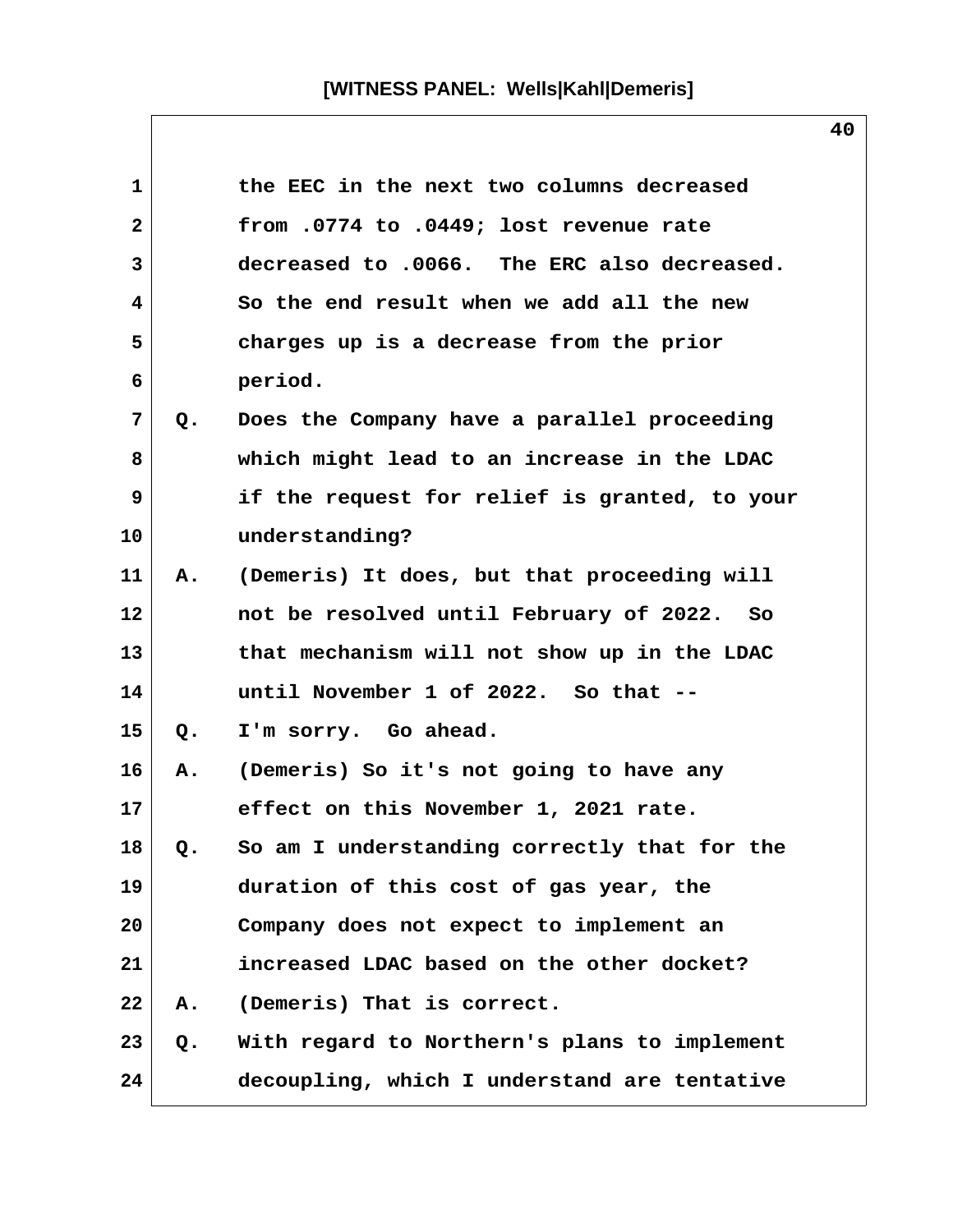| 1            |    | at this time and not fully approved, Northern |
|--------------|----|-----------------------------------------------|
| $\mathbf{2}$ |    | anticipates implementing decoupling effective |
| 3            |    | August of 2022; is that correct? And perhaps  |
| 4            |    | that is the page you corrected earlier?       |
| 5            | Α. | (Demeris) Yes. The dates are shown on, I      |
| 6            |    | believe it's Exhibit 6. I'm not sure of the   |
| 7            |    | Bates page.                                   |
| 8            | Q. | It's Page 23.                                 |
| 9            | Α. | (Demeris) Yeah.                               |
| 10           | Q. | So the first decoupling period is August 1 of |
| 11           |    | 2022. Are there any schedules or figures or   |
| 12           |    | costs associated with decoupling that appear  |
| 13           |    | in the present filing?                        |
| 14           | Α. | (Demeris) No, there are not. But as I         |
| 15           |    | explained to Don earlier, we do see some      |
| 16           |    | reduction in lost revenue associated with the |
| 17           |    | decoupling proposal.                          |
| 18           | Q. | Yes. Thank you. I've got that. That           |
| 19           |    | explanation was very helpful to me as well.   |
| 20           | Α. | Thanks.<br>(Demeris) Great.                   |
| 21           | Q. | Just to confirm the obvious, Northern does    |
| 22           |    | not have a fixed price option for cost of gas |
| 23           |    | proceedings; is that correct?                 |
| 24           | Α. | (Kahl) That is correct.                       |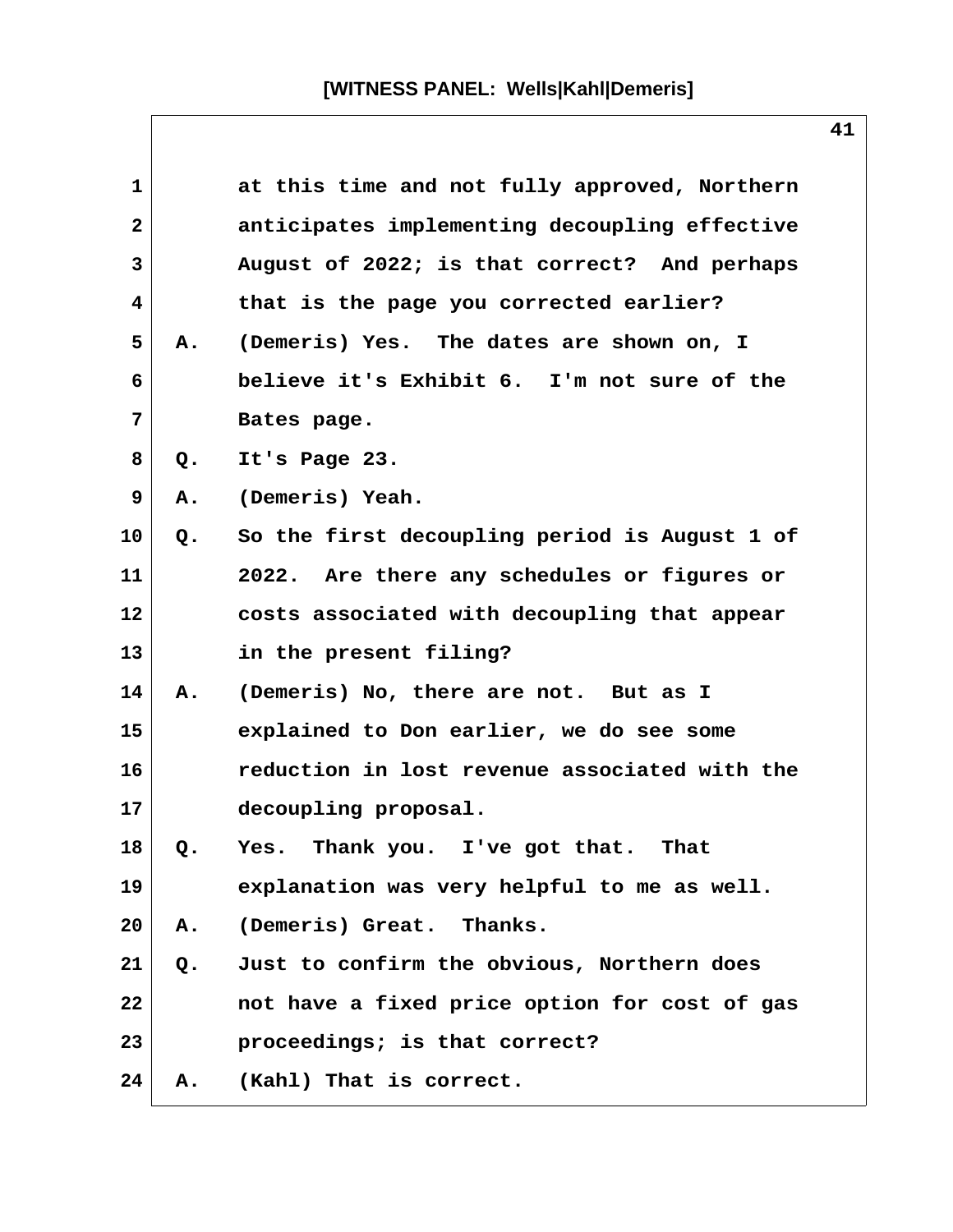| $\mathbf{1}$ | Q. | All right. And could -- [connectivity issue]           |
|--------------|----|--------------------------------------------------------|
| $\mathbf{2}$ |    | [Court Reporter interrupts.]                           |
| 3            | Q. | Could the panel comment on the bad debt                |
| 4            |    | percentages anticipated this year as compared          |
| 5            |    | to last year?                                          |
| 6            | Α. | (Kahl) Mary, can you just indicate what you            |
| 7            |    | are referencing with that question? Are you            |
| 8            |    | looking at a particular page of the filing?            |
| 9            | Q. | No, I have not identified a particular page            |
| 10           |    | of the filing. I just wonder what the answer           |
| 11           |    | is in terms of what Northern has anticipated           |
| 12           |    | for bad debt this year as opposed to bad debt          |
| 13           |    | last year. It may be in there --                       |
| 14           | Α. | (Kahl) Yes, hold on one minute.                        |
| 15           | Q. | Sure. Please take your time.                           |
| 16           |    | (Pause)                                                |
| 17           | Α. | (Kahl) Yes. On Bates Page 155, I have a                |
| 18           |    | table on the calculation of bad debt.<br><b>And we</b> |
| 19           |    | do get a projection from basically our                 |
| 20           |    | billing department on what to expect. And              |
| 21           |    | our projection is about 400,000 for -- and             |
| 22           |    | our projections are based on a calendar year,          |
| 23           |    | so it's 2022. And that amount did come down            |
| 24           |    | from last year. I don't have the exact                 |
|              |    |                                                        |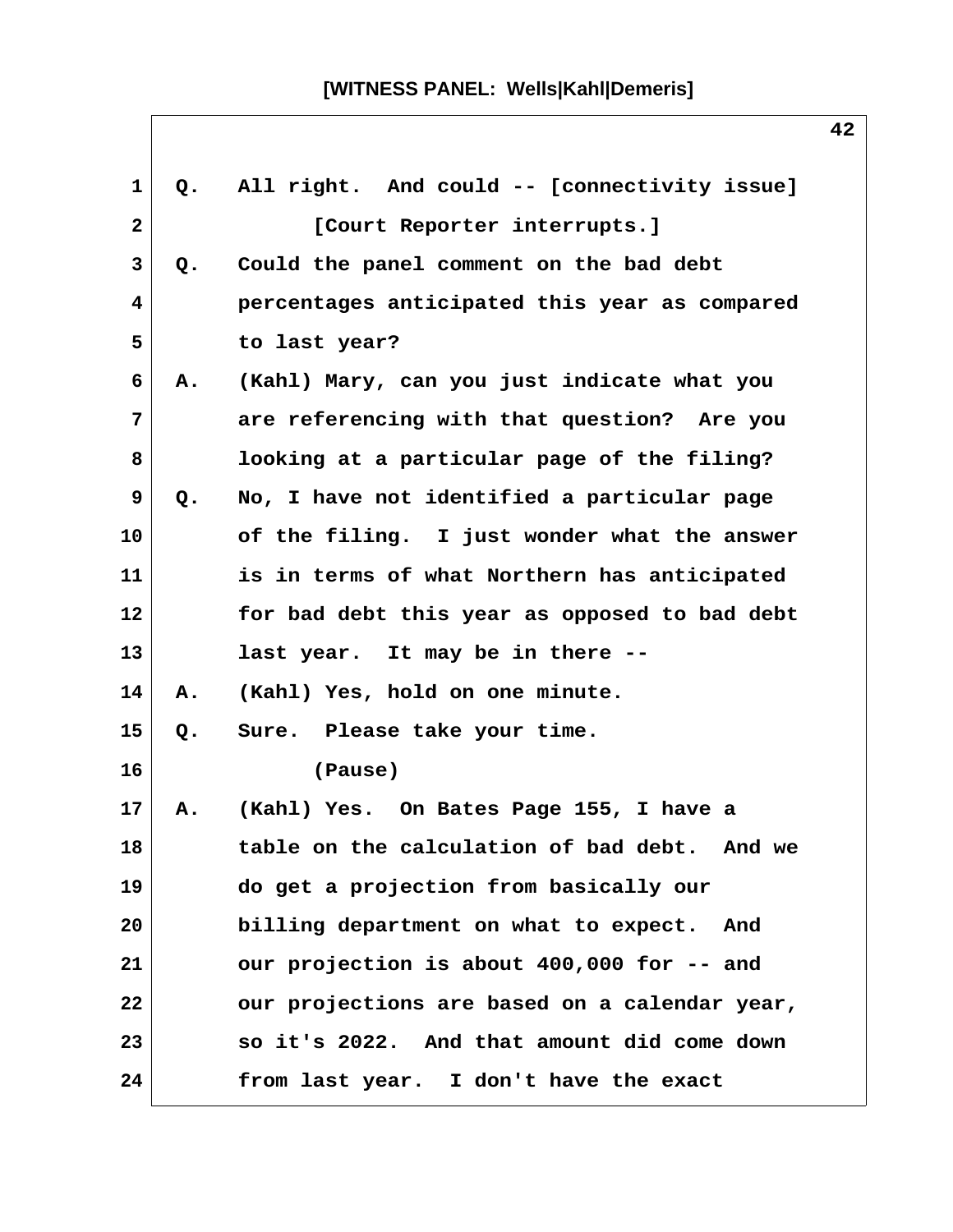**1 number from last year, but it was somewhere 2 between 450 and maybe 475. 3 Q. And my last question is maybe something you 4 could help me understand. I know Northern 5 made a filing, Exhibit 3, to supplement just 6 two pages of your filing with the correction. 7 If someone could just walk me through that 8 correction. It wasn't as clear to me perhaps 9 as it would be if I had the backgrounds that 10 you have. 11 MR. TAYLOR: Sorry, Mary. Just for 12 my benefit, could you repeat the question? 13 MS. SCHWARZER: Sure. Exhibit 14 Hearing 3 corrects pages that were filed in 15 Exhibit 2 and makes changes. I'm not sure if 16 the changes are sort of merely updating 17 figures that were stricken or if there was a 18 more present impact. I just would appreciate 19 it if someone on the panel could help me 20 understand what Bates page numbers they're 21 substituting. I can see the titles at the 22 top, but just tell me in layperson version 23 what the changes do. 24 A. (Kahl) Yeah, hold on one second.**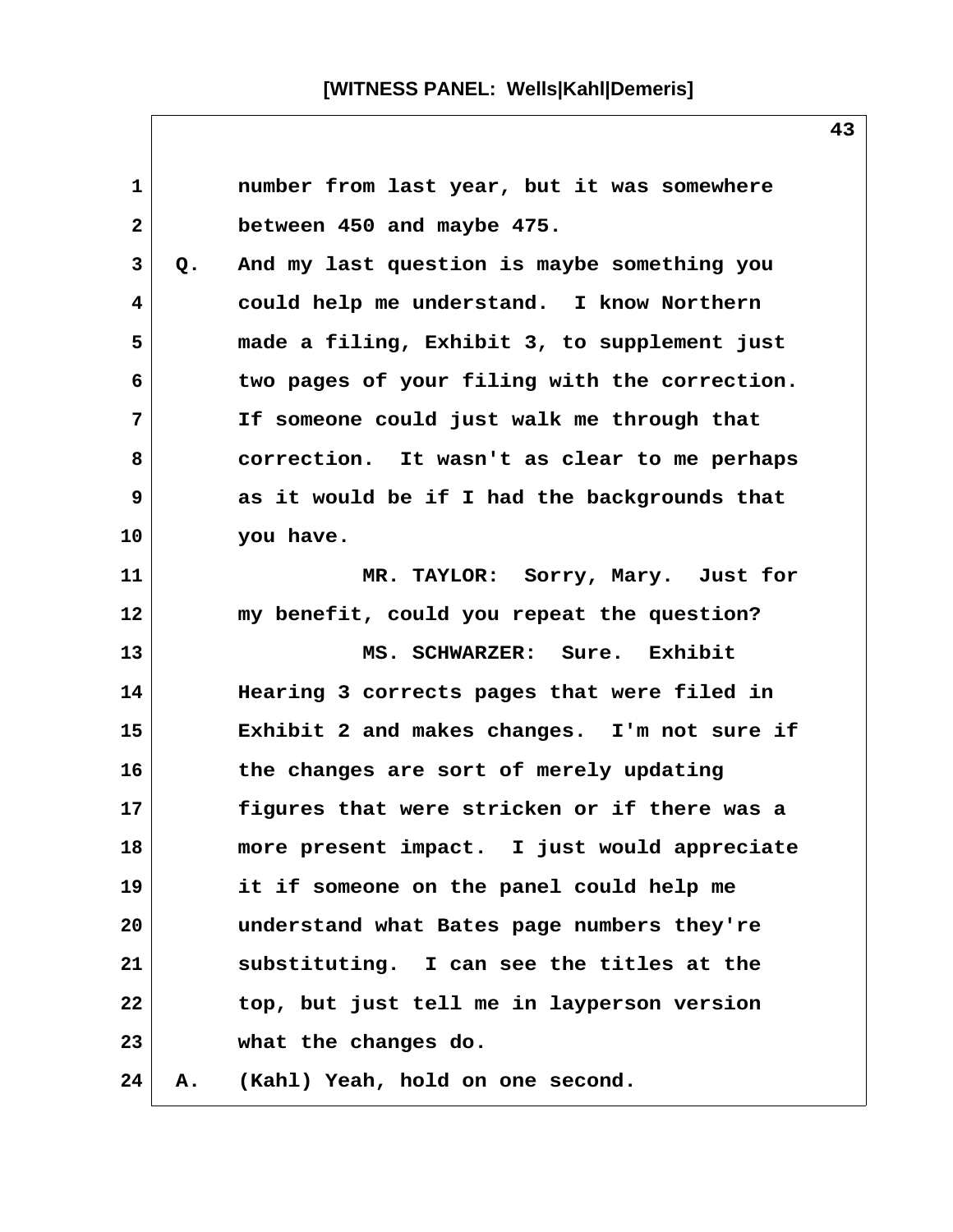| $\mathbf{1}$ |    | (Pause)                                       |
|--------------|----|-----------------------------------------------|
| $\mathbf{2}$ | А. | (Kahl) Yes. Mary, if you're looking at that   |
| 3            |    | exhibit, there is a red-lined tariff Page 43  |
| 4            |    | and $--$                                      |
| 5            | Q. | I'm not in color, and I'm trying to put it    |
| 6            |    | into Exhibit 2.                               |
| 7            | Α. | (Kahl) Yeah, that would be Bates Page 23 from |
| 8            |    | Exhibit 2.                                    |
| 9            | Q. | Okay. Just give me a second. I'm sure I can   |
| 10           |    | match it up. It's just a little -- Bates      |
| 11           |    | Page 23 for me in Exhibit 2 I think is        |
| 12           |    | Attachment 11, Page 11 of 11, Projected       |
| 13           |    | Delivery Service Loads. Am I looking at the   |
| 14           |    | wrong -- oh, that's the supplemental          |
| 15           |    | testimony. I'm sorry. You said Bates          |
| 16           |    | Page 23. Yes, I'm with you. Thank you.        |
| 17           |    | Okay. So I'm looking at the original          |
| 18           |    | and the supplemental page. Can you tell me    |
| 19           |    | what the change is?                           |
| 20           | Α. | (Kahl) One second.                            |
| 21           | Q. | Sure.                                         |
| 22           |    | (Pause)                                       |
| 23           | Α. | (Kahl) Yes. Mary, if you look at Exhibit 2,   |
| 24           |    | Page 23 --                                    |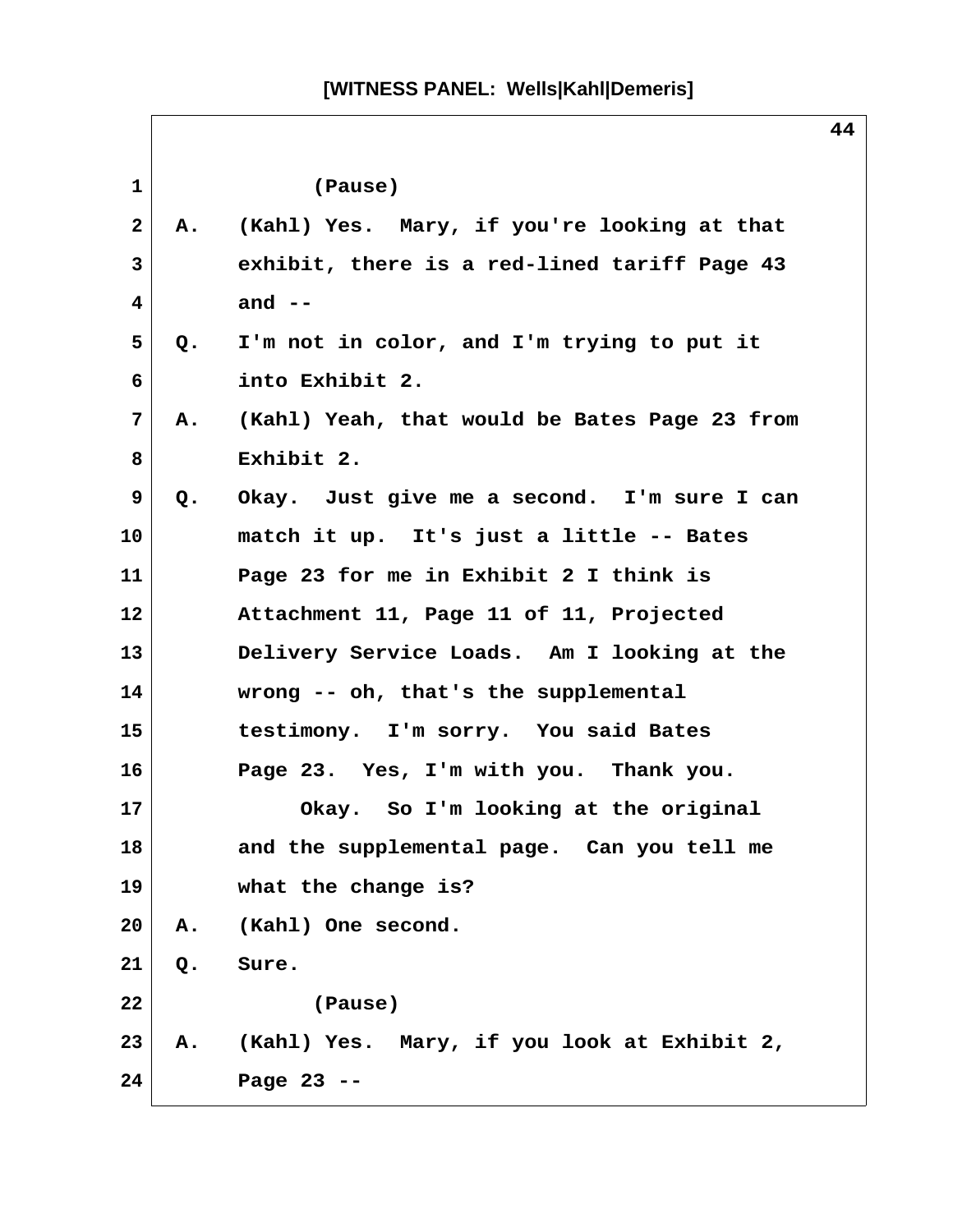| 1            | Q.            | Yup.                                          |
|--------------|---------------|-----------------------------------------------|
| $\mathbf{2}$ | А.            | (Kahl) -- and if you go to where it says      |
| 3            |               | Residential Cost of Gas Rate, and it's        |
| 4            |               | covered in a border --                        |
| 5            | Q.            | Yup?                                          |
| 6            | Α.            | (Kahl) -- the stricken number, the number     |
| 7            |               | that is struck, the number that is struck is  |
| 8            |               | 44.12 cents.                                  |
| 9            | Q.            | Yes.                                          |
| 10           | Α.            | (Kahl) That is referencing, if you go down    |
| 11           |               | two more, the initial cost of gas rate. And   |
| 12           |               | you'll see it there. And it should be         |
| 13           |               | referencing what the most recent current cost |
| 14           |               | of gas rate is, which is 49.70, which is just |
| 15           |               | two numbers down below that 44.12. So --      |
| 16           | $Q_{\bullet}$ | I can see that. Thank you.                    |
| 17           | А.            | (Kahl) So in the correction I just put that   |
| 18           |               | in to show what the previously effective rate |
| 19           |               | was.                                          |
| 20           | $Q_{\bullet}$ | And it's the same changes in the next sort of |
| 21           |               | outlined box as well; correct? The 45.01      |
| 22           |               | reflects the most recent charge as initially  |
| 23           |               | filed?                                        |
| 24           | Α.            | (Kahl) That's correct. And that also applies  |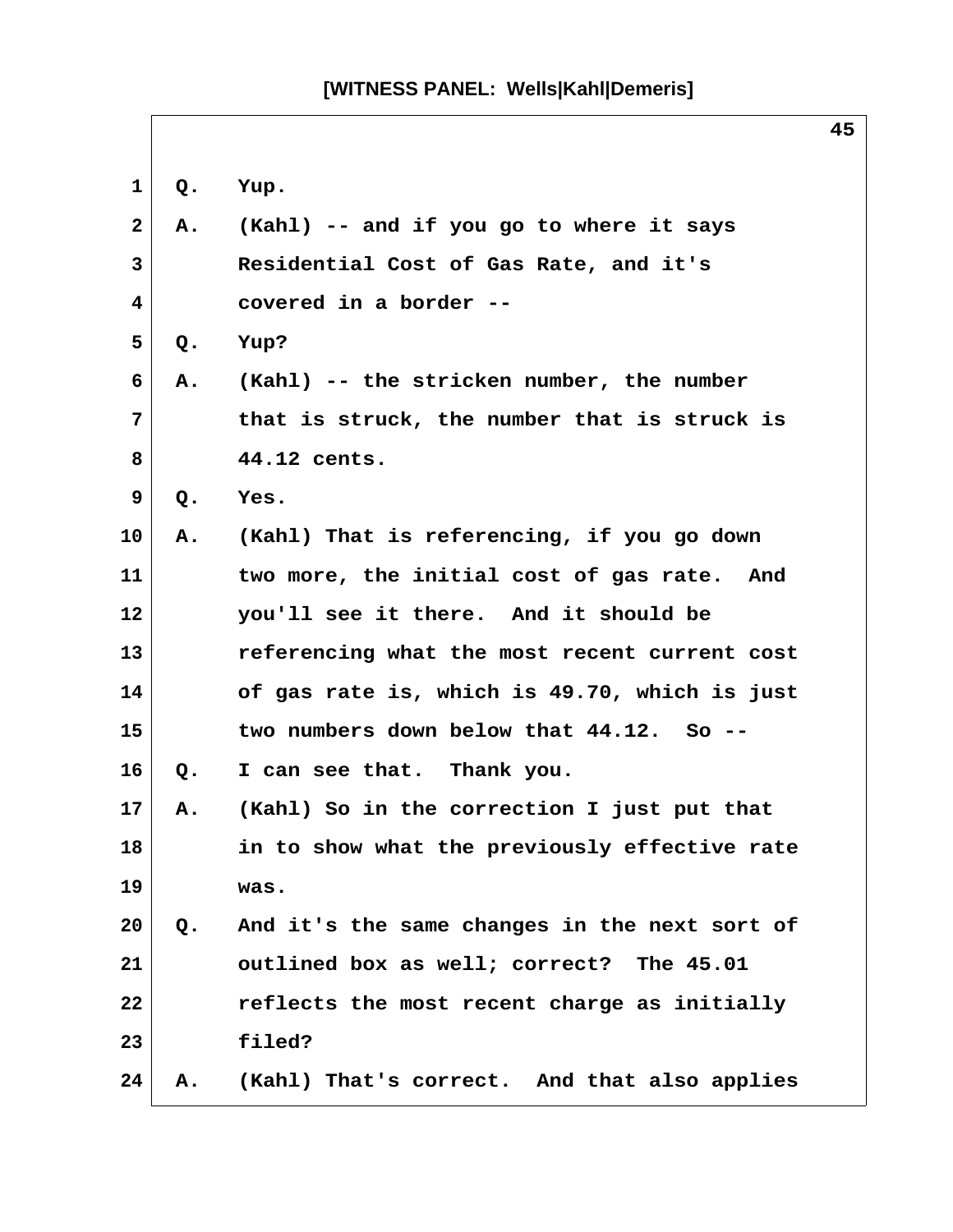| 1            |       | to the bottom box there.                      |
|--------------|-------|-----------------------------------------------|
| $\mathbf{2}$ | Q.    | And the weighted average, which my            |
| 3            |       | understanding is that that would be the       |
| 4            |       | overall rate for the average of all the       |
| 5            |       | months of the season, that's not on this      |
| 6            |       | page.                                         |
| 7            | A.    | (Kahl) That's correct.                        |
| 8            | Q.    | Does it appear somewhere else?                |
| 9            | Α.    | (Kahl) Hold on one minute.                    |
| 10           |       | (Pause)                                       |
| 11           | Α.    | (Kahl) I do provide an average rate on        |
| 12           |       | Attachment NUI-CAK-14, which is --            |
| 13           | Q.    | I'm sorry. If you could say that a little     |
| 14           |       | more slowly. NUI --                           |
| 15           | A.    | $(Kahl)$ -- $CAK-14$                          |
| 16           |       | Q. Okay. Thank you.                           |
| 17           | Α.    | (Kahl) That's on Bates Page 170.              |
| 18           | $Q$ . | And if we could do the same exercise for the  |
| 19           |       | second page of Hearing Exhibit 3, which I     |
| 20           |       | believe is Bates Page 85 in the original      |
| 21           |       | petition -- no, Bates Page 25 in the original |
| 22           |       | petition, tariff page --                      |
| 23           | А.    | (Kahl) Mary, you'd like me to walk you        |
| 24           |       | through that also?                            |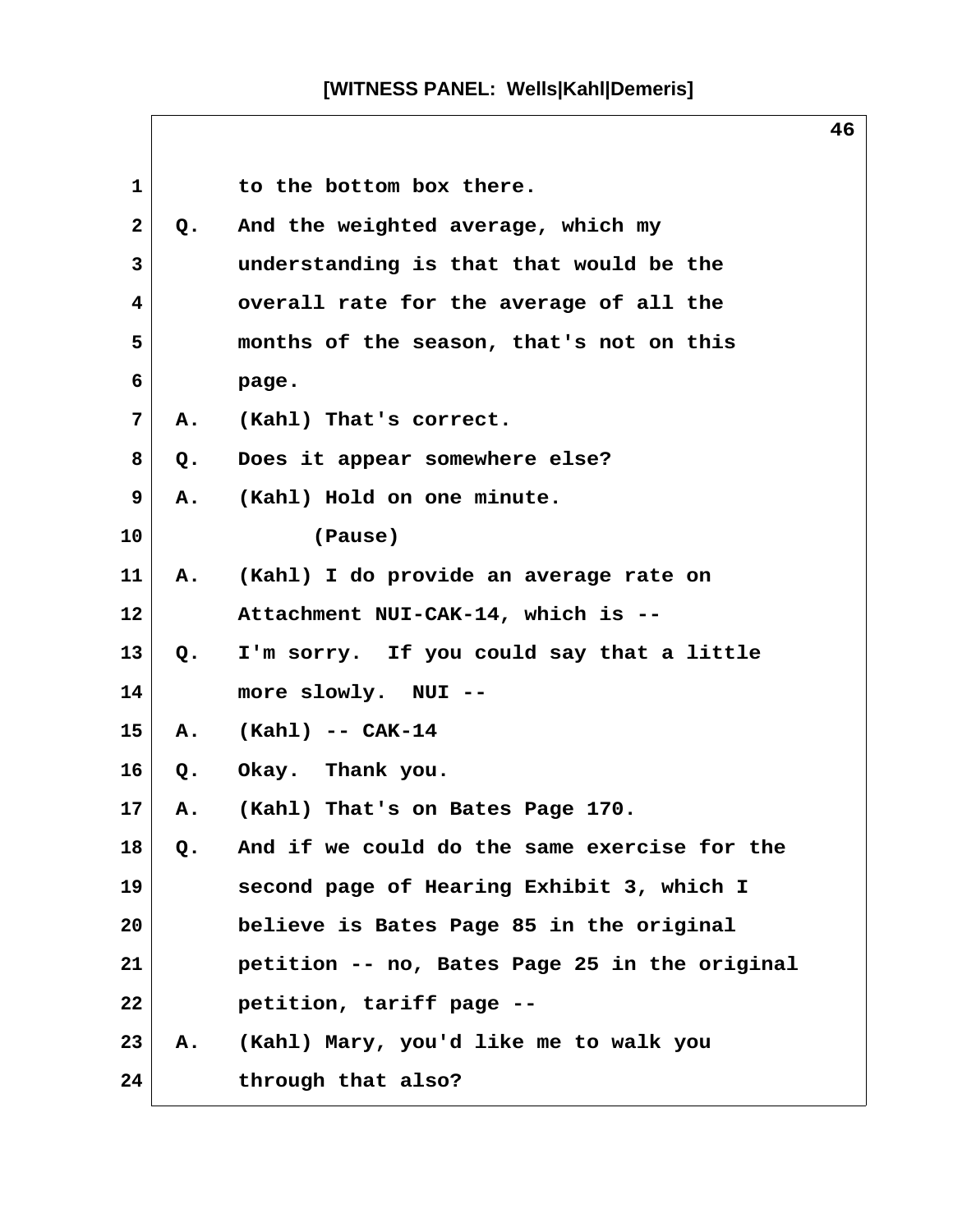| $\mathbf 1$    | Q. | If you could just point out to me the         |
|----------------|----|-----------------------------------------------|
| $\overline{2}$ |    | differences between Exhibit 2 as originally   |
| 3              |    | filed, Bates Page 25, which is the revised    |
| 4              |    | Page 85 of the tariff, and Hearing Exhibit 3  |
| 5              |    | which made the change, if you could show      |
| 6              |    | me -- tell me what that change is.            |
| 7              |    | (Pause)                                       |
| 8              | Α. | (Kahl) Yes. On Bates Page 25 of the original  |
| 9              |    | filing, or Exhibit 2, this pertains to rates  |
| 10             |    | schedule for R10, low-income residential      |
| 11             |    | heating. And I believe for the distribution   |
| 12             |    | charge combined with the LDAC and the cost of |
| 13             |    | gas I have -- I've strucken the amount of     |
| 14             |    | \$1.5334. But that amount should also be      |
| 15             |    | shown as a discount. So on the correction, I  |
| 16             |    | do show how much of a savings or discount     |
| 17             |    | that residential customer would be entitled   |
| 18             |    | to. Also, I believe I --                      |
| 19             | Q. | I apologize. I don't doubt you at all, but I  |
| 20             |    | just can't -- the only difference I see right |
| 21             |    | now on the new Page 25 is a stricken figure   |
| 22             |    | opposite the left-hand title of 45 percent    |
| 23             |    | low-income discount. I see a stricken figure  |
| 24             |    | on the new page that did not appear on the    |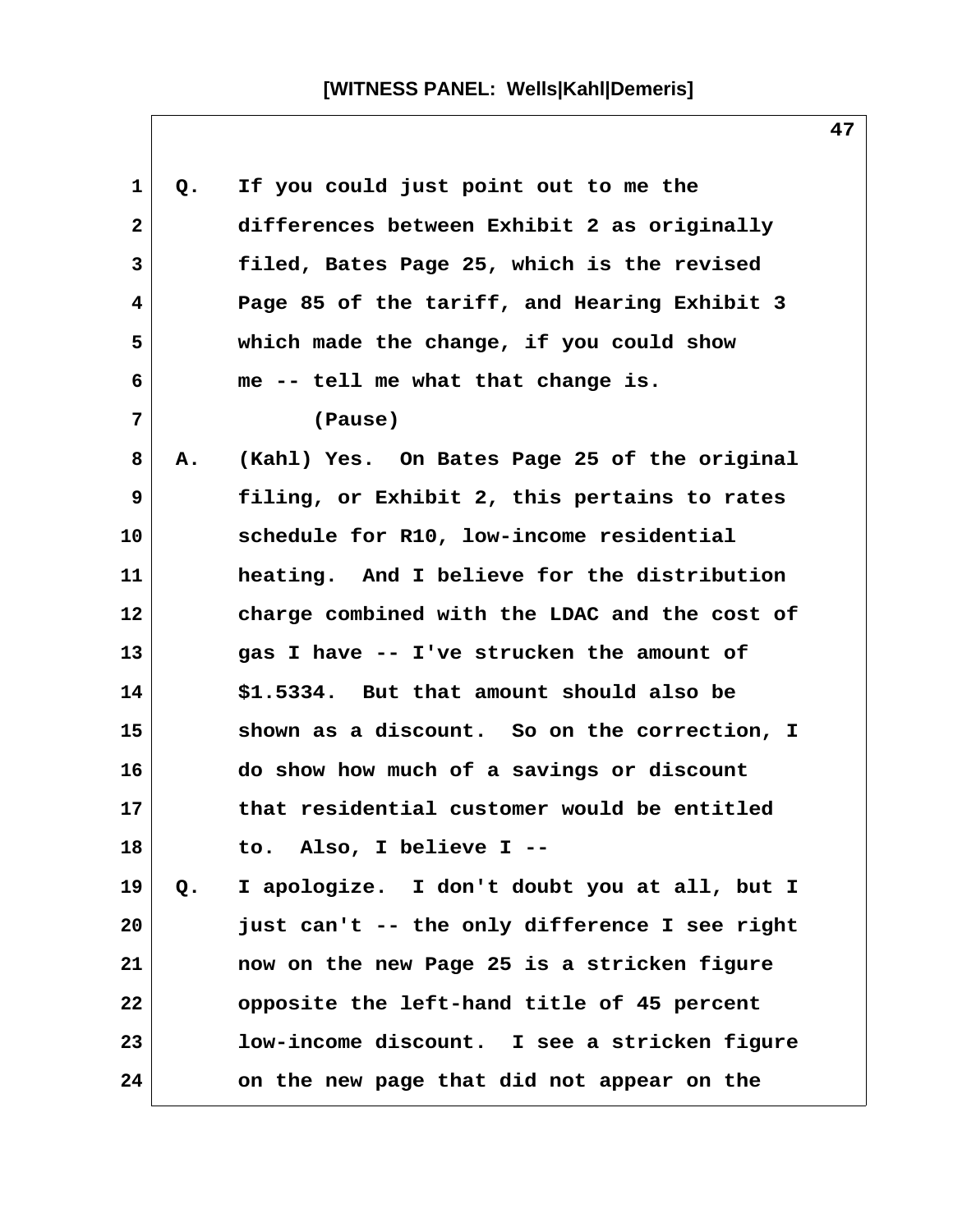1 old page.  **2 A. (Kahl) Right. 3 Q. Perhaps I'm missing a great deal more, or 4 not. 5 A. (Kahl) No. I think there are, in particular, 6 two sets of numbers, so three numbers 7 altogether that were not included initially 8 that are -- and you see a credit of 64.06 9 cents -- 10 Q. Yeah, got it. 11 A. (Kahl) -- that wasn't there before. And then 12 the last line of that block, 45 percent 13 discount on the original, I'm only showing 14 the updated credit of 42 and not the original 15 of 32.92 cents. 16 Q. Okay. Thank you very much. 17 MS. SCHWARZER: I have no further 18 questions for this panel. 19 CHAIRWOMAN MARTIN: All right. 20 Thank you, Ms. Schwarzer. 21 Commissioner Goldner, do you have 22 any questions? 23 COMMISSIONER GOLDNER: I do. Just 24 a couple.**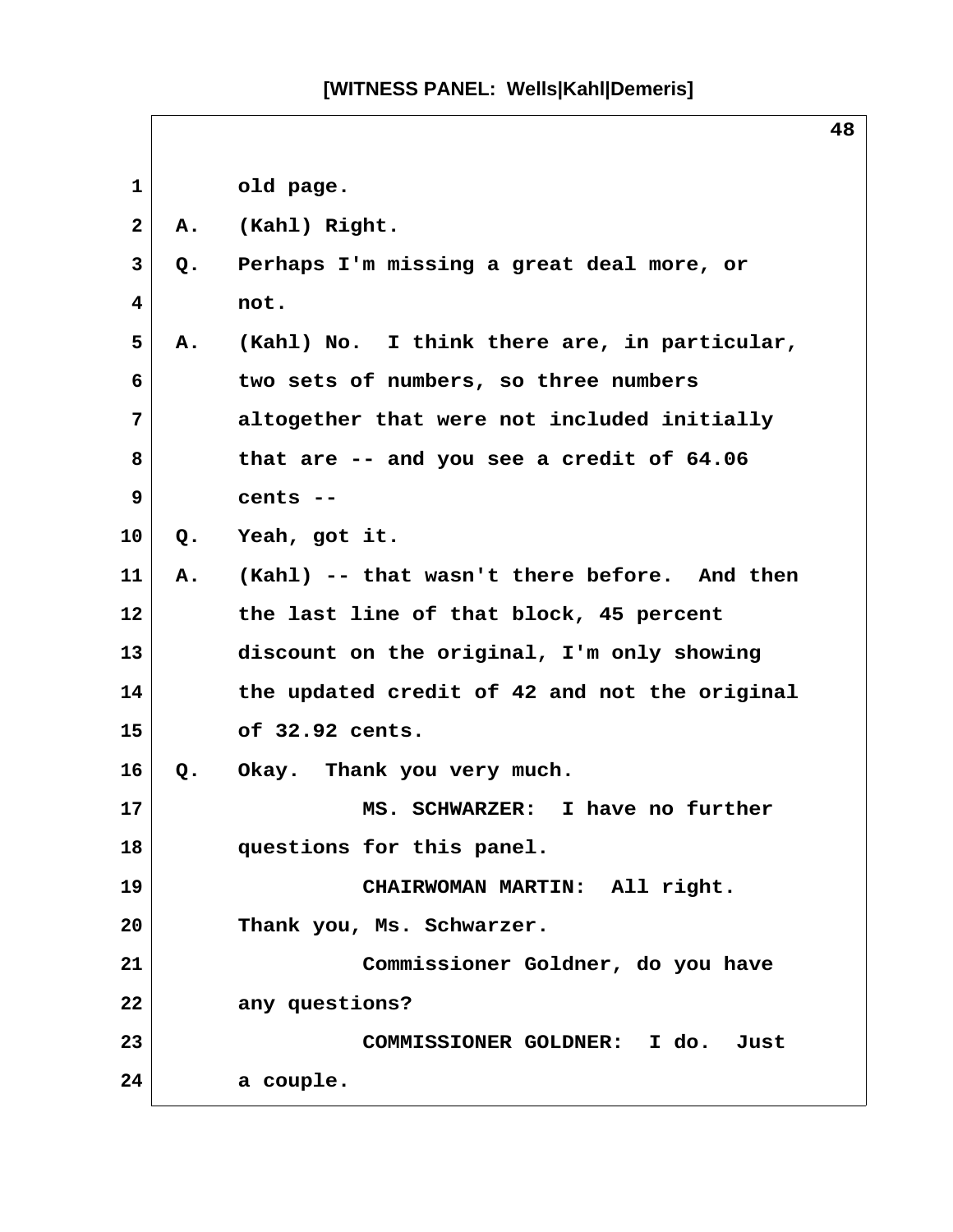| 1              | QUESTIONS BY COMMISSIONERS:                       |
|----------------|---------------------------------------------------|
| $\mathbf{2}$   | BY COMMISSIONER GOLDNER:                          |
| 3              | Can the panel supply the amount, the total<br>Q.  |
| 4              | amount of volume of the portfolio that's          |
| 5              | hedged? Just if you look at your total            |
| 6              | portfolio, you're hedging 50 percent, 70          |
| $7\phantom{.}$ | percent, 40 percent? Just roughly. Doesn't        |
| 8              | have to be exact.                                 |
| 9              | A. (Wells) Based on our overall sales forecast    |
| 10             | for Maine and New Hampshire, we are               |
| 11             | 70 percent hedged for the November to March       |
| 12             | period.                                           |
| 13             | Okay. Thank you.<br>$Q_{\bullet}$                 |
| 14             | (Wells) So the April period is -- you know,<br>Α. |
| 15             | would be not hedged at this point.                |
| 16             | Okay. Thank you.<br>Q.                            |
| 17             | And then the final question is it looks           |
| 18             | like you've successfully navigated a very         |
| 19             | difficult period. And I'd like to                 |
| 20             | understand, just painting with broad strokes,     |
| 21             | how you think of your pipeline strategy, your     |
| 22             | storage strategy, your peaking strategy, how      |
| 23             | do you think of that, and how did you manage      |
| 24             | this very difficult situation looking at each     |

 $\mathsf{l}$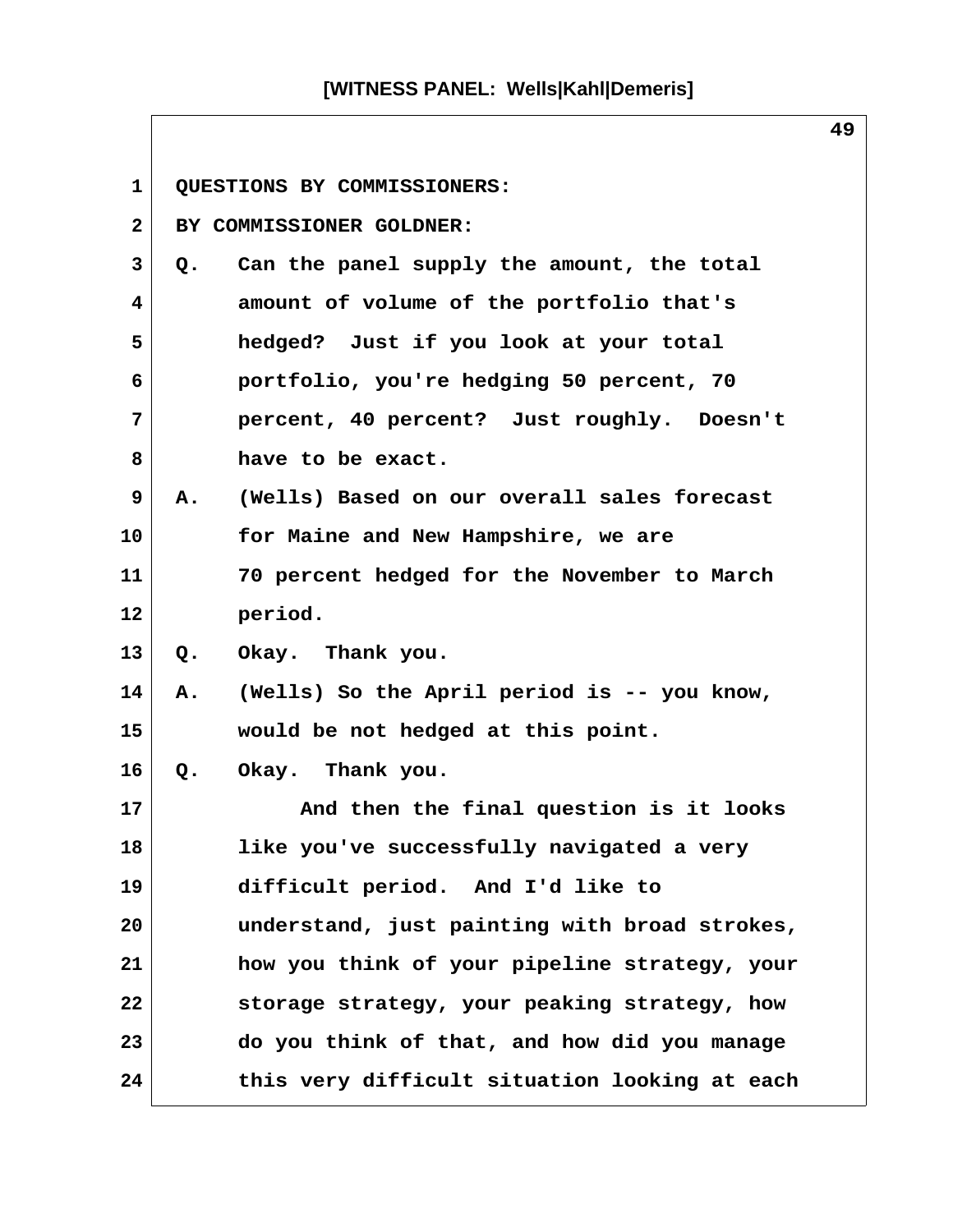| $\mathbf{1}$ |    | of the components and thinking about how you  |
|--------------|----|-----------------------------------------------|
| $\mathbf{2}$ |    | would keep the costs for ratepayers as low as |
| 3            |    | possible? Because this filing is excellent.   |
| 4            |    | You've done a really good job. I'm just       |
| 5            |    | understanding -- I'd like to understand more  |
| 6            |    | and learn more about how you thought of the   |
| 7            |    | problem and how you successfully solved it.   |
| 8            | Α. | (Wells) So, really, you know, just starting   |
| 9            |    | with, you know, when we were in the process   |
| 10           |    | of planning for this coming winter, you know, |
| 11           |    | first -- there were actually several things   |
| 12           |    | going into the 2021-2022 winter that were a   |
| 13           |    | little bit different from what we had seen in |
| 14           |    | the 2021 winter. The first was just, you      |
| 15           |    | know, based on the sales forecasts that we    |
| 16           |    | had, that we were operating under, we noticed |
| 17           |    | that there was a need for additional          |
| 18           |    | supplies. And I talk about that in my         |
| 19           |    | prefiled testimony.                           |
| 20           |    | We have a peaking contract, too, which        |
| 21           |    | is a fixed price, must-take peaking           |
| 22           |    | transaction and a base load of                |
| 23           |    | PNGTS-delivered supply. And this is just      |
| 24           |    | based on when we looked at our 1 in 30 winter |

 $\mathsf{l}$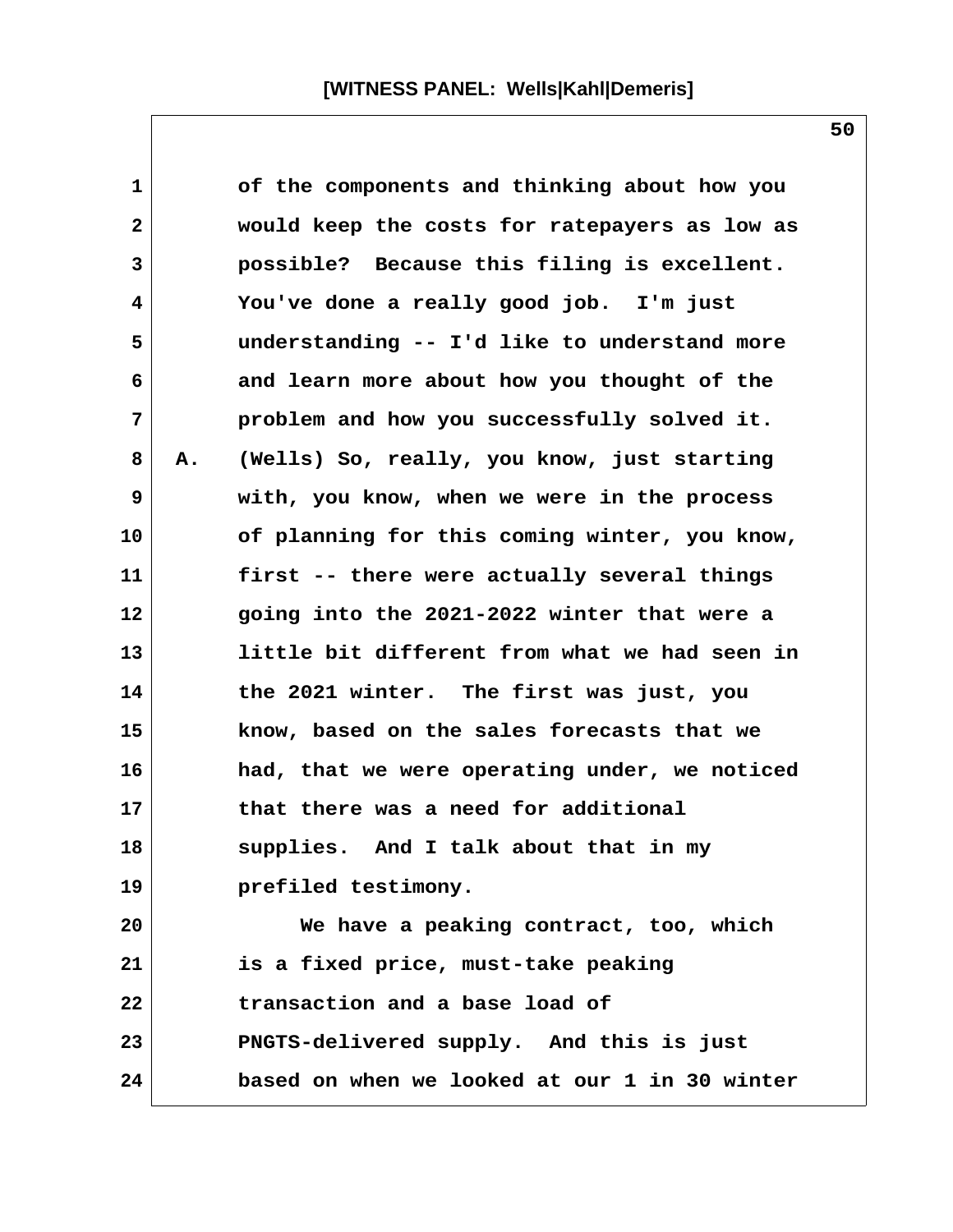**1 projection, we realized that, you know, the 2 portfolio that we used for 2021 wasn't quite 3 enough. So we wanted to secure additional 4 peaking supplies, first of all, to meet our 5 reliability criteria for design day, design 6 cold snap, and design winter. 7 You know, and then as we progressed, you 8 know, we did the main filing August 15th as 9 we typically do. We started noticing that 10 prices were -- after that filing, in the 11 lead-up to filing in New Hampshire, the 12 prices were increasing significantly. So we 13 began an internal discussion of, you know, 14 while the prices in the, you know, \$4 to \$5 15 NYMEX range are probably not going to result 16 in, you know, catastrophically high prices, 17 this price action that we were noticing, a 18 significant increase of run-up to our winter 19 cost of gas period, sort of, you know, was 20 indicative of a scarcity of supply that we 21 hadn't seen in prior winters. We've always 22 been concerned and continue to be concerned 23 about scarcity of pipeline capacity in New 24 England, specifically scarcity of pipeline**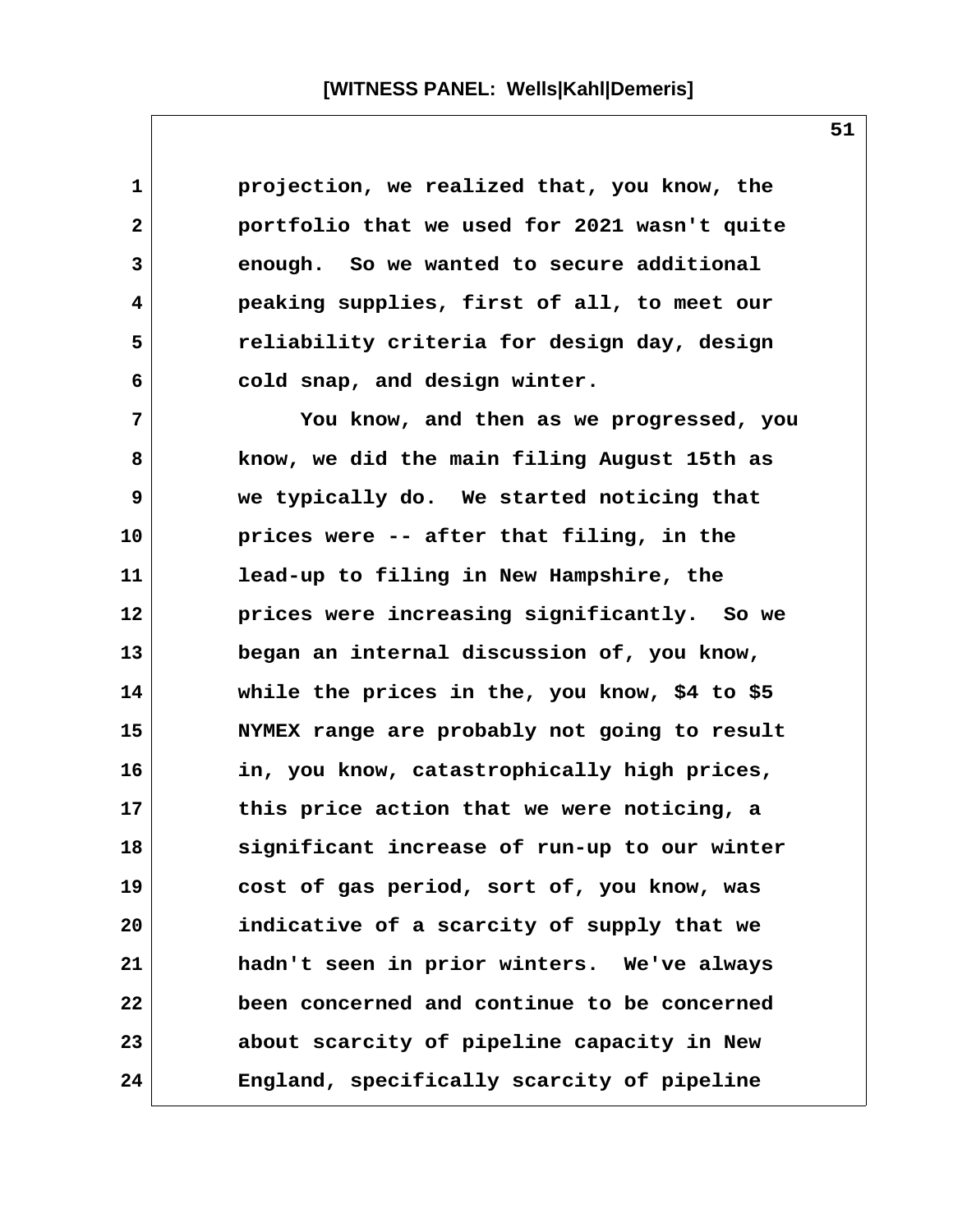| 1  | capacity into the markets that we serve in           |
|----|------------------------------------------------------|
| 2  | northern New Hampshire, as well as, you know,        |
| 3  | Maine. And so adding that, like, just                |
| 4  | general concern for, you know, the balance of        |
| 5  | supply with demand on a more national level          |
| 6  | just led to a conversation internally of, you        |
| 7  | know, what makes sense to do for this winter         |
| 8  | that might be a little bit different than            |
| 9  | what we've done previously.                          |
| 10 | So we decided that, you know, it's                   |
| 11 | always possible that we do, you know, a              |
| 12 | discretionary hedge that may not end up being        |
| 13 | ultimately to the benefit of customers.<br><b>We</b> |
| 14 | don't know what's going to happen this coming        |
| 15 | winter. Prices are -- large price swings are         |
| 16 | not unusual in this market. But we decided           |
| 17 | that the risk of hedging and being wrong was         |
| 18 | far less than the risk of not hedging and            |
| 19 | being wrong. So, you know, it's always               |
| 20 | easier to come in into a winter cost of gas          |
| 21 | proceeding and say, you know, costs are high         |
| 22 | but we managed it, than to come back in the          |
| 23 | middle of January and say we've got a real           |
| 24 | big problem, you know, we're more than               |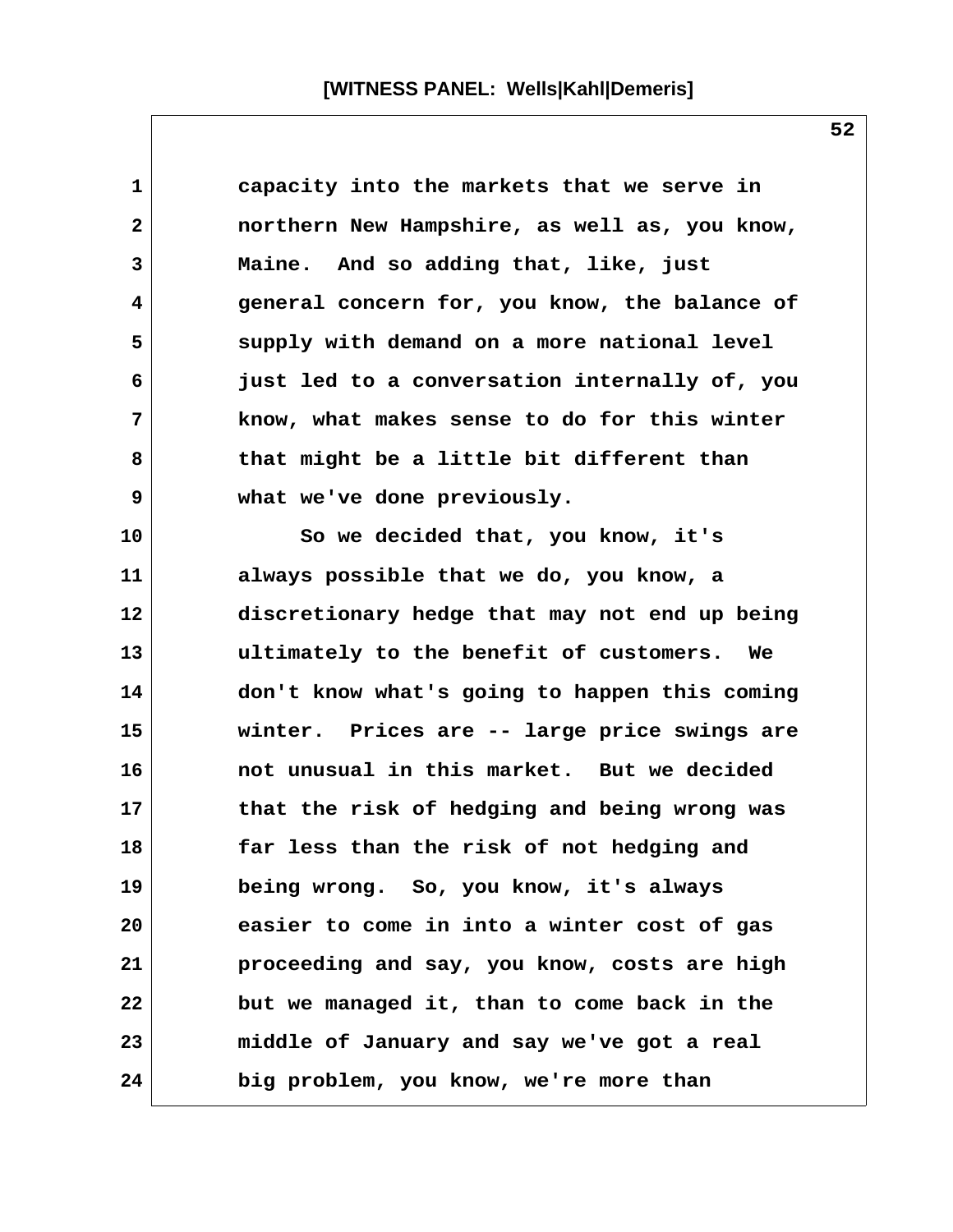1 25 percent under-collected.

 **2 And so we just tried to be proactive as 3 possible in preparing for this winter. And, 4 you know, hopefully we have the tools to 5 respond to whatever market changes will occur 6 in the pendency of the winter. You know, 7 just in general, we always try as an 8 organization to -- and, you know, I want to 9 give a lot of props to -- it's not just me. 10 It's our entire team -- you know, Rob Furino, 11 who oversees our department, Ann Hartigan, 12 who heads up our gas supply trading; Nick 13 Routten, who works with her in scheduling, 14 and myself -- we always try at the end of and 15 during the winter to take lessons learned. 16 And I'm sure, you know, in the lead-up to 17 this winter, we will evaluate what we could 18 have done better, how we can improve going 19 forward. And it's really just that. To me, 20 Commissioner, the real key to our navigating 21 this is always having an open mind to how we 22 can improve on what we've done in the past 23 and not rest on our past success, you know, 24 and to be humble, because this market will**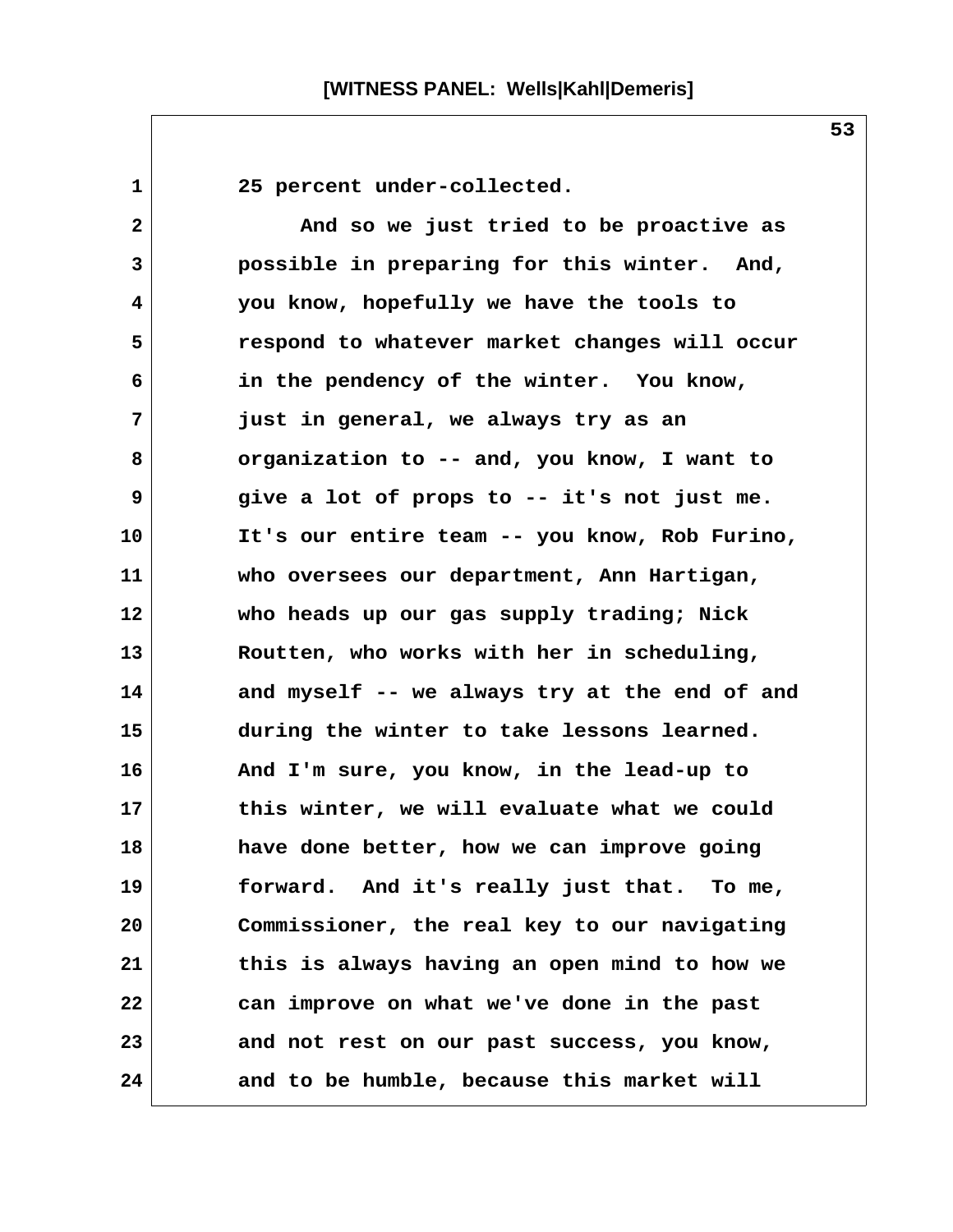**1 chew you up and spit you out if you think you** 2 got it beat.  **3 Q. Thank you for that. I spent some time in the 4 commodity business myself, and I understand 5 some of the challenges. 6 Maybe just one last sort of tactical 7 question. How do you think of your pipeline 8 strategy versus your storage strategy? And 9 how do you think of that and how do you 10 manage that? 11 A. (Wells) Well, I think, you know, one thing 12 that we are evaluating is whether or not 13 additional storage is a possibility. You 14 know, the pipeline -- we entered into 15 pipeline capacity because at the time sort of 16 the battle that we have been fighting, so to 17 speak, relative to managing commodity costs 18 has been managing exposure to local New 19 England-based pricing. That's been where the 20 volatility has been that we have faced as a 21 company for the last, call it five to ten 22 years. What has happened -- what's 23 transpired in the last few months is 24 indicative of more we should expect**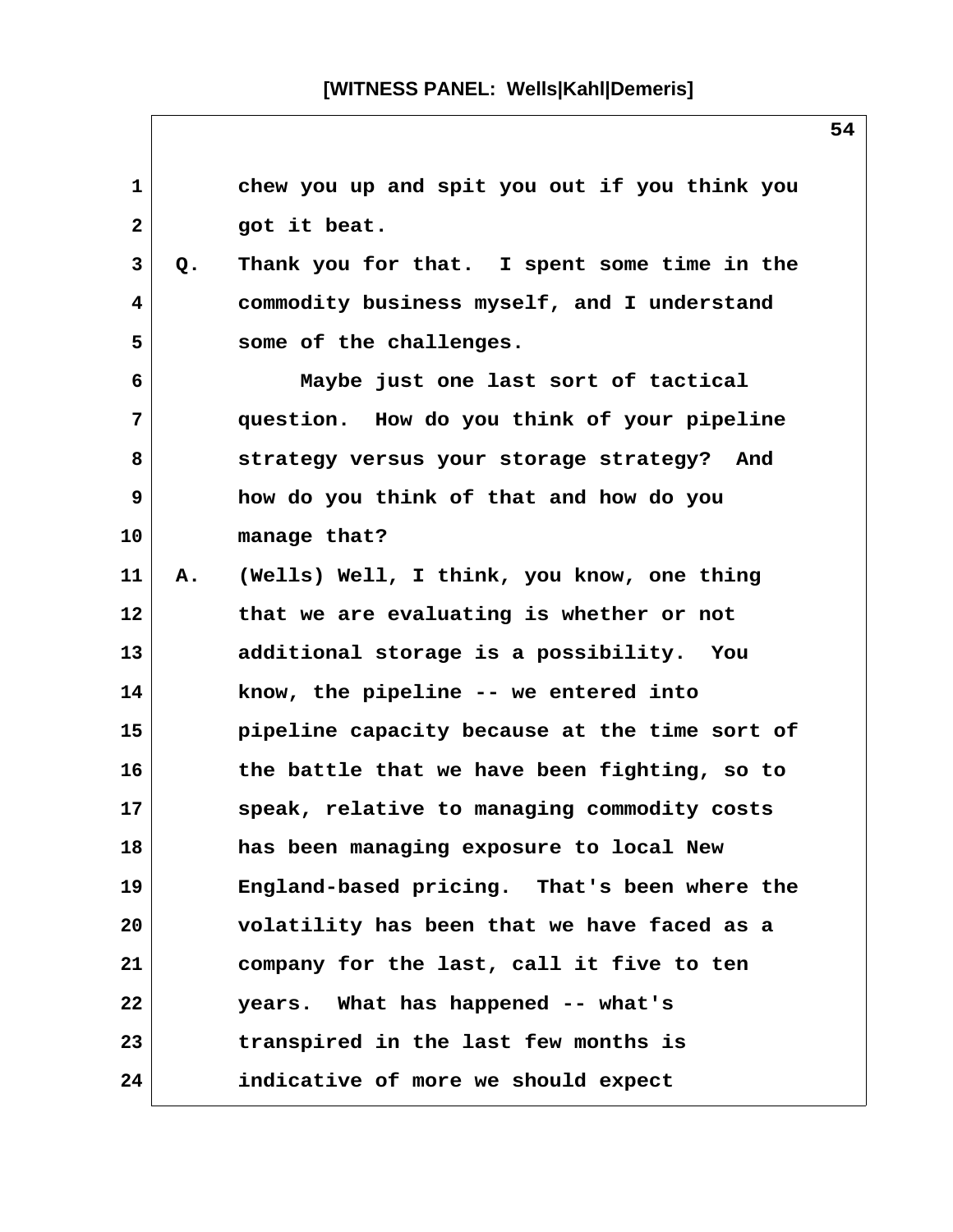1 volatility both on the, you know,  **2 transportation costs in New England, as well 3 as the supply itself. And so that begs the 4 question of whether or not it makes sense to 5 add storage capacity into our portfolio. And 6 we're exploring that now. We've reached 7 out to -- prior to this hearing we reached 8 out to both Tennessee Gas Pipeline and to 9 Union Gas, or to Enbridge Gas as it's been 10 renamed, to inquire about whether there are 11 opportunities to add more storage. Because 12 obviously the advantage of storage in this 13 market going into the volatile November 14 through March period is that you'd have a 15 flexible fixed price -- you know, end-cost 16 certain supply that can also give you 17 advantages in meeting daily load swings, as 18 well as seasonal price spikes. So we are, to 19 this point -- prior to this winter, I'd say 20 we had a really good balance. Based on what 21 we're seeing in the market, I'm questioning 22 whether or not it would make sense to add 23 more storage to our portfolio. And we have 24 some opportunities to do so. You know, when**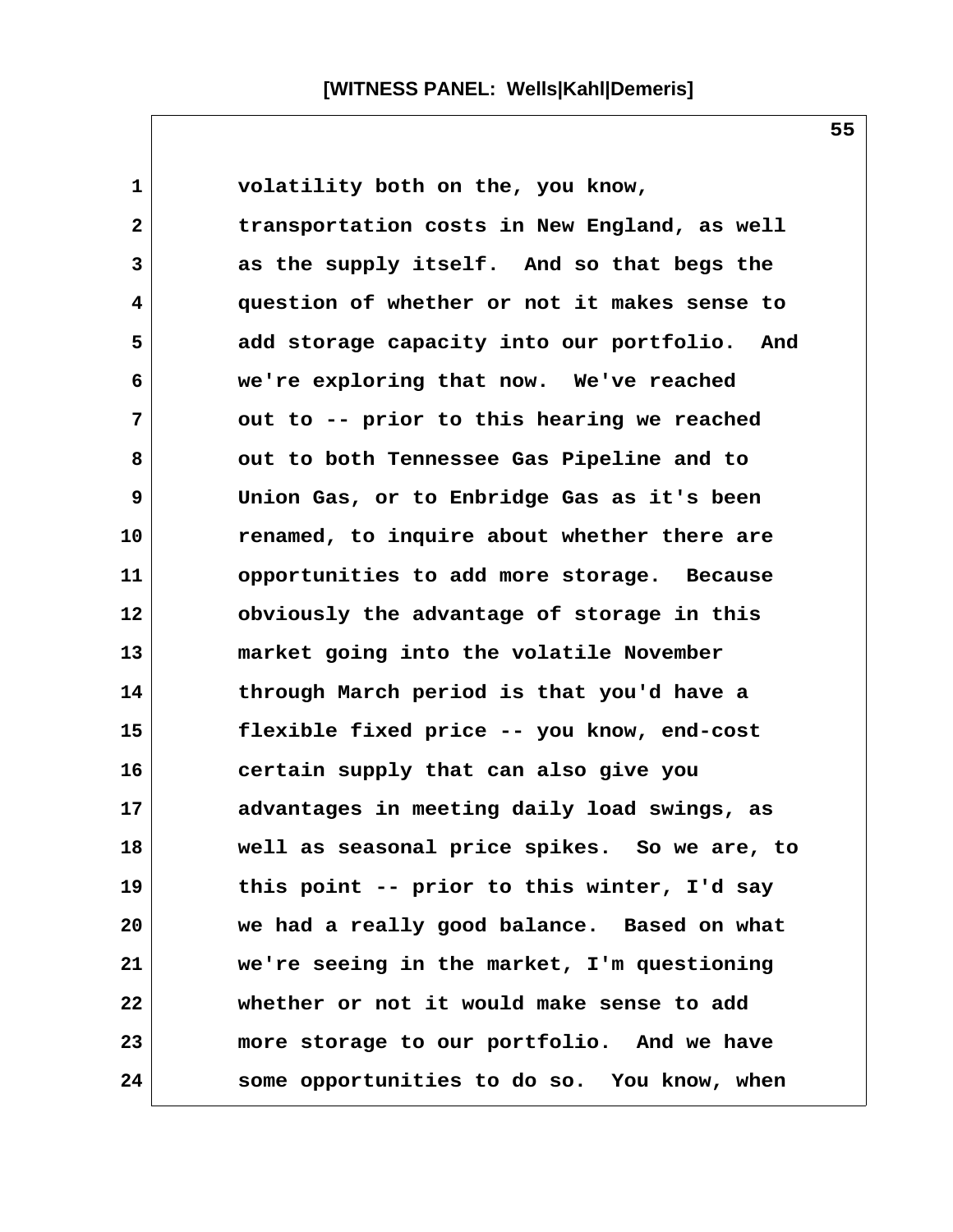**1 we initially got our Enbridge storage, it 2 was -- we only had 40,000 decatherms of 3 takeaway from that storage, you know, via 4 Union, TransCanada and Portland pipelines. 5 Next winter we'll have 60,000 when the WXP 6 project goes into service. We have 50,000 7 now. So there's obviously an opportunity to 8 increase storage in the Dawn Hub, which would 9 have the effect of really reducing the need 10 to buy gas mid-winter if we were able to get 11 additional storage capacity at rates that are 12 beneficial to customers. 13 We're also looking at whether or not 14 it's possible, even with our limited amount 15 of Tennessee capacity, to add storage 16 quantity there. That's, you know -- 17 obviously we have less capacity that could 18 access storage there. But, you know, it's 19 also traditionally a cheaper storage supply. 20 So we obviously want to be able to maximize 21 any of that lower cost storage before we were 22 to go into what is a -- you know, obviously 23 we have much more capacity on Portland and 24 upstream pipes than we do on the Tennessee**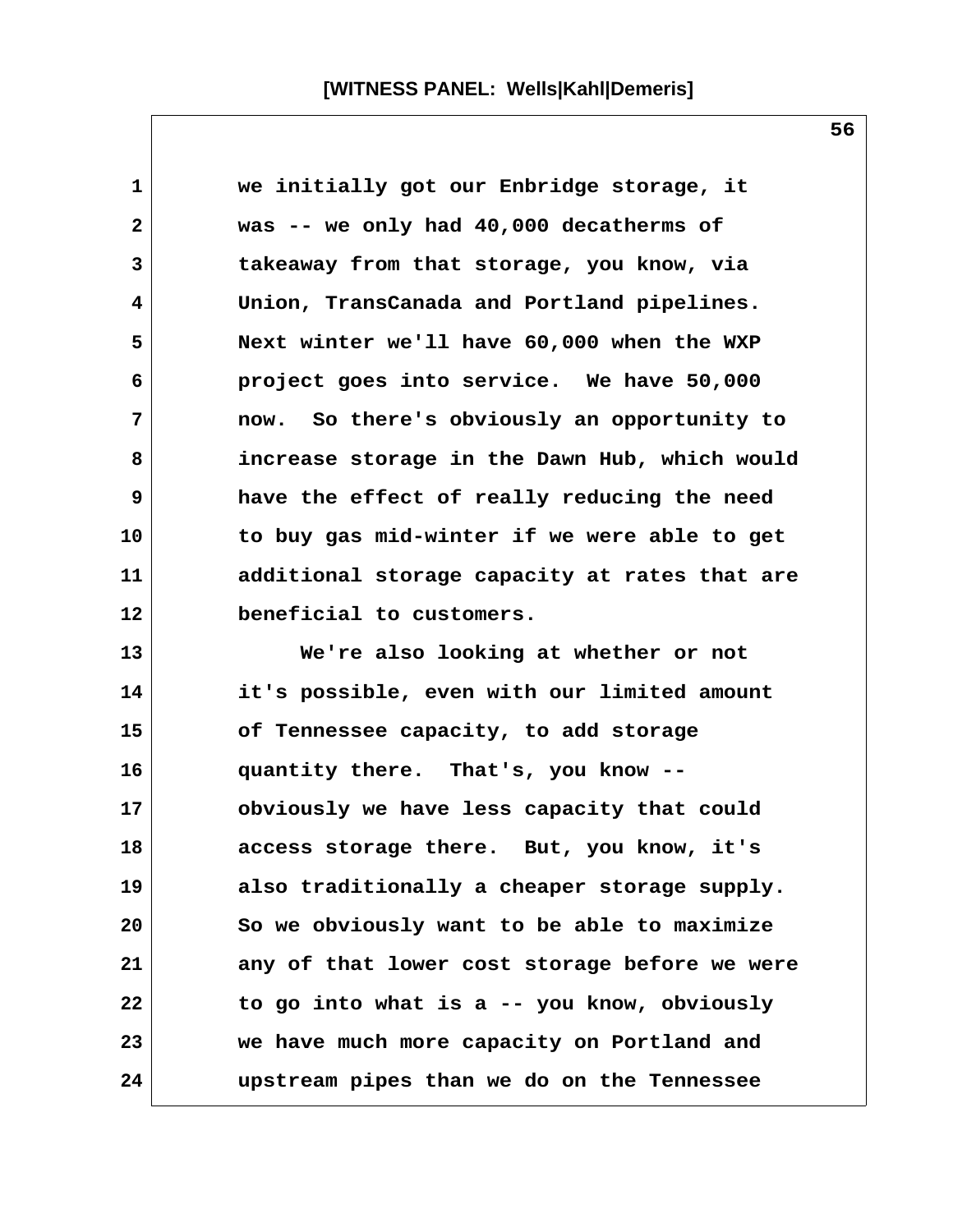| 1            |       | side. But, you know, to the extent we can     |
|--------------|-------|-----------------------------------------------|
| $\mathbf{2}$ |       | find competitive supply -- or storage         |
| 3            |       | options, rather, on the Tennessee side, we'd  |
| 4            |       | like to exhaust those first before increasing |
| 5            |       | storage on Dawn Hub.                          |
| 6            |       | So it's a good question and a timely one      |
| 7            |       | because, you know, we're thinking about the   |
| 8            |       | same types of things, whether or not it makes |
| 9            |       | sense to add storage. And, you know, even     |
| 10           |       | when we initially bought -- started adding    |
| 11           |       | pipeline capacity, we identified it as one,   |
| 12           |       | you know, and the next step being, you know,  |
| 13           |       | is it possible to increase our storage as     |
| 14           |       | well, and would it be beneficial.             |
| 15           |       | And so we're just beginning to undertake      |
| 16           |       | that discussion internally, starting with     |
| 17           |       | reaching out to the respective vendors and    |
| 18           |       | seeing what kind of additional storage        |
| 19           |       | capacity might be available.                  |
| 20           | $Q$ . | Thank you. So, yeah, I would just like to     |
| 21           |       | thank the Company for an excellent filing and |
| 22           |       | very helpful testimony. Thank you. That's     |
| 23           |       | all.                                          |
| 24           |       | CHAIRWOMAN MARTIN: All right.<br>And          |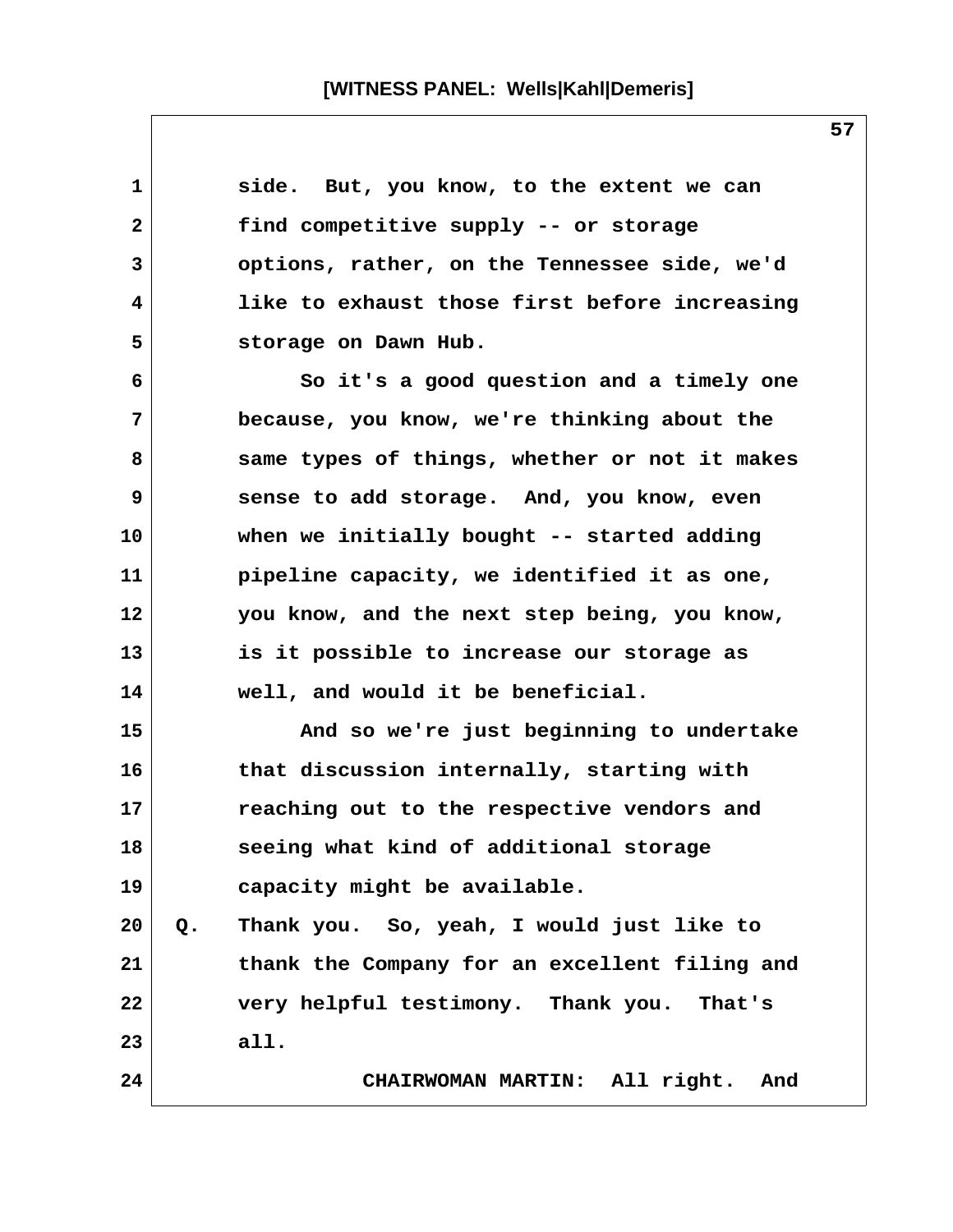**1 thank you, because you did such a good job, I 2 don't have any other questions. 3 Mr. Taylor, do you have any 4 redirect? 5 MR. TAYLOR: I do not. Thank you. 6 CHAIRWOMAN MARTIN: Okay. Then 7 without objection, we'll strike I.D. on 8 Exhibits 1 through 6 and admit those as full 9 exhibits. 10 Is there anything else we need to 11 cover before we hear closings? 12 MR. TAYLOR: No. 13 CHAIRWOMAN MARTIN: All right. 14 Then we'll start with Mr. Kreis. 15 MR. KREIS: Thank you, Madam 16 Chairwoman. My assessment of the Company's 17 filing is similar to what I just heard 18 Commissioner Goldner articulate and also, I 19 think, with the tenor of the comments that 20 the Department has made. These are very 21 challenging times for both electric and 22 natural gas customers in New Hampshire. And 23 thinking about the residential customers at 24 this utility, who have relatively little**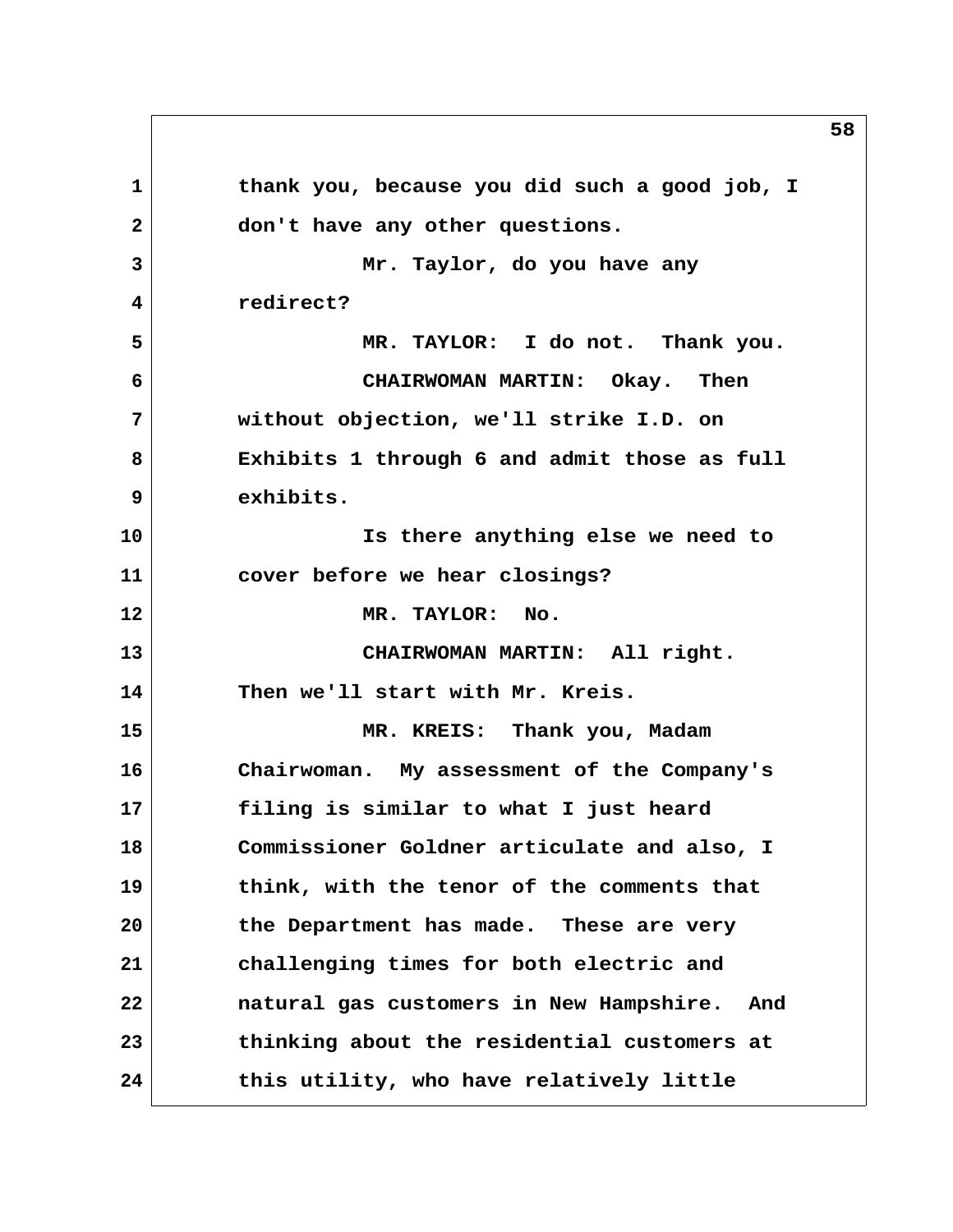**1 flexibility with respect to what they do in 2 the face of volatility, I think Unitil and 3 its subsidiary, Northern, have done an 4 excellent job of doing as much as it possibly 5 can to responsibly manage its portfolio in a 6 manner that will protect customers as much as 7 possible. And so therefore I suggest that 8 the Commission approve the Company's filing 9 and all of the rates requested therein as 10 expeditiously as possible. 11 CHAIRWOMAN MARTIN: Thank you, Mr. 12 Kreis. 13 Ms. Schwarzer. 14 MS. SCHWARZER: Thank you, Madam 15 Chairwoman. The Department of Energy does 16 not have the analysts or witnesses, so the 17 Department has no opinion on the requested 18 cost of gas filing in this docket with regard 19 to the actual cost of gas. 20 As others have done, the Department 21 of Energy is highly appreciative of the 22 excellent quality of this filing and 23 appreciates a working relationship with 24 Northern and the OCA. And I have no further**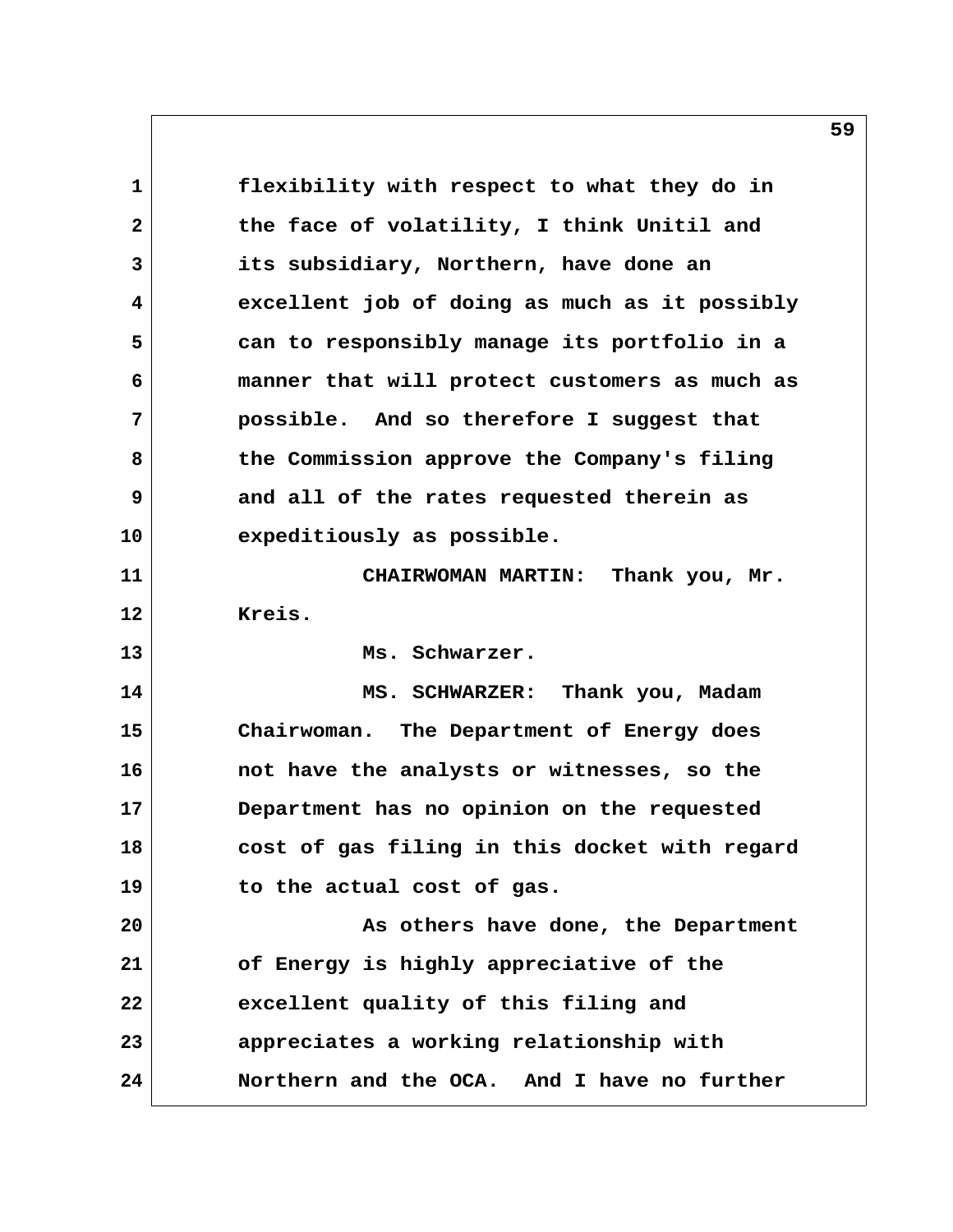**comments.** Thank you.  **2 CHAIRWOMAN MARTIN: All right. 3 Thank you, everyone. With this, we'll take 4 this matter under advisement. We're 5 adjourned. 6 (Hearing concluded at 10:25 a.m.)**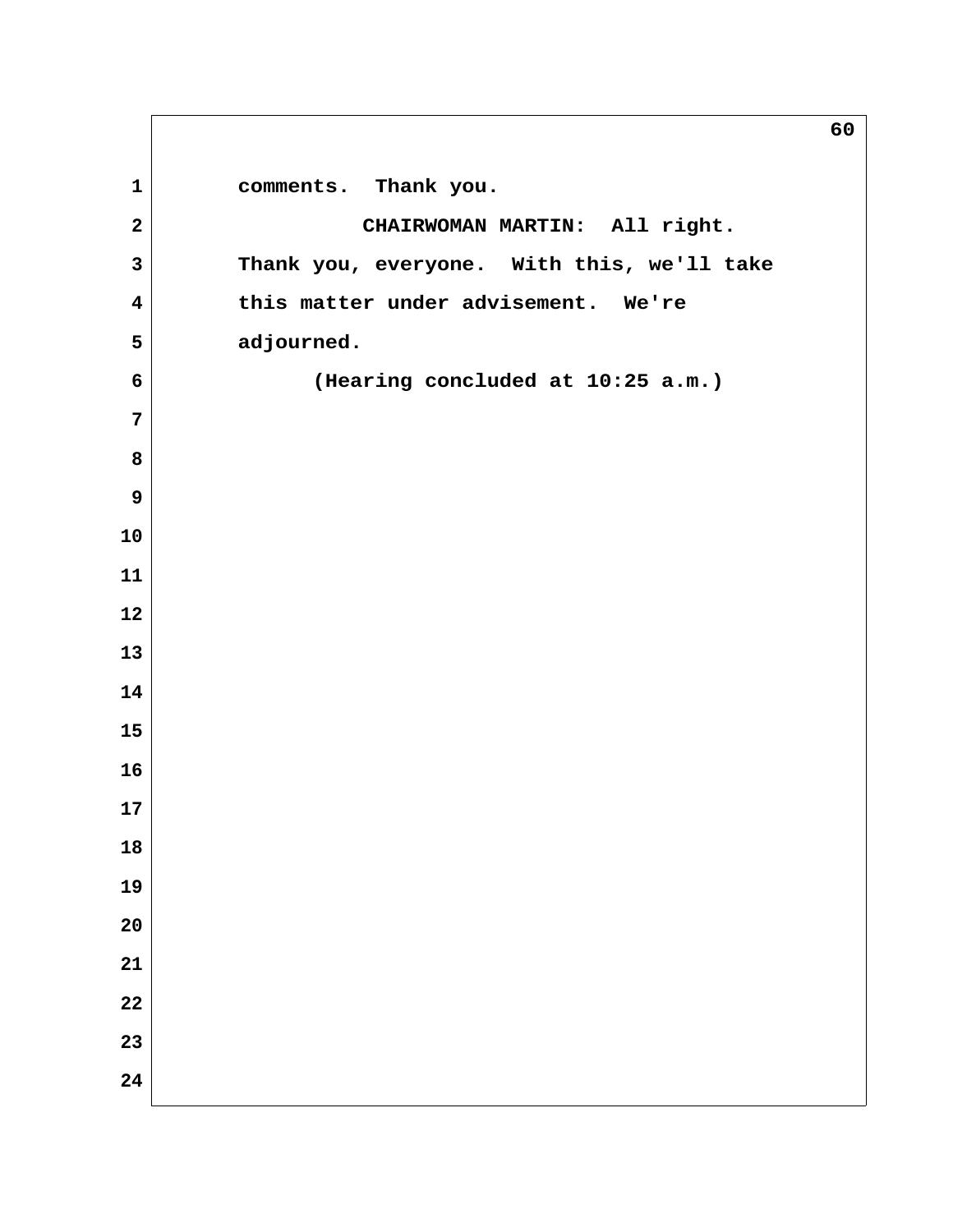**1 C E R T I F I C A T E**

 **2 I, Susan J. Robidas, a Licensed 3 Shorthand Court Reporter and Notary Public 4 of the State of New Hampshire, do hereby 5 certify that the foregoing is a true and 6 accurate transcript of my stenographic 7 notes of these proceedings taken at the 8 place and on the date hereinbefore set 9 forth, to the best of my skill and ability 10 under the conditions present at the time. 11 I further certify that I am neither 12 attorney or counsel for, nor related to or 13 employed by any of the parties to the 14 action; and further, that I am not a 15 relative or employee of any attorney or 16 counsel employed in this case, nor am I 17 financially interested in this action. 18 (ORIGINAL CERTIFICATION FILED WITH 19 PUBLIC UTILITIES COMMISSION) 20 \_\_\_\_\_\_\_\_\_\_\_\_\_\_\_\_\_\_\_\_\_\_\_\_\_\_\_\_\_\_\_\_\_\_\_\_\_\_\_\_\_\_\_\_\_\_\_\_\_\_** 21 Susan J. Robidas, LCR/RPR  **Licensed Shorthand Court Reporter 22 Registered Professional Reporter N.H. LCR No. 44 (RSA 310-A:173) 23 24**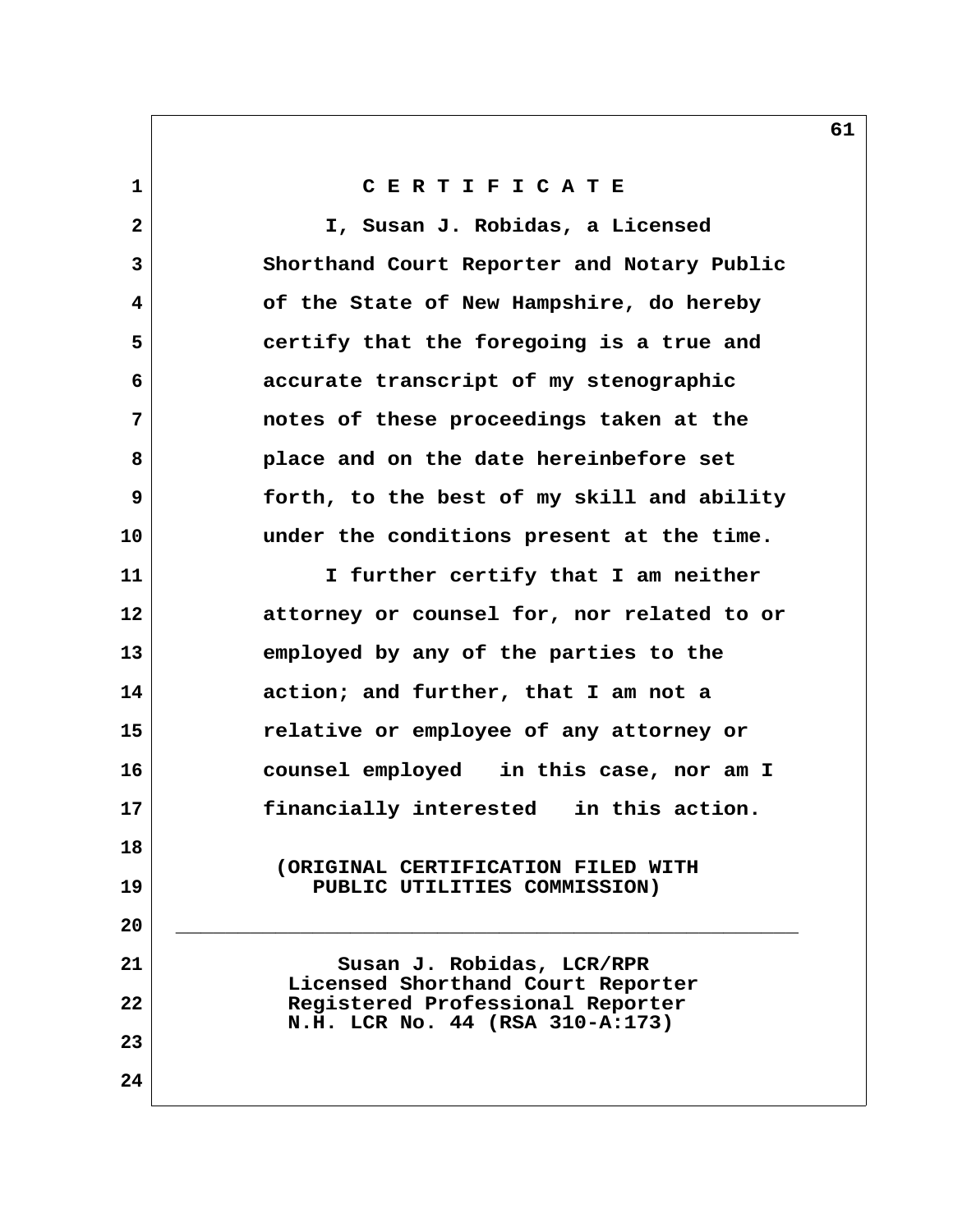|                                      | 60:5                     | apologies $(1)$                 | 20:14,17                                 | better $(4)$                                |
|--------------------------------------|--------------------------|---------------------------------|------------------------------------------|---------------------------------------------|
| \$                                   | adjustment (1)           | 9:19                            | available (1)                            | 22:18;32:3;37:13;                           |
|                                      | 10:5                     | apologize (4)                   | 57:19                                    | 53:18                                       |
| \$0.449(1)                           | adjustments (1)          | 6:18;14:21;18:18;               | average $(5)$                            | big(1)                                      |
| 24:7                                 | 23:21                    | 47:19                           | 30:18;36:15;46:2,                        | 52:24                                       |
| \$0.774(1)                           | admit(2)                 | apparently (1)                  | 4,11                                     | bigger $(3)$                                |
| 24:6                                 | 19:17;58:8               | 15:15<br>appear $(3)$           | avoid (3)<br>34:6,16,24                  | 17:6;19:23;20:7                             |
| \$1.5334(1)                          | advantage $(1)$<br>55:12 | 41:12;46:8;47:24                |                                          | biggest $(1)$<br>21:5                       |
| 47:14<br>\$4(1)                      | advantages (1)           | appearances $(1)$               | B                                        | bill $(4)$                                  |
| 51:14                                | 55:17                    | 4:6                             |                                          | 26:8,10,11;28:3                             |
| \$5(1)                               | advisement (1)           | appears $(2)$                   | Back $(7)$                               | billing $(1)$                               |
| 51:14                                | 60:4                     | 19:3;29:3                       | 6:11;13:21,22;                           | 42:20                                       |
| \$93(1)                              | advocate (1)<br>4:13     | applicable $(2)$<br>12:18:33:10 | 24:17;32:19;39:3;<br>52:22               | bit $(3)$<br>38:14;50:13;52:8               |
| 26:3                                 | affected (1)             | applies $(1)$                   | backgrounds (1)                          | block $(1)$                                 |
| L                                    | 31:18                    | 45:24                           | 43:9                                     | 48:12                                       |
|                                      | affecting $(1)$          | appreciate (1)                  | bad(4)                                   | border $(1)$                                |
| [connectivity (2)                    | 12:15                    | 43:18                           | 42:3,12,12,18                            | 45:4                                        |
| 38:21;42:1                           | affects $(1)$            | appreciates $(1)$               | balance (2)                              | both $(5)$                                  |
| $[$ Court $(3)$                      | 31:23<br>against $(1)$   | 59:23<br>appreciative $(1)$     | 52:4;55:20<br>base $(1)$                 | 27:1;34:12;55:1,8;<br>58:21                 |
| 25:16;38:22;42:2                     | 34:4                     | 59:21                           | 50:22                                    | bottom(1)                                   |
| [No(1)]<br>5:5                       | ahead $(4)$              | approval $(1)$                  | based $(9)$                              | 46:1                                        |
|                                      | 21:19;23:24;26:5;        | 25:7                            | 18:13;31:23;34:8;                        | bought $(1)$                                |
| $\mathbf A$                          | 40:15                    | approve (1)                     | 40:21;42:22;49:9;                        | 57:10                                       |
|                                      | alert $(1)$<br>38:2      | 59:8                            | 50:15,24;55:20                           | box (2)                                     |
| able $(6)$                           | Algonquin (1)            | approved $(2)$<br>25:11;41:1    | basic $(1)$<br>28:1                      | 45:21;46:1<br>Bridge $(1)$                  |
| 22:19;23:16;26:22;                   | 19:11                    | approximately (4)               | basically $(1)$                          | 23:5                                        |
| 34:9;56:10,20<br>access(2)           | allowed (2)              | 16:10,12;23:4;                  | 42:19                                    | briefs $(1)$                                |
| 31:22;56:18                          | 12:4;19:16               | 36:14                           | basis $(3)$                              | 20:23                                       |
| accompanied (3)                      | alternate $(1)$          | April $(2)$                     | 15:8;16:14;23:11                         | broad(1)                                    |
| 8:20;10:15;11:11                     | 23:10                    | 35:15;49:14                     | Bates $(22)$                             | 49:20                                       |
| $\arctan\left( 1\right)$             | altogether $(1)$<br>48:7 | area(1)<br>23:17                | 7:22;15:18;26:12;<br>27:21,22;29:2,7,11; | budgets $(1)$<br>24:19                      |
| 8:2                                  | always $(7)$             | arise(1)                        | 39:8,11,20;41:7;                         | built $(1)$                                 |
| $\arccompanying(3)$<br>8:7;9:1;10:20 | 33:22;51:21;52:11,       | 17:16                           | 42:17;43:20;44:7,10,                     | 36:2                                        |
| account(1)                           | 19;53:7,14,21            | around (1)                      | 15;46:17,20,21;47:3,                     | bump(1)                                     |
| 17:15                                | America (1)              | 36:19                           | 8                                        | 34:4                                        |
| acknowledge (1)                      | 32:4<br>amount(8)        | articulate (1)<br>58:18         | battle (1)<br>54:16                      | business $(4)$<br>15:6;26:21,23;54:4        |
| 27:13                                | 34:7;36:21;42:23;        | assessing $(1)$                 | beat $(1)$                               | buy $(1)$                                   |
| action(5)<br>12:7;22:7;31:9;         | 47:13,14;49:3,4;         | 33:15                           | 54:2                                     | 56:10                                       |
| 38:2;51:17                           | 56:14                    | assessment $(1)$                | become $(1)$                             |                                             |
| $\text{activity} (1)$                | analysis $(1)$           | 58:16                           | 23:11                                    | $\mathbf C$                                 |
| 14:18                                | 33:20                    | associated (2)<br>41:12,16      | began $(1)$<br>51:13                     |                                             |
| actual(1)                            | analyst $(1)$<br>7:13    | assumed $(1)$                   | beginning $(4)$                          | $CAK-14(1)$<br>46:15                        |
| 59:19                                | analysts (1)             | 24:13                           | 8:16;10:12;15:24;                        | calculated (1)                              |
| actually (4)<br>24:5;26:7;37:7;      | 59:16                    | assumes $(2)$                   | 57:15                                    | 38:10                                       |
| 50:11                                | Ann $(1)$                | 19:8;25:6                       | begs(1)                                  | calculation $(2)$                           |
| add(7)                               | 53:11                    | Atlantic (1)                    | 55:3                                     | 25:13;42:18                                 |
| 34:13;40:4;55:5,                     | annual $(1)$<br>14:17    | 23:4<br><b>Attachment</b> (2)   | behalf $(2)$<br>4:9,14                   | calendar $(1)$<br>42:22                     |
| 11,22;56:15;57:9                     | answered $(2)$           | 44:12;46:12                     | below $(1)$                              | call $(1)$                                  |
| adding $(2)$<br>52:3;57:10           | 36:11,24                 | attributed (1)                  | 45:15                                    | 54:21                                       |
| additional (6)                       | anticipated (2)          | 16:15                           | beneficial (2)                           | Can (24)                                    |
| 34:6;50:17;51:3;                     | 42:4,11                  | August (4)                      | 56:12;57:14                              | 11:15,18;17:9;                              |
| 54:13;56:11;57:18                    | anticipates $(1)$        | 10:4;41:3,10;51:8               | benefit $(2)$                            | 21:22;22:5,23;23:10,                        |
| address $(1)$                        | 41:2<br>anticipation (1) | authority $(1)$<br>20:13        | 43:12;52:13<br>best $(2)$                | 12;27:22;30:7;32:24;<br>38:7,14;42:6;43:21; |
| 22:10                                | 30:19                    | authorization (2)               | 12:10;15:13                              | 44:9,18;45:16;49:3;                         |
| adjourned (1)                        |                          |                                 |                                          |                                             |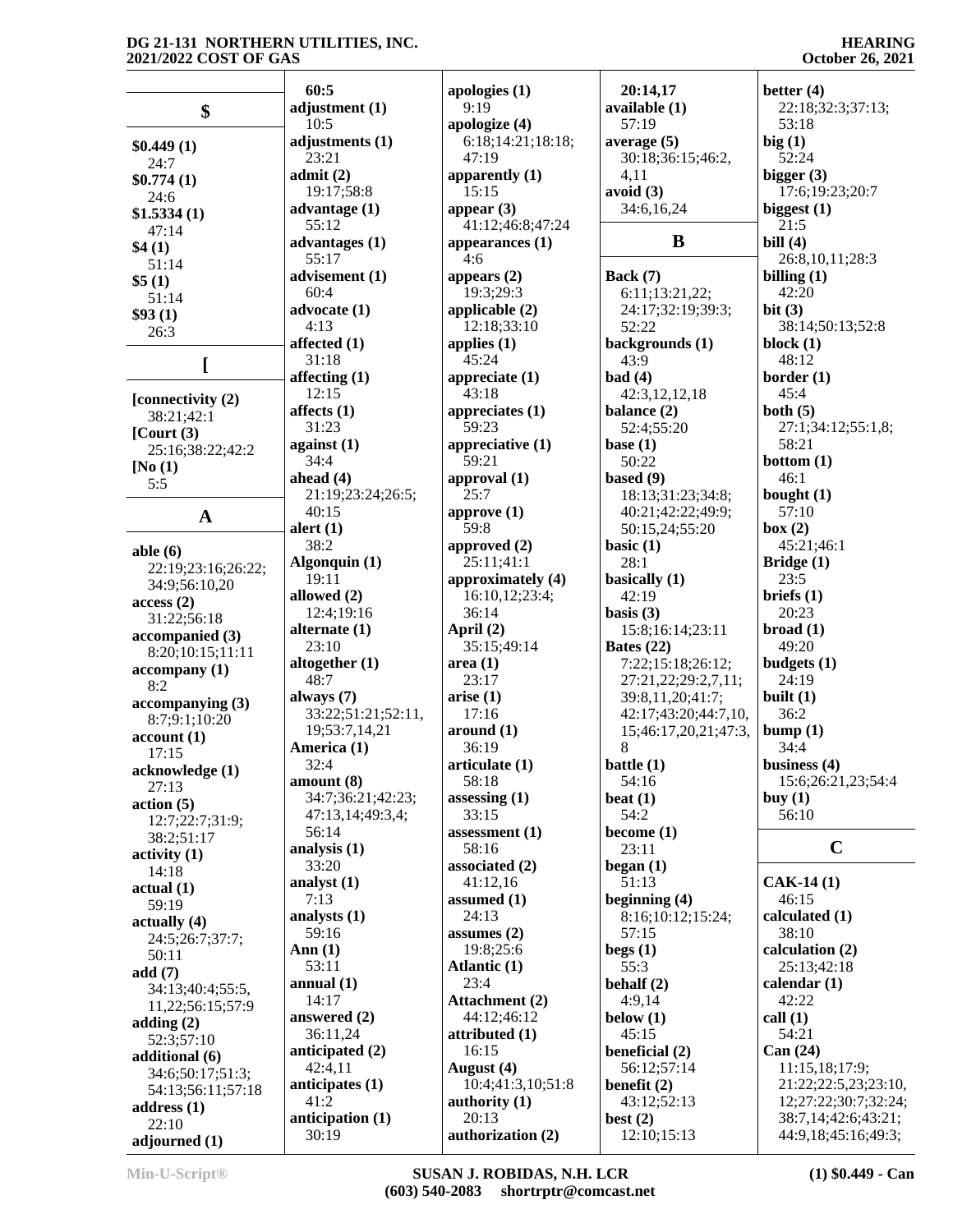48:24

 53:18,22;55:16;57:1; 59:5 **candid (1)** 19:22 **cap (7)** 33:20;34:2,5,6,10, 20;35:7 **capabilities (1)** 20:1 **capacity (13)** 23:13,16;30:20; 51:23;52:1;54:15; 55:5;56:11,15,17,23; 57:11,19 **capacity-exempt (2)** 12:19,22 **capital (2)** 31:16,22 **care (1)** 14:10 **case (2)** 11:6;25:6 **cast (1)** 21:9 **catastrophically (1)** 51:16 **caught (1)** 39:16 **cause (2)** 17:12,13 **cautioned (1)** 6:3 **cents (12)** 28:14,16,18,21,23; 29:1;37:6,15,17; 45:8;48:9,15 **certain (2)** 31:15;55:16 **certainly (6)** 16:24;17:8,12; 21:4;31:15;38:5 **certificate (1)** 20:13 **certificated (1)** 20:15 **CHAIRWOMAN (25)** 4:2,10,16,20;5:3,6, 11,21;6:8,11,22;7:9; 13:12;15:17;27:7; 38:23;39:3;48:19; 57:24;58:6,13,16; 59:11,15;60:2 **challenges (3)** 20:12;37:10;54:5 **challenging (1)** 58:21 **change (9)** 11:20;12:2;33:13, 16,16;35:24;44:19; 47:5,6 **changed (1)** 37:2 **changes (12)**

 4:23;5:1;8:6,24; 9:23;10:19;22:9; 43:15,16,23;45:20; 53:5 **charge (6)** 24:6,11,16;25:3; 45:22;47:12 **charges (1)** 40:5 **cheaper (1)** 56:19 **checked (1)** 32:13 **chew (1)** 54:1 **Chris (1)** 28:7 **Christopher (5)** 5:17;6:2,6;7:8,12 **clarifying (1)** 25:21 **classes (1)** 16:8 **clear (2)** 27:14;43:8 **closely (1)** 7:11 **closer (1)** 36:19 **closings (1)** 58:11 **cold (1)** 51:6 **color (1)** 44:5 **column (1)** 39:14 **columns (1)** 40:1 **combined (1)** 47:12 **comfortable (1)** 32:8 **coming (3)** 26:9;50:10;52:14 **comment (1)** 42:3 **comments (2)** 58:19;60:1 **commercial (6)** 15:10;16:11;28:15, 17,22,24 **Commission (6)** 7:15;11:15,20; 24:8,14;59:8 **Commissioner (5)** 48:21,23;49:2; 53:20;58:18 **Commissioners (2)** 6:14;49:1 **commodity (8)** 14:3,6;29:20;30:9, 22;31:3;54:4,17

**communities (1)** 34:22 **companies (1)** 31:19 **Company (21)** 7:1,7;11:5,23; 12:23;14:12;15:8; 16:1;17:11;20:5; 24:5;26:2,6;27:4; 32:19;34:17,20;40:7, 20;54:21;57:21 **Company's (11)** 5:9;7:17,19;9:15; 11:21;13:10,16;21:4; 33:14;58:16;59:8 **compare (2)** 29:14;36:15 **compared (7)** 14:9;16:1;26:4; 29:23;30:1,6;42:4 **competitive (1)** 57:2 **compilation (1)** 9:10 **component (1)** 24:3 **components (3)** 38:18;39:5;50:1 **compression (5)** 19:22;21:2;22:12, 24;23:14 **compressor (5)** 19:1,10,15,24;20:4 **comprises (1)** 23:5 **concede (1)** 17:8 **concentrate (1)** 15:9 **concern (3)** 21:5,6;52:4 **concerned (3)** 20:10;51:22,22 **concluded (1)** 60:6 **conditions (1)** 35:14 **conferring (1)** 22:3 **confidential (1)** 7:20 **confirm (1)** 41:21 **connected (1)** 31:12 **connection (1)** 39:1 **considering (1)** 12:20 **consultant (1)** 22:8 **consumer (1)** 4:13

**consumers (1)** 12:15 **contents (1)** 27:16 **continue (4)** 17:10;19:16;37:19; 51:22 **continued (1)** 19:9 **contract (2)** 37:6;50:20 **contracts (4)** 11:24;12:1,3,6 **contribute (1)** 30:8 **contributed (1)** 31:2 **contributing (1)** 31:7 **conversation (1)** 52:6 **conversion (2)** 12:18,21 **converting (1)** 16:6 **Corp (1)** 7:13 **corrected (1)** 41:4 **correction (6)** 5:1;25:1;43:6,8; 45:17;47:15 **corrections (4)** 8:6,24;9:23;10:19 **corrective (1)** 22:7 **correctly (3)** 24:21;26:6;40:18 **corrects (1)** 43:14 **corresponding (1)** 19:7 **Cost (28)** 4:5;12:12;13:4; 14:1,7;19:8;26:17, 18;28:5,8,13;29:13; 30:11;34:21;37:22; 38:5,11;40:19;41:22; 45:3,11,13;47:12; 51:19;52:20;56:21; 59:18,19 **costs (11)** 14:4;29:20;30:12, 13,22;35:1;41:12; 50:2;52:21;54:17; 55:2 **counsel (1)** 21:21 **counting (1)** 22:21 **country (1)** 31:2 **couple (1)**

**course (5)** 14:4;16:4;17:2,3; 35:11 **Court (1)** 6:4 **courts (1)** 20:11 **cover (1)** 58:11 **covered (2)** 14:14;45:4 **COVID (2)** 15:2;31:13 **COVID-19 (2)** 14:19;31:17 **created (1)** 27:19 **credit (2)** 48:8,14 **credits (1)** 13:6 **crisis (1)** 15:2 **criteria (1)** 51:5 **critical (1)** 23:7 **CROSS-EXAMINATION (2)** 13:19;27:10 **current (5)** 33:17;38:5,11,19; 45:13 **customer (6)** 14:22,23;15:8; 26:1,8;47:17 **customers (17)** 4:14;12:19,22; 15:11;16:6;17:21; 28:14,15,18,21,23; 29:1;52:13;56:12; 58:22,23;59:6

### **D**

**daily (1)** 55:17 **date (3)** 32:9;33:6,19 **dated (1)** 32:17 **dates (1)** 41:5 **Dawn (2)** 56:8;57:5 **day (3)** 32:22;38:1;51:5 **deal (1)** 48:3 **debt (4)** 42:3,12,12,18 **decatherm (1)** 37:7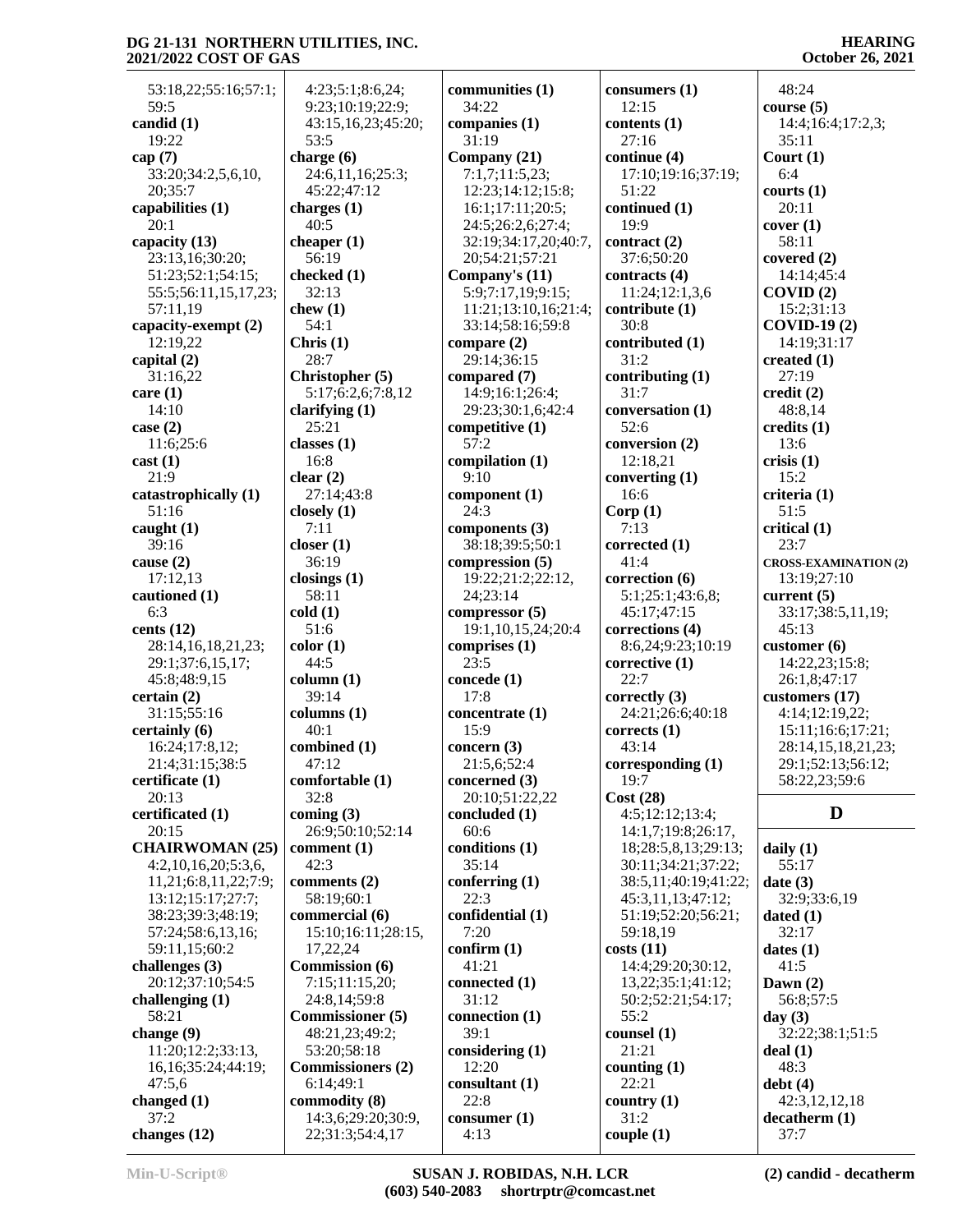**HEARING October 26, 2021**

| decatherms(2)                 | DG(1)               | 18:11                          | Energy $(10)$                       | 58:8,9             |
|-------------------------------|---------------------|--------------------------------|-------------------------------------|--------------------|
| 23:4;56:2                     | 4:3                 | due $(4)$                      | 4:19;18:15;24:3,6,                  | expect (6)         |
|                               |                     |                                |                                     |                    |
| decided(2)                    | dialing $(1)$       | 14:3,17;29:19;                 | 8, 16, 20; 35: 22; 59: 15,          | 16:17;17:3,13;     |
| 52:10,16                      | 5:20                | 30:12                          | 21                                  | 40:20;42:20;54:24  |
| decisions(1)                  | difference (2)      | duly $(1)$                     | England (2)                         | expected $(1)$     |
| 20:17                         | 13:2;47:20          | 6:3                            | 51:24;55:2                          | 21:17              |
| $\text{decline} (1)$          | differences (1)     | duration $(1)$                 | England-based (1)                   | expects $(2)$      |
| 16:4                          | 47:2                | 40:19                          | 54:19                               | 26:2,7             |
|                               |                     |                                |                                     |                    |
| decoupling (9)                | different (2)       | during $(8)$                   | enough $(1)$                        | expeditiously (1)  |
| 10:3,5;25:4,7;                | 50:13;52:8          | 11:5;12:13,15;                 | 51:3                                | 59:10              |
| 40:24;41:2,10,12,17           | difficult $(2)$     | 14:13;22:17;26:2;              | entered $(2)$                       | experience (3)     |
| decrease (10)                 | 49:19,24            | 32:2;53:15                     | 9:9;54:14                           | 18:7,14;26:8       |
|                               |                     |                                |                                     |                    |
| 24:3,5;26:9,10,16,            | DIRECT(1)           |                                | entire $(1)$                        | experienced (1)    |
| 17, 19; 39: 6, 14; 40: 5      | 7:4                 | E                              | 53:10                               | 21:7               |
| decreased (5)                 | direction (9)       |                                | entitled $(1)$                      | expertise $(1)$    |
| 38:20;39:13;40:1,             | 7:24;8:4,18,22;     | earlier $(3)$                  | 47:17                               | 21:12              |
| 3,3                           | 9:21;10:13,17;11:9, | 25:1;41:4,15                   | ERC(1)                              | explained (1)      |
|                               |                     |                                |                                     |                    |
| decreasing (2)                | 13                  | easier $(1)$                   | 40:3                                | 41:15              |
| 24:11,17                      | disappearing $(1)$  | 52:20                          | estimated (2)                       | explanation (1)    |
| $d$ eem $(1)$                 | 25:3                | economic (7)                   | 19:8;36:13                          | 41:19              |
| 38:3                          | discipline (1)      | 14:18,19;15:1;                 | evaluate $(1)$                      | exploring $(2)$    |
|                               |                     |                                |                                     |                    |
| defer(1)                      | 31:22               | 16:17;17:5,10;31:18            | 53:17                               | 31:19;55:6         |
| 17:23                         | discount(4)         | economist (2)                  | evaluating $(1)$                    | $\text{export}(1)$ |
| deficiency (1)                | 47:15,16,23;48:13   | 18:19;21:10                    | 54:12                               | 30:19              |
| 24:16                         | discretionary (1)   | economy $(1)$                  | even $(6)$                          | exports(1)         |
| definitely $(3)$              | 52:12               | 17:9                           | 14:5;20:16;22:13;                   | 30:18              |
|                               |                     |                                |                                     |                    |
| 18:5;31:4;38:2                | discussed (1)       | EEC(2)                         | 23:14;56:14;57:9                    | exposure(1)        |
| degree(1)                     | 34:15               | 38:19;40:1                     | events $(1)$                        | 54:18              |
| 29:19                         | discussing $(1)$    | effect $(4)$                   | 31:13                               | extended (1)       |
| delivered (1)                 | 14:1                | 25:11;35:9;40:17;              | everyone (1)                        | 23:22              |
| 13:3                          |                     | 56:9                           |                                     |                    |
|                               | Discussion (3)      |                                | 60:3                                | extent(1)          |
|                               |                     |                                |                                     |                    |
| delivery (2)                  | 21:20;51:13;57:16   | effective (4)                  | $\text{exact}(2)$                   | 57:1               |
| 19:12;44:13                   | distribution $(1)$  |                                | 42:24;49:8                          |                    |
|                               |                     | 10:6;38:7;41:2;                |                                     |                    |
| demand $(6)$                  | 47:11               | 45:18                          | exactly $(1)$                       | $\mathbf{F}$       |
| 17:15,16,20;18:15;            | DMV(1)              | effects $(1)$                  | 24:22                               |                    |
| 32:4;52:5                     | 22:9                | 25:24                          | <b>EXAMINATION (1)</b>              | face $(1)$         |
| demands $(1)$                 | Docket (5)          | efficiency (4)                 | 7:4                                 | 59:2               |
| 30:16                         | 4:3;9:12;13:17;     | 24:3,6,9,20                    |                                     | faced $(1)$        |
|                               |                     |                                | example $(1)$                       |                    |
| Demeris (36)                  | 40:21;59:18         | EIA(1)                         | 32:12                               | 54:20              |
| 5:17,19;6:3,7,16;             | dollars $(1)$       | 32:5                           | exceed (1)                          | facilities (1)     |
| 7:2;8:15,19,23;9:3,7,         | 37:8                | EIA's(1)                       | 34:5                                | 20:15              |
| 14, 18, 22; 10: 1, 9;         | Don $(2)$           | 31:24                          | exceeded (1)                        | facility (2)       |
| 24:22;25:9,17,22,23;          | 24:22;41:15         | elastic $(2)$                  | 34:18                               | 21:16;22:21        |
|                               |                     |                                |                                     |                    |
| 26:11;28:3;38:13,17;          | Donald (1)          | 17:20;18:16                    | $\alpha$ excellent $(6)$            | factor $(6)$       |
| 39:7,11,18,22;40:11,          | 4:13                | elasticity (2)                 | 13:16,17;50:3;                      | 10:5;28:15,17,22,  |
| 16,22;41:5,9,14,20            | done $(6)$          | 17:16;18:4                     | 57:21;59:4,22                       | 24;31:5            |
| Demeris's $(1)$               | 50:4;52:9;53:18,    | electric $(1)$                 | $\csc{usc}$ (5)                     | factors $(4)$      |
| 24:1                          | 22,59:3,20          | 58:21                          | 14:16;15:4;21:22;                   | 17:5;30:8,9,14     |
|                               |                     |                                |                                     |                    |
| Department (7)                | double(1)           | Elena $(2)$                    | 30:3,15                             | fair $(5)$         |
| 4:19;42:20;53:11;             | 25:17               | 5:17;6:2                       | exercise $(1)$                      | 16:19,21;17:22;    |
| 58:20;59:15,17,20             | doubt(1)            | else $(4)$                     | 46:18                               | 29:21;34:11        |
| depths $(1)$                  | 47:19               | 5:4,7;46:8;58:10               | exhaust $(1)$                       | far $(1)$          |
| 16:18                         | down(9)             | Enbridge (2)                   | 57:4                                | 52:18              |
|                               |                     |                                |                                     |                    |
| design(3)                     | 5:19:19:1:36:1.7;   | 55:9;56:1                      | Exhibit (32)                        | fear $(1)$         |
| 51:5,5,6                      | 37:16,18;42:23;     | end $(4)$                      | 7:18,20,22;8:16;                    | 33:24              |
| designed $(1)$                | 45:10,15            | 21:1;40:4;52:12;               | 9:9;10:11;11:4;                     | February (1)       |
| 34:6                          | drastically $(1)$   | 53:14                          | 13:21, 22, 23, 24;                  | 40:12              |
| delta(1)                      | 25:3                | end-cost $(1)$                 | 18:23;24:1;27:17,18,                | feel $(1)$         |
|                               |                     |                                |                                     |                    |
| 38:15                         | driven $(1)$        | 55:15                          | 23;39:10,11,20;41:6;                | 22:23              |
| detailed (1)                  | 30:12               | ending $(1)$                   | 43:5, 13, 15; 44: 3, 6, 8,          | FERC(4)            |
| 12:1                          | driver(1)           | 19:21                          | 11,23;46:19;47:2,4,9                | 19:2;20:13,16;     |
| determined (2)<br>12:10;33:12 | 17:6<br>dropped(1)  | ends $(3)$<br>18:11;26:15;38:1 | exhibits (7)<br>4:21,21;5:2,4;7:18; | 21:10<br>few $(2)$ |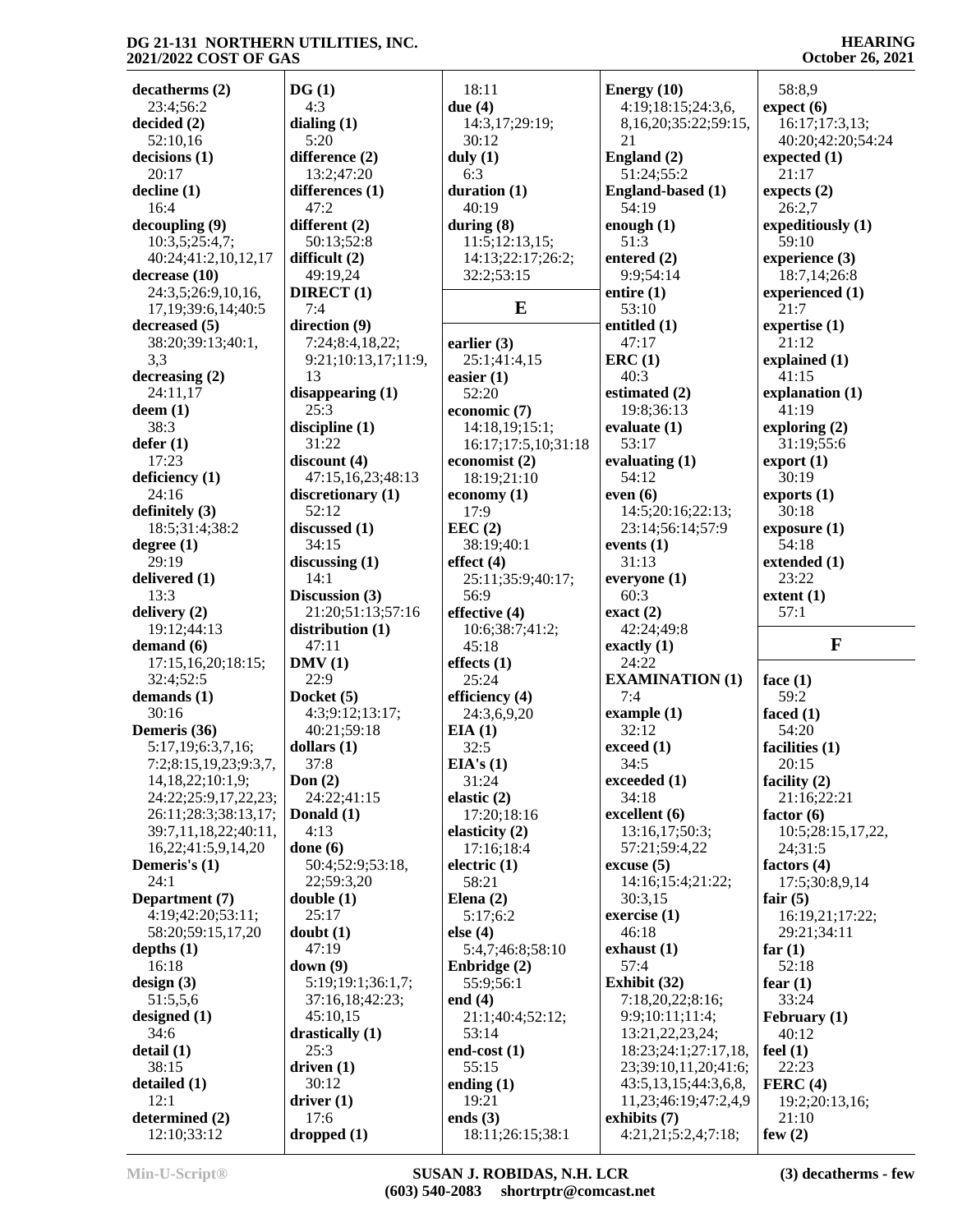#### **HEARING October 26, 2021**

| 13:15;54:23                            | 20:6                                       | 13:18;21:10                     | 20:2;21:8;22:17,19             | 38:7;39:5;40:8;                     |
|----------------------------------------|--------------------------------------------|---------------------------------|--------------------------------|-------------------------------------|
| fighting $(1)$                         | Francis (4)                                |                                 | hit $(1)$                      | 51:18;56:8;57:13                    |
| 54:16                                  | 5:16,16;6:1,5                              | H                               | 35:8                           | increased (8)                       |
| figure $(3)$                           | front $(1)$                                |                                 | hold $(3)$                     | 12:8;15:4;30:11,                    |
| 26:22;47:21,23                         | 24:14                                      | Hampshire (4)                   | 42:14:43:24:46:9               | 19;38:19;39:13,24;                  |
| figures $(4)$                          | full $(1)$                                 | 49:10;51:11;52:2;               | hopefully $(1)$                | 40:21                               |
| 14:23;32:10;41:11;                     | 58:8                                       | 58:22                           | 53:4                           | increases (11)                      |
| 43:17                                  | fully $(1)$                                | handle $(1)$                    | Hub(2)                         | 14:1,5;15:9,11;                     |
| filed $(8)$                            | 41:1                                       | 28:8                            | 56:8;57:5                      | 16:16;17:17;29:24;                  |
| 12:17;22:8;32:7,                       | Furino $(1)$                               | hands $(1)$                     | humble(1)                      | 30:5;31:3;34:21;35:1                |
| 10,11;43:14;45:23;<br>47:3             | 53:10                                      | 5:12                            | 53:24<br>hurricane (1)         | increasing $(2)$                    |
| filing $(32)$                          | further $(5)$<br>13:10;14:5;22:14;         | happen (3)<br>22:20;35:24;52:14 | 31:1                           | 51:12;57:4<br>incremental (1)       |
| 4:5;7:19;11:5,16,                      | 48:17;59:24                                | happened $(1)$                  |                                | 20:5                                |
| 18;13:17;18:21;                        | $\textbf{FXW-1}$ (2)                       | 54:22                           | $\mathbf I$                    | indicate (1)                        |
| 22:14;24:13;29:4,5;                    | 15:14,15                                   | happening $(1)$                 |                                | 42:6                                |
| 32:14,17;33:4,8;                       |                                            | 26:16                           | ID $(1)$                       | indicative (2)                      |
| 36:12;38:19;41:13;                     | G                                          | harbinger $(1)$                 | 58:7                           | 51:20;54:24                         |
| 42:8,10;43:5,6;47:9;                   |                                            | 31:9                            | idea $(1)$                     | industrial (5)                      |
| 50:3;51:8,10,11;                       | GAPRA (2)                                  | Hartigan (1)                    | 37:13                          | 15:10;28:15,17,23;                  |
| 57:21;58:17;59:8,18,                   | 38:19;39:24                                | 53:11                           | identified (2)                 | 29:1                                |
| 22                                     | Gas (34)                                   | heads $(1)$                     | 42:9:57:11                     | information $(3)$                   |
| filings $(3)$                          | 4:5;12:12,24;13:3,                         | 53:12                           | identify $(1)$                 | 15:14;28:2;29:3                     |
| 13:17;34:7;38:6                        | 4;14:2;19:8;26:17,                         | headwinds (1)                   | 5:13                           | initial $(3)$                       |
| final $(3)$                            | 19;28:5,8,13;29:13;                        | 31:18                           | immediate (3)                  | 7:19;32:14;45:11<br>initially $(6)$ |
| 12:4;18:12;49:17<br>financial $(1)$    | 30:11;34:22;37:22;<br>38:5,11;40:19;41:22; | hear $(4)$<br>6:20;14:12;21:23; | 5:18;20:8;21:6<br>impact $(7)$ | 22:6;27:13;45:22;                   |
| 31:21                                  | 45:3,11,14;47:13;                          | 58:11                           | 14:6;26:12;31:16;              | 48:7;56:1;57:10                     |
| find $(4)$                             | 51:19;52:20;53:12;                         | heard $(3)$                     | 33:12;34:21;36:1;              | inquire $(1)$                       |
| 27:16;29:10;37:2;                      | 55:8,9,9;56:10;                            | 14:4;16:15;58:17                | 43:18                          | 55:10                               |
| 57:2                                   | 58:22;59:18,19                             | hearing $(12)$                  | impacts $(3)$                  | insofar $(1)$                       |
| first $(9)$                            | Gate(1)                                    | 4:3;7:18,20;9:8;                | 14:19;15:2;28:3                | 20:9                                |
| 10:2,5;25:6;38:8;                      | 23:8                                       | 10:10;11:4;37:16;               | implement $(2)$                | instructed (1)                      |
| 41:10;50:11,14;51:4;                   | general(2)                                 | 43:14;46:19;47:4;               | 40:20,23                       | 24:8                                |
| 57:4                                   | 52:4;53:7                                  | 55:7;60:6                       | implemented (1)                | intended (2)                        |
| five $(2)$                             | gets(1)                                    | heat $(1)$                      | 24:15                          | 12:22:13:1                          |
| 20:6;54:21                             | 38:24                                      | 16:6                            | implementing (1)               | interest $(1)$                      |
| five-year $(1)$                        | given (1)                                  | heating $(4)$                   | 41:2                           | 12:10                               |
| 30:18                                  | 33:18                                      | 26:1,8;39:23;47:11              | important $(2)$                | internal $(1)$                      |
| fixed $(3)$                            | global(1)                                  | hedge $(1)$<br>52:12            | 22:23;37:23                    | 51:13                               |
| 41:22;50:21;55:15<br>flexibility $(1)$ | 30:20<br>goes(1)                           | hedged $(3)$                    | imposing (1)<br>34:24          | internally (2)<br>52:6;57:16        |
| 59:1                                   | 56:6                                       | 49:5,11,15                      | improve $(2)$                  | interrupts] $(3)$                   |
| flexible $(1)$                         | Goldner (4)                                | hedging $(4)$                   | 53:18,22                       | 25:16;38:22;42:2                    |
| 55:15                                  | 48:21,23;49:2;                             | 34:14;49:6;52:17,               | Inc(1)                         | into $(17)$                         |
| FMSA(1)                                | 58:18                                      | 18                              | 4:9                            | 7:11;13:22;17:15;                   |
| 22:6                                   | Good(9)                                    | help $(3)$                      | include $(1)$                  | 19:5,11:20:16:24:1,                 |
| following (1)                          | 4:8,12,18;22:15;                           | 34:6:43:4.19                    | 30:15                          | 18;44:6;50:12;52:1,                 |
| 6:15                                   | 38:24;50:4;55:20;                          | helpful $(2)$                   | included $(2)$                 | 20;54:14;55:5,13;                   |
| follow-up $(1)$                        | 57:6;58:1                                  | 41:19;57:22                     | 10:6;48:7                      | 56:6,22                             |
| 32:14                                  | governing $(1)$                            | high $(6)$                      | including $(5)$                | intrigued $(1)$                     |
| forced $(3)$                           | 24:19                                      | 12:9;28:14,22;                  | 17:5;27:21;30:24;              | 21:13                               |
| 21:6,14;22:11                          | gradually (1)                              | 30:7;51:16;52:21                | 32:23;33:19                    | inventory $(2)$                     |
| forecast $(8)$<br>14:20;16:1;17:2,4,   | 32:2                                       | higher $(7)$<br>14:6;29:17,20;  | Incorporated (1)<br>4:5        | 30:17;31:8<br>involved $(1)$        |
| 7, 14; 18: 2; 49: 9                    | granted (1)<br>40:9                        | 30:9,15,18;35:14                | incorrect $(1)$                | 35:22                               |
| forecasts $(3)$                        | Great (2)                                  | highly $(1)$                    | 17:12                          | IRPs $(1)$                          |
| 17:11,15;50:15                         | 41:20;48:3                                 | 59:21                           | increase (25)                  | 18:9                                |
| forward $(2)$                          | greater(2)                                 | hired $(1)$                     | 12:12;14:2,3,7,13,             | issue] $(2)$                        |
| 22:13;53:19                            | 26:17,18                                   | 22:8                            | 15;16:9,12;24:15;              | 38:21;42:1                          |
| found $(1)$                            | guarantee $(1)$                            | historic (2)                    | 26:3,4,18;29:22;               | issued $(1)$                        |
| 27:22                                  | 36:9                                       | 14:23;15:7                      | 30:22;31:6;32:2;               | 20:14                               |
| four $(1)$                             | guess $(2)$                                | history $(4)$                   | 33:21;34:1;36:21;              |                                     |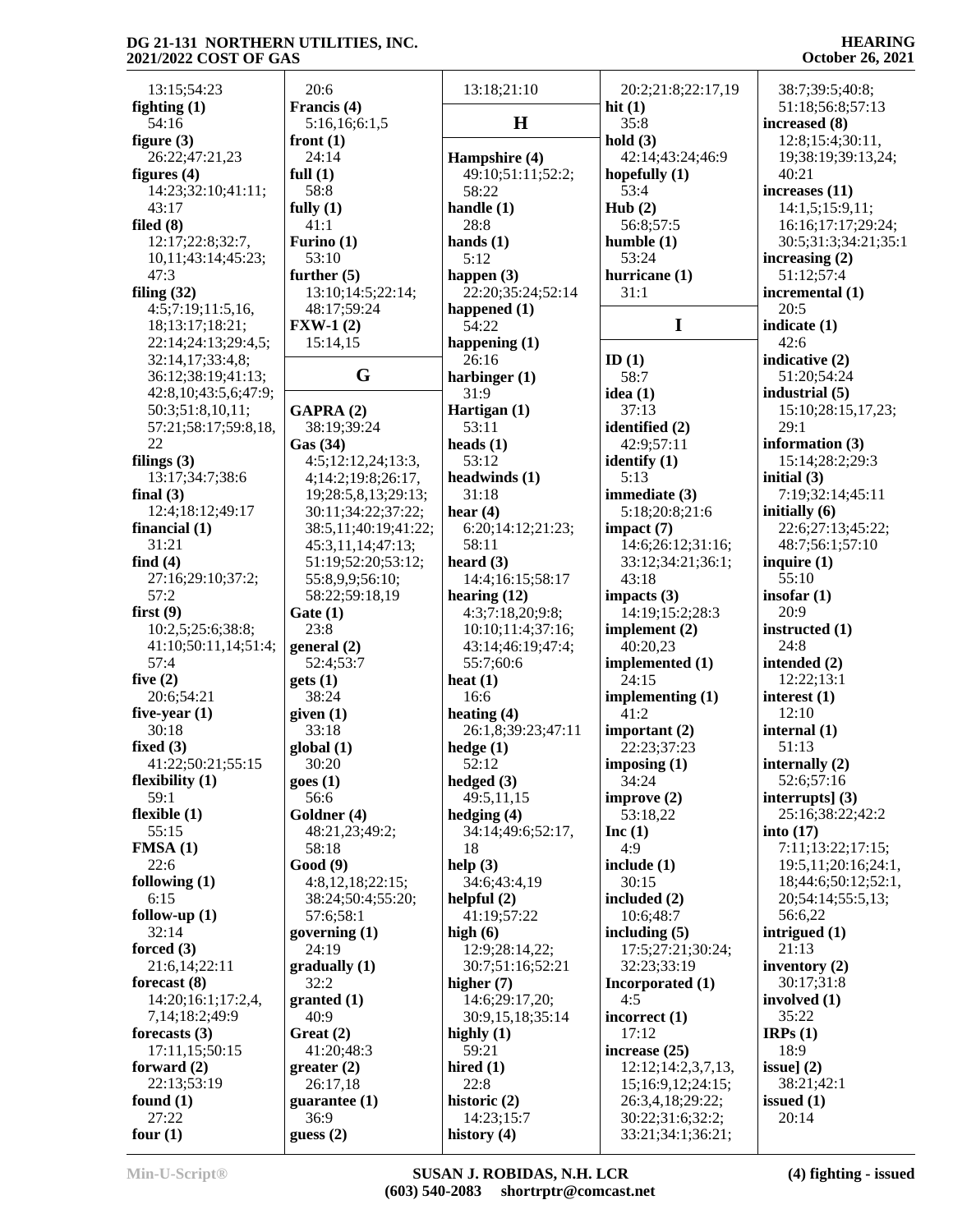|                                 | 10:6;24:4;26:16;                   | 21:23                             | market $(10)$                          | minute $(3)$                               |
|---------------------------------|------------------------------------|-----------------------------------|----------------------------------------|--------------------------------------------|
| ${\bf J}$                       | 38:10,12,17;39:12;                 | long-term $(1)$                   | 12:9;13:2;35:14,                       | 27:12;42:14;46:9                           |
|                                 | 40:8,13,21;47:12                   | 18:9                              | 22;37:11;52:16;53:5,                   | missing $(1)$                              |
| January $(1)$                   | lead $(2)$                         | look $(8)$                        | 24;55:13,21                            | 48:3                                       |
| 52:23                           | 36:5;40:8                          | 26:11;32:20,22;                   | markets $(4)$                          | model(3)                                   |
| job $(3)$                       | lead-up $(2)$                      | 37:20;39:7,22;44:23;              | 30:20;31:17,22;                        | 18:8,11,12                                 |
| 50:4;58:1;59:4                  | 51:11;53:16                        | 49:5                              | 52:1                                   | modeling(1)                                |
| July (1)                        | learn(1)                           | looked $(4)$                      | <b>MARTIN (23)</b>                     | 18:8                                       |
| 10:4                            | 50:6                               | 32:19;33:19;37:15;                | 4:2,10,16,20;5:3,6,                    | modest(1)                                  |
| June $(1)$                      | learned $(1)$                      | 50:24                             | 11,21;6:8,11,22;7:9;                   | 16:4                                       |
| 22:17                           | 53:15<br>least $(2)$               | looking $(10)$<br>26:5;30:4;34:3; | 13:12;15:17;27:7;<br>38:23;39:3;48:19; | modification (2)<br>19:20;21:2             |
|                                 | 20:9;32:1                          | 35:12;42:8;44:2,13,               | 57:24;58:6,13;59:11;                   | month(1)                                   |
| K                               | led(1)                             | 17;49:24;56:13                    | 60:2                                   | 38:8                                       |
| <b>Kahl</b> (57)                | 52:6                               | looks $(1)$                       | Mary $(8)$                             | monthly $(1)$                              |
| 5:16,17,18;6:2,6,               | $left$ -hand $(1)$                 | 49:17                             | 4:18;28:7;33:22;                       | 38:6                                       |
| 16;7:2,3,8,8,9,12,12,           | 47:22                              | lost(8)                           | 42:6;43:11;44:2,23;                    | months $(4)$                               |
| 16, 17; 8: 1, 5, 9, 13;         | legal(1)                           | 25:2,10,13,19;                    | 46:23                                  | 30:14;35:19;46:5;                          |
| 13:24;15:20;28:7,7,             | 20:12                              | 38:20;39:6;40:2;                  | <b>Massachusetts (1)</b>               | 54:23                                      |
| 12;29:4,6,10,16,24;             | less(3)                            | 41:16                             | 19:2                                   | more (27)                                  |
| 30:4,10;33:22;38:9;             | 21:17;52:18;56:17                  | lot(3)                            | match(3)                               | 14:5, 12, 22, 22; 15:5,                    |
| 41:24;42:6,14,17;               | lessons(1)                         | 35:3;39:19;53:9                   | 27:20;32:3;44:10                       | 7;20:7;21:6;31:21;                         |
| 43:24;44:2,7,20,23;             | 53:15                              | low(3)                            | matter $(2)$<br>37:21:60:4             | 35:17,17;36:6,16;                          |
| 45:2,6,10,17,24;46:7,           | level $(2)$<br>30:7;52:5           | 28:17,24;50:2<br>lower $(7)$      | matters $(1)$                          | 38:1,15;43:18;45:11;<br>46:14;48:3;50:5,6; |
| 9, 11, 15, 17, 23; 47: 8;       | levels $(2)$                       | 30:15,16;31:6,8,                  | 5:8                                    | 52:5,24;54:24;55:11,                       |
| 48:2,5,11                       | 30:17;31:8                         | 11;38:11;56:21                    | maximize (1)                           | 23;56:23                                   |
| keep(3)<br>33:22;34:1;50:2      | Lewiston $(1)$                     | low-income (2)                    | 56:20                                  | morning $(9)$                              |
| key(1)                          | 23:8                               | 47:10,23                          | may(7)                                 | 4:3,8,12,15,18;                            |
| 53:20                           | light $(1)$                        |                                   | 12:20;34:1;35:8;                       | 5:15;7:1;32:23;37:1                        |
| $\operatorname{kind}(2)$        | 33:6                               | M                                 | 36:11,24;42:13;                        | most(3)                                    |
| 34:2;57:18                      | likelihood (2)                     |                                   | 52:12                                  | 37:12;45:13,22                             |
|                                 |                                    |                                   |                                        |                                            |
|                                 | 19:18;20:20                        | Madam(2)                          | maybe $(3)$                            | mostly(1)                                  |
| kindly $(1)$<br>27:19           | likely $(1)$                       | 58:15;59:14                       | 43:2,3;54:6                            | 16:5                                       |
| $\boldsymbol{\text{kinds}}$ (1) | 35:17                              | main(1)                           | mean $(3)$                             | move $(3)$                                 |
| 22:11                           | limited $(2)$                      | 51:8                              | 16:24;17:2;36:9                        | 5:12;23:16;36:21                           |
| knowledge (1)                   | 31:1;56:14                         | Maine (2)                         | mechanism (4)                          | Moving $(1)$                               |
| 17:18                           | line $(2)$                         | 49:10;52:3                        | 25:5,7;38:6;40:13                      | 23:24                                      |
| Kreis $(12)$                    | 39:22;48:12                        | maintain(1)                       | meet $(1)$                             | much(7)                                    |
| 4:11,12,13;13:14,               | Lines $(1)$                        | 24:9                              | 51:4                                   | 27:23;36:16;47:16;                         |
| 15,20;15:22;22:2;               | 19:6                               | majority (1)                      | meeting $(1)$<br>55:17                 | 48:16:56:23:59:4.6                         |
| 27:2;58:14,15;59:12             | little $(5)$<br>44:10;46:13;50:13; | 32:9<br>makes $(5)$               | mentioned (2)                          | must-take $(1)$<br>50:21                   |
|                                 | 52:8;58:24                         | 29:9;43:15;52:7;                  | 29:17;32:6                             | mute(1)                                    |
| L                               | LNG(2)                             | 55:4;57:8                         | merely $(1)$                           | 4:17                                       |
| large $(3)$                     | 30:18,19                           | manage $(3)$                      | 43:16                                  | myself(6)                                  |
| 29:19;34:21;52:15               | load $(6)$                         | 49:23;54:10;59:5                  | meters $(1)$                           | 4:15;14:21;18:2;                           |
| largest $(1)$                   | 28:14,17,22,24;                    | managed $(1)$                     | 16:3                                   | 26:23;53:14;54:4                           |
| 16:7                            | 50:22;55:17                        | 52:22                             | microphone(1)                          |                                            |
| last $(20)$                     | <b>Loads</b> $(1)$                 | management $(1)$                  | 7:10                                   | N                                          |
| 10:1;20:6;22:16;                | 44:13                              | 23:1                              | middle(1)                              |                                            |
| 24:12;26:4;29:14,17,            | local(1)                           | managing $(2)$                    | 52:23                                  | name $(1)$                                 |
| 23;32:11;38:12;                 | 54:18                              | 54:17,18<br>manner $(1)$          | $mid-period (1)$<br>11:6               | 7:6<br>narrative $(1)$                     |
| 39:14;42:5,13,24;               | lock(1)<br>12:13                   | 59:6                              | $mid-winter(1)$                        | 29:8                                       |
| 43:1,3;48:12;54:6,21,           | locked $(7)$                       | March $(3)$                       | 56:10                                  | national $(1)$                             |
| 23                              | 11:23;33:7;36:2,4,                 | 35:15;49:11;55:14                 | might $(8)$                            | 52:5                                       |
| law(2)<br>26:20,24              | 13,15,22                           | Maritime (1)                      | 16:18,23;17:16;                        | natural $(1)$                              |
| lawyer $(2)$                    | locked-in $(1)$                    | 19:12                             | 19:15;24:24;40:8;                      | 58:22                                      |
| 20:18;21:10                     | 36:17                              | Maritimes (2)                     | 52:8;57:19                             | navigated $(1)$                            |
| layperson $(1)$                 | long(1)                            | 23:13,16                          | mind(4)                                | 49:18                                      |
| 43:22<br>LDAC(11)               | 22:19<br>longer $(1)$              | marked $(1)$<br>7:17              | 21:4;33:22;34:2;<br>53:21              | navigating $(1)$<br>53:20                  |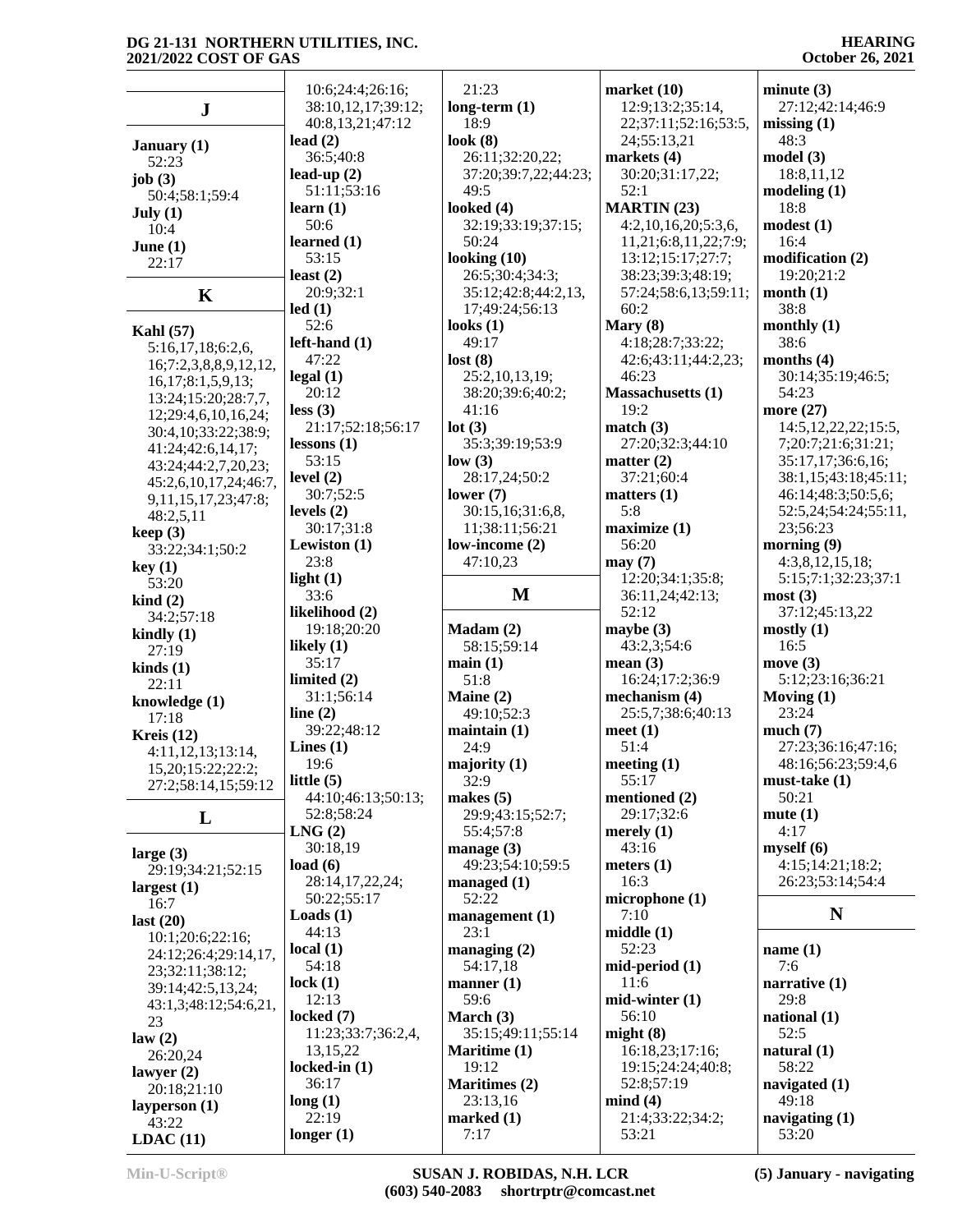**necessary (4)** 19:10;33:17;34:23; 38:4 **need (7)** 5:7;7:10;12:11; 23:20;50:17;56:9; 58:10 **needing (1)** 34:17 **new (12)** 27:21;29:13;40:4; 47:21,24;49:10; 51:11,23;52:2;54:18; 55:2;58:22 **news (1)** 22:15 **next (4)** 40:1;45:20;56:5; 57:12 **Nick (1)** 53:12 **non-heat (1)** 16:3 **non-hedged (1)** 33:10 **normal (1)** 15:7 **normally (2)** 12:4;31:20 **North (1)** 32:4 **Northern (15)** 4:4,9;10:2;19:13, 14;25:5;32:7,12; 41:1,21;42:11;43:4; 52:2;59:3,24 **Northern's (3)** 19:7;23:1;40:23 **note (3)** 8:8;9:2;10:21 **notes (1)** 24:7 **noticed (2)** 37:5;50:16 **noticing (2)** 51:9,17 **notify (1)** 11:19 **Noting (1)** 32:7 **November (7)** 10:7;35:14;37:6; 40:14,17;49:11; 55:13 **NUI (1)** 46:14 **NUI-CAK-14 (1)** 46:12 **number (6)** 17:4;30:14;43:1; 45:6,6,7 **numbers (6)** 27:21;32:21;43:20;

 45:15;48:6,6 **NYMEX (21)** 11:23;12:5,9,14; 30:13,13;32:6,13,16, 19,22;33:2,5,9,18; 36:7,22;37:1,11,20; 51:15 **O opposed (1) objection (1)** 58:7 **observation (1)** 37:5 **observed (4)** 30:23;31:7;32:24; 37:9 **obvious (1)** 41:21 **obviously (8)** 23:20;33:23;37:19; 55:12;56:7,17,20,22 **OCA (2)** 27:14;59:24 **occur (2)** 16:23;53:5 **occurs (1)** 35:5 **October (3)** 25:12;35:9,16 **odds (1)** 20:20 **off (4)** 6:8;21:20;22:3; 38:23 **offer (1)** 21:19 **offset (1)** 14:7 **old (1)** 48:1 **once (2)** 20:13,14 **one (14)** 10:3;23:9;27:18; 35:20;37:10,24; 42:14;43:24;44:20; 46:9;54:6,11;57:6,11 **ones (1)** 24:19 **only (4)** 36:18;47:20;48:13; 56:2 **open (1)** 53:21 **operate (1)** 19:16 **operating (1)** 50:16 **operation (4)** 19:5,9,21;22:10 **operational (4)** 19:24;20:2;22:17, 19 **opinion (4)** 18:6;20:22;21:15; 59:17 **opportunities (2)** 55:11,24 **opportunity (1)** 56:7 42:12 **opposite (1)** 47:22 **option (2)** 23:7;41:22 **options (1)** 57:3 **order (5)** 6:15,16,24;12:24; 22:7 **ordinarily (1)** 21:18 **organization (1)** 53:8 **original (6)** 44:17;46:20,21; 47:8;48:13,14 **originally (1)** 47:2 **others (1)** 59:20 **out (9)** 17:16;23:3;24:17; 26:22;47:1;54:1; 55:7,8;57:17 **outage (1)** 21:6 **outages (3)** 21:14;22:12,15 **outlined (1)** 45:21 **outlook (1)** 31:24 **outside (1)** 34:19 **over (2)** 13:21;37:7 **overall (4)** 26:19;31:6;46:4; 49:9 **oversees (1)** 53:11 **Page (48)** 7:23;8:16;9:12; 10:11,12;13:24; 15:18;16:2;18:23; 19:6;23:24;24:2; 25:23;27:17,21,22; 29:2,7,11;39:8,11,20; 41:4,7,8;42:8,9,17; 43:20;44:3,7,11,12,

**P** 16,18,24;46:6,17,19, 20,21,22;47:3,4,8,21, 24;48:1 **pages (4)** 29:6,11;43:6,14 **painting (1)** 49:20 **pandemic (2)** 14:20;16:18 **panel (6)** 28:4;30:9;42:3; 43:19;48:18;49:3 **paper (1)** 39:19 **paragraph (1)** 10:2 **parallel (1)** 40:7 **paraphrase (2)** 16:18,20 **part (5)** 10:6;25:20;31:2,5; 34:13 **partially (1)** 14:7 **particular (8)** 20:21;21:16;27:15; 32:5;36:10;42:8,9; 48:5 **particularly (1)** 18:10 **parties (2)** 11:20;38:3 **past (3)** 35:23;53:22,23 **Patrick (1)** 4:8 **Pause (7)** 6:10;39:2;42:16; 44:1,22;46:10;47:7 **peaking (4)** 49:22;50:20,21; 51:4 **pendency (1)** 53:6 **pending (1)** 24:14 **people (1)** 5:19 **per (4)** 14:22,23;15:8;24:7 **percent (21)** 16:11,13;26:3; 29:22;30:1,5;33:20; 34:5,19;35:7;36:2,14, 15,19;47:22;48:12; 49:6,7,7,11;53:1 **percentage (1)** 29:14 **percentages (1)** 42:4 **perhaps (3)** 41:3;43:8;48:3

**HEARING October 26, 2021**

**period (30)** 10:3;11:22;12:16; 13:5;14:14,17,24; 16:9,14;23:22;26:2; 28:12,19,20;34:12; 35:3,4,15,16,19;36:3, 4;37:22;40:6;41:10; 49:12,14,19;51:19; 55:14 **periods (2)** 16:2;28:6 **period's (1)** 29:15 **personal (2)** 18:6;20:21 **personally (1)** 18:1 **persuasive (2)** 18:22;27:5 **pertains (1)** 47:9 **petition (5)** 27:15;32:8,11; 46:21,22 **pipeline (9)** 36:21;49:21;51:23, 24;54:7,14,15;55:8; 57:11 **pipelines (1)** 56:4 **pipes (1)** 56:24 **place (2)** 15:13;20:14 **plan (4)** 12:24;19:7;24:13, 18 **planned (1)** 12:23 **planning (1)** 50:10 **plans (1)** 40:23 **please (6)** 5:14,24;7:6;8:15; 11:15;42:15 **PNGTS-delivered (1)** 50:23 **point (3)** 47:1;49:15;55:19 **portfolio (10)** 23:2,3;33:11;36:2; 49:4,6;51:2;55:5,23; 59:5 **portfolio's (1)** 34:8 **portion (6)** 11:23;12:14;23:19; 29:8;33:10;36:23 **Portland (2)** 56:4,23 **position (1)** 7:6

**Min-U-Script® SUSAN J. ROBIDAS, N.H. LCR (603) 540-2083 shortrptr@comcast.net** **(6) necessary - position**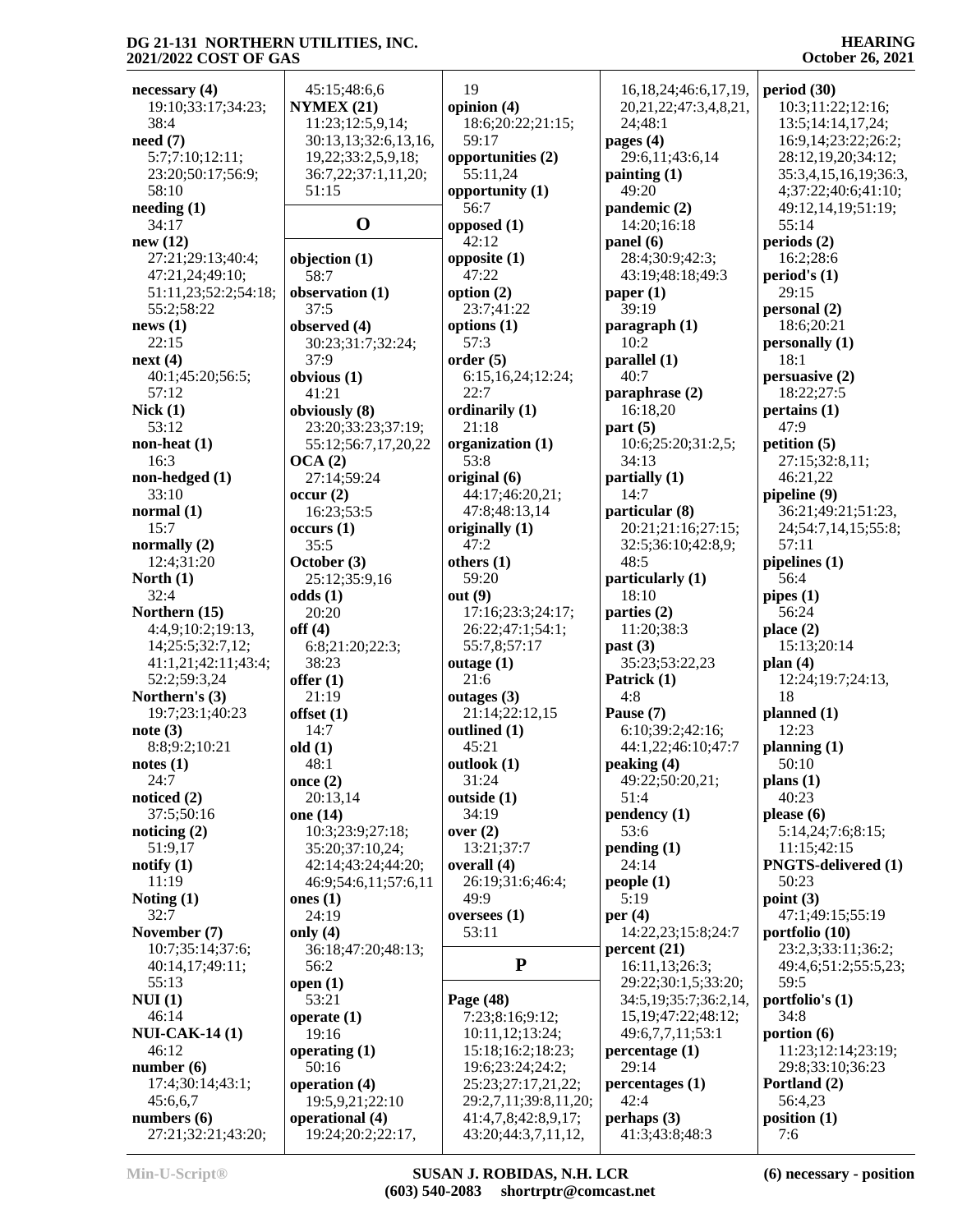**possibility (2)** 17:1;54:13 **possible (7)** 50:3;52:11;53:3; 56:14;57:13;59:7,10 **possibly (1)** 59:4 **practice (1)** 12:3 **predicted (1)** 16:23 **prefiled (2)** 4:22;50:19 **preliminary (1)** 5:7 **premarked (1)** 4:22 **premature (1)** 19:20 **prepare (1)** 18:1 **prepared (9)** 7:23;8:3,17,21; 9:20;10:12,16;11:8, 12 **preparing (1)** 53:3 **present (3)** 33:1;41:13;43:18 **presentation (1)** 27:5 **presumably (3)** 22:3,10;23:13 **pretend (1)** 18:19 **prevent (1)** 12:14 **preventing (1)** 12:11 **previously (4)** 7:14;21:5;45:18; 52:9 **price (14)** 13:2;18:7,8,9,17; 31:9;35:18;38:2; 41:22;50:21;51:17; 52:15;55:15,18 **prices (19)** 12:9,14;17:21; 32:16,22;33:5,7,9,23; 34:1;35:17;36:7; 37:5,9;51:10,12,14, 16;52:15 **pricing (4)** 36:18;37:20,21; 54:19 **primarily (1)** 15:9 **primary (4)** 11:18;15:3;30:11, 21 **prior (14)** 12:2;13:5;14:9;

 16:2;27:20;30:1,6, 16;33:4;35:8;40:5; 51:21;55:7,19 **proactive (1)** 53:2 **probability (1)** 34:16 **probably (2)** 31:21;51:15 **problem (2)** 50:7;52:24 **proceeding (9)** 13:8;14:14;19:3, 19;20:8,9;40:7,11; 52:21 **proceedings (4)** 6:10;21:1;39:2; 41:23 **process (2)** 11:21;50:9 **procurement (1)** 11:21 **producing (1)** 31:20 **production (5)** 31:6,11,19,23;32:2 **program (1)** 24:10 **programs (1)** 24:20 **progressed (1)** 51:7 **project (2)** 22:20;56:6 **projected (7)** 14:8,13,15;15:5; 26:14,15;44:12 **projection (3)** 42:19,21;51:1 **projections (2)** 17:10;42:22 **proposal (3)** 33:14,17;41:17 **proposed (5)** 25:5;28:13,16,20; 29:13 **proposing (2)** 10:3;24:5 **propriety (1)** 19:4 **props (1)** 53:9 **protect (1)** 59:6 **prove (1)** 23:21 **provide (1)** 46:11 **provided (2)** 25:1;29:6 **pulled (1)** 30:13 **purchase (1)**

 12:24 **purposes (1)** 13:7 **put (3)** 20:19;44:5;45:17 **putting (1)** 19:4 **Q recently (1) quality (1)** 59:22 **quantity (1)** 56:16 **quite (2)** 25:2;51:2 **R R10 (1)** 47:10 **raise (1)** 17:21 **range (2)** 30:1;51:15 **rate (22)** 13:4;17:17;25:6; 28:13,16,20;32:13; 33:2;35:9;36:6,10; 37:1,2;38:18;40:2, 17;45:3,11,14,18; 46:4,11 **ratepayers (1)** 50:2 **rates (20)** 14:2;25:11,19; 26:15;28:5,8;29:14, 15,16;32:7;33:18,21; 36:1;38:4,7,21; 39:13;47:9;56:11; 59:9 **rather (2)** 35:20;57:3 **rating (1)** 32:20 **reached (2)** 55:6,7 **reaching (1)** 57:17 **read (1)** 10:2 **real (3)** 21:11;52:23;53:20 **realized (1)** 51:1 **really (13)** 14:10;19:17,17; 20:11;22:18,21;34:4; 37:23;50:4,8;53:19; 55:20;56:9 **reason (7)** 11:16,18;15:3; 22:5;26:10;30:11; 34:14 34:24 22 14:5 22:9 14:8 25:3 7:18 58:4 34:16 56:9 19:4 20:17 **refer (5)** 19:2 13:1 59:18

**reasonable (1) reasons (3)** 14:1;17:4;30:21 **recent (4)** 30:14;31:12;45:13, **recommended (1) reconciliation (1) record (11)** 6:9,12;8:8;9:2; 10:21;21:20;22:4; 28:5,10;38:24;39:4 **recovering (2)** 25:18,18 **recovery (4)** 14:17;16:17,22; **redacted (1) redirect (1) red-lined (3)** 39:8,12;44:3 **reduce (1) reduced (2)** 15:4;25:13 **reducing (1) reduction (2)** 25:9;41:16 **re-examination (1) re-examine (1)** 7:22;8:15;9:8; 11:3;15:15 **reference (3)** 10:10;21:13;32:6 **referencing (3)** 42:7;45:10,13 **referring (1) reflect (1) reflective (2)** 13:5;16:5 **reflects (3)** 14:22;25:10;45:22 **regard (4)** 33:1;36:12;40:23; **regarding (2)** 4:4;9:24 **regrettably (2)** 21:7;22:13

#### **HEARING October 26, 2021**

**regulatory (4)** 7:12;19:19;20:8,9 **relate (2)** 13:23;24:24 **related (1)** 14:18 **relationship (1)** 59:23 **relative (13)** 12:5;14:16;16:13; 18:16;19:23;30:16, 17;35:2,19;37:8,21; 38:4;54:17 **relatively (4)** 20:3,24;23:6;58:24 **reliability (1)** 51:5 **reliable (1)** 21:17 **relied (2)** 17:11;20:5 **relief (1)** 40:9 **rely (1)** 23:10 **remotely (1)** 5:20 **removal (1)** 25:10 **renamed (1)** 55:10 **repeat (1)** 43:12 **report (2)** 22:8,14 **Reporter (4)** 6:4;25:16;38:22; 42:2 **re-purpose (1)** 23:12 **request (3)** 9:11,16;40:9 **requested (3)** 28:4;59:9,17 **required (1)** 31:21 **residential (15)** 4:14;15:11;16:3,6, 7,10;26:1,7;28:13,21; 39:23;45:3;47:10,17; 58:23 **resolved (1)** 40:12 **respect (4)** 8:10;9:4;10:23; 59:1 **respective (1)** 57:17 **respond (1)** 53:5 **response (4)** 9:16,20,24;17:24 **response] (1)**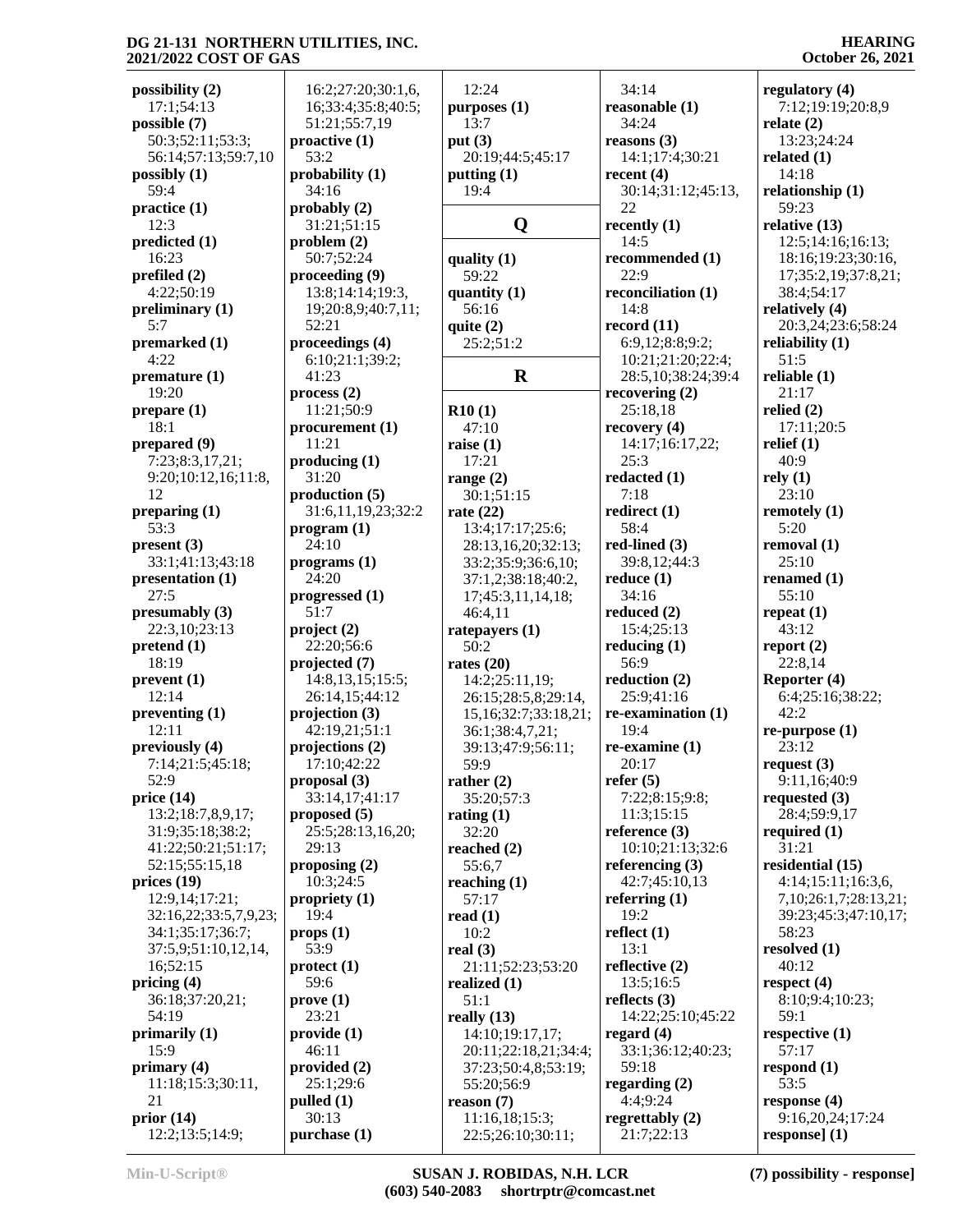#### **HEARING October 26, 2021**

| 5:5                              | 25:9,12;47:16            | 7:13;12:21;13:3;          | 18;40:15;43:11;                  | 15, 18, 19, 21; 57: 2, 5, 9, |
|----------------------------------|--------------------------|---------------------------|----------------------------------|------------------------------|
| responses $(1)$                  | saw(1)                   | 17:22;20:16;22:16;        | 44:15;46:13                      | 13,18                        |
| 9:11                             | 12:7                     | 44:13:56:6                | sort $(8)$                       | strategy $(5)$               |
| responsibly $(1)$                | scarcity $(3)$           | session $(2)$             | 15:5;24:17;33:15;                | 49:21,22,22;54:8,8           |
| 59:5                             | 51:20,23,24              | 9:10,16                   | 43:16;45:20;51:19;               | stricken (4)                 |
| rest(1)                          | schedule $(2)$           | sets $(1)$                | 54:6,15                          | 43:17;45:6;47:21,            |
| 53:23                            | 27:22;47:10              | 48:6                      | southern $(1)$                   | 23                           |
| restate $(1)$                    | schedules (12)           | settled $(1)$             | 31:1                             | strike $(1)$                 |
| 39:4                             | 8:2,7,20;9:1;10:15,      | 37:7                      | speak $(3)$                      | 58:7                         |
| result(3)                        | 20;11:11;26:12;          | settlement (2)            | 7:10:38:14:54:17                 | strokes $(1)$                |
| 20:21;40:4;51:15                 | 27:17,19,20;41:11        | 12:5;32:18                | Specifically (3)                 | 49:20                        |
| results $(2)$                    | scheduling $(1)$         | several $(6)$             | 11:22;33:3;51:24                 | struck $(2)$                 |
| 19:19;26:19                      | 53:13                    | 11:24;15:15;21:7;         | speculative $(3)$                | 45:7,7                       |
| return $(1)$                     | school (4)               | 22:9;38:18;50:11          | 18:3;31:14;35:5                  | strucken $(1)$               |
| 15:5                             | 26:21,21,23,24           | share $(3)$               | spent $(1)$                      | 47:13                        |
| returned $(1)$                   | Schwarzer (14)           | 30:7;32:12,24             | 54:3                             | structured (1)               |
| 22:16                            | 4:17,18,19;6:18,         | shift $(1)$               | spike $(1)$                      | 34:8                         |
| returning $(1)$                  | 23;21:22;27:9,11;        | 19:11                     | 35:18                            | submitted (1)                |
| 12:20                            | 39:9;43:13;48:17,20;     | short $(1)$               | spikes $(1)$                     | 9:11                         |
| revenue $(8)$                    | 59:13,14                 | 21:8                      | 55:18                            | subsidiary (1)               |
| 10:5;25:2,10,13,                 | season $(2)$             | short-term $(2)$          | spit $(1)$                       | 59:3                         |
| 19;38:20;40:2;41:16              | 26:9;46:5                | 23:11;31:24               | 54:1                             | substantial (1)              |
| review $(1)$                     | seasonal $(1)$           | show $(6)$                | spotty $(1)$                     | 12:12                        |
| 31:24                            | 55:18                    | 16:2,4;40:13;             | 22:11                            | substituting $(1)$           |
| reviewed (2)                     | second $(5)$             | 45:18;47:5,16             | Staff $(1)$<br>9:9               | 43:21                        |
| 20:22;33:5                       | 38:24;43:24;44:9,        | showing $(2)$             |                                  | success $(1)$<br>53:23       |
| revised $(1)$<br>47:3            | 20;46:19                 | 16:9;48:13                | stand $(1)$<br>5:1               |                              |
| right $(16)$                     | Secondarily (1)<br>12:17 | shown $(2)$<br>41:5;47:15 |                                  | successful $(1)$<br>23:1     |
| 4:16;5:6,18,21;                  | sector $(1)$             | shows $(1)$               | standpoint $(1)$<br>5:10         | successfully $(2)$           |
| 13:12;24:12;27:7;                | 15:10                    | 39:12                     | start $(4)$                      | 49:18;50:7                   |
| 37:4,24;42:1;47:20;              | secure $(1)$             | side $(2)$                | 4:6;7:3;28:1;58:14               | sufficient $(2)$             |
| 48:2,19;57:24;58:13;             | 51:3                     | 57:1,3                    | started $(2)$                    | 33:13,18                     |
| 60:2                             | seeing $(3)$             | significant (7)           | 51:9;57:10                       | suggest $(2)$                |
| risk(4)                          | 16:12;55:21;57:18        | 14:3;18:10;19:14;         | starting $(5)$                   | 36:9;59:7                    |
| 19:23;20:8;52:17,                | seek $(1)$               | 23:19;36:20;37:8;         | 6:16;7:22;39:4;                  | summarize (1)                |
| 18                               | 34:23                    | 51:18                     | 50:8;57:16                       | 11:15                        |
| road $(1)$                       | seem $(2)$               | significantly $(3)$       | state $(1)$                      | summer $(14)$                |
| 36:1                             | 20:23;27:15              | 29:16;37:2;51:12          | 28:4                             | 26:5,9,14,15;28:11,          |
| Rob(1)                           | seems $(2)$              | similar $(2)$             | statement (1)                    | 20;30:2,4;34:12;             |
| 53:10                            | 20:22;31:24              | 20:3;58:17                | 17:22                            | 35:2,4,20;36:4,6             |
| Robidas (1)                      | sees $(1)$               | single $(1)$              | statements (1)                   | supplement (1)               |
| 5:23                             | 14:12                    | 17:7                      | 29:9                             | 43:5                         |
| role(1)                          | <b>SELENA</b> (1)        | situation $(1)$           | station $(12)$                   | supplemental (13)            |
| 21:9                             | 6:7                      | 49:24                     | 19:1,5,10,15,22,24;              | 11:4,8,12,16,19;             |
| roughly $(1)$                    | senior $(1)$             | six(1)                    | 21:3,15;22:12,24;                | 12:1;13:8;33:4,8;            |
| 49:7                             | 7:12                     | 37:7                      | 23:8,14                          | 34:15;36:12;44:14,           |
| Routten (1)                      | sense $(5)$              | slowly $(1)$              | stations $(1)$                   | 18                           |
| 53:13                            | 15:7;52:7;55:4,22;       | 46:14                     | 20:4                             | supplies $(6)$               |
| run-up $(1)$                     | 57:9                     | small $(1)$               | stay $(1)$                       | 19:11;23:10,17;              |
| 51:18                            | sensitivity (1)          | 37:12                     | 34:9                             | 36:22;50:18;51:4             |
|                                  | 35:13                    | smaller $(1)$             | step $(1)$                       | supply $(24)$                |
| S                                | sentence (1)             | 14:8                      | 57:12                            | 11:24;12:3,5;                |
|                                  | 10:1                     | snap $(1)$                | steps $(2)$                      | 18:16;19:7,8;20:5;           |
| sales $(10)$                     | September (7)            | 51:6                      | 34:24;38:3                       | 23:1,7,17,19;30:12,          |
| 12:20;14:8,13,15;                | 32:8,17,18;33:1,         | solved $(1)$              | stick $(1)$                      | 13;31:20;32:4;49:3;          |
| 15:5,7;16:1,10;49:9;             | 11;37:3,9                | 50:7                      | 21:11                            | 50:23;51:20;52:5;            |
| 50:15                            | series $(1)$<br>7:17     | someone $(2)$<br>43:7,19  | still $(3)$<br>17:21;23:15;24:14 | 53:12;55:3,16;56:19;<br>57:2 |
| same $(10)$<br>8:11,12,16;9:5,6; | serve $(4)$              | somewhere (2)             | storage $(23)$                   | surcharge $(3)$              |
| 10:24;11:1;45:20;                | 12:24;30:20;34:22;       | 43:1;46:8                 | 30:17;31:8;36:18;                | 12:18,21;13:1                |
| 46:18;57:8                       | 52:1                     | sorry $(8)$               | 49:22;54:8,13;55:5,              | Sure $(12)$                  |
| savings $(3)$                    | Service (8)              | 26:20;29:5;39:17,         | 11, 12, 23; 56: 1, 3, 8, 11,     | 18:18;24:10;31:15,           |
|                                  |                          |                           |                                  |                              |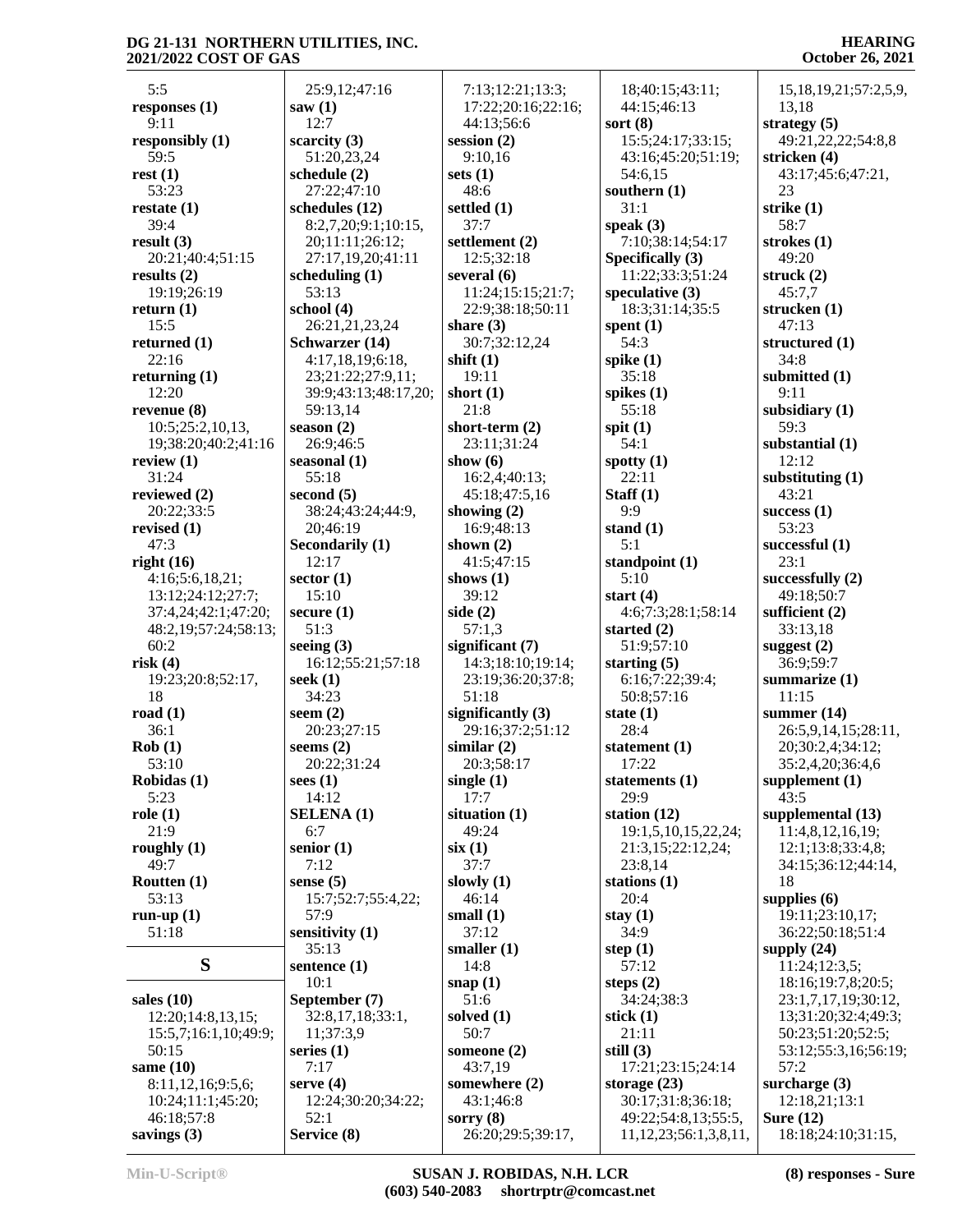#### **HEARING October 26, 2021**

| 18,23;41:6;42:15;                | 7:14;16:19;30:10;         | total $(4)$           | 14:9                                      | variance (4)                    |
|----------------------------------|---------------------------|-----------------------|-------------------------------------------|---------------------------------|
| 43:13,15;44:9,21;                | 33:8                      | 36:20;39:14;49:3,5    | undertake (1)                             | 17:3,6,12,13                    |
| 53:16                            | testifies $(1)$           | touched $(2)$         | 57:15                                     | vast $(1)$                      |
| suspect $(1)$                    | 24:4                      | 28:2;38:15            | unexpected $(1)$                          | 32:9                            |
| 33:24                            | testifying $(1)$          | trading $(1)$         | 35:1                                      | vendors (1)                     |
| sustained (1)                    | 22:1                      | 53:12                 | unimportant (1)                           | 57:17                           |
| 38:1                             | testimony (31)            | traditionally (1)     | 23:7                                      | verbal $(1)$                    |
| swear $(1)$                      | 7:23;8:3,7,10,11,         | 56:19                 | Union $(2)$                               | 5:5                             |
| 5:23                             | 17,21;9:1,4;10:11,16,     | transaction $(1)$     | 55:9;56:4                                 | version $(3)$                   |
| swings $(2)$                     | 20, 23; 11:8, 12, 17, 19; | 50:22                 | Unitil $(2)$                              | 7:19,21;43:22                   |
| 52:15;55:17                      | 12:2;13:8;15:16;          | TransCanada (1)       | 7:13;59:2                                 | versus $(2)$                    |
| Switching (1)                    | 18:24;21:23;24:2;         | 56:4                  | universe $(1)$                            | 13:4;54:8                       |
| 13:21                            | 29:3,9,18,19;34:15;       | transpired $(1)$      | 24:18                                     | via(1)                          |
| sworn $(6)$                      | 44:15;50:19;57:22         | 54:23                 | unlikely $(1)$                            | 56:3                            |
| 5:14;6:3,5,6,7,19                | Thanks (2)                | transportation $(1)$  | 20:24                                     | volatile (3)                    |
| system $(3)$                     | 9:15;41:20                | 55:2                  | unmute $(1)$                              | 35:17;37:11;55:13               |
| 13:4;19:11,12                    | theory $(1)$              | trend $(1)$<br>33:2   | 27:12                                     | volatility $(5)$                |
| T                                | 21:15                     |                       | unreliable $(1)$                          | 12:8,15;54:20;                  |
|                                  | therefore $(1)$           | trends $(1)$          | 20:3                                      | 55:1;59:2                       |
|                                  | 59:7                      | 32:20                 | unusual $(2)$                             | volume $(1)$                    |
| table(3)                         | therein $(1)$             | tried $(2)$           | 27:16;52:16                               | 49:4                            |
| 27:16,19;42:18                   | 59:9                      | 18:8;53:2             | up(19)                                    | W                               |
| tactical $(1)$                   | therm $(1)$               | Triennial (2)         | 18:11,20;20:11;                           |                                 |
| 54:6                             | 24:7<br>thinking $(3)$    | 24:13,18              | 26:15;30:14;33:24;                        |                                 |
| takeaway $(1)$<br>56:3           | 50:1;57:7;58:23           | trigger $(1)$<br>38:6 | 34:4;36:7;37:6,14;<br>38:1,17;39:16;40:5, | walk $(2)$                      |
|                                  | thorough $(2)$            | trip $(1)$            | 13;44:10;52:12;                           | 43:7:46:23                      |
| talk $(1)$<br>50:18              | 18:21;27:5                | 18:20                 | 53:12;54:1                                | warrant $(1)$<br>33:13          |
| talked $(1)$                     | though $(4)$              | true(2)               | upcoming $(4)$                            | way $(1)$                       |
| 28:3                             | 20:22,23;31:5;32:1        | 34:11;35:21           | 20:10;28:6,11;                            | 31:12                           |
| talking $(3)$                    | thought $(2)$             | try(3)                | 31:10                                     | weather $(2)$                   |
|                                  | 16:15;50:6                | 21:10;53:7,14         | update $(2)$                              | 17:6;30:24                      |
| 18:24;24:2;25:24<br>tariff $(4)$ | thoughtful $(1)$          | trying $(3)$          | 12:17;32:20                               |                                 |
| 29:6;44:3;46:22;                 | 36:8                      | 18:18,20;44:5         | updated $(2)$                             | weather-normalized (1)<br>16:14 |
| 47:4                             | threat $(1)$              | turn(1)               | 32:11;48:14                               | week $(1)$                      |
| Taylor $(19)$                    | 19:14                     | 7:10                  | updates $(1)$                             | 32:11                           |
| 4:7,8,9,24;5:9,15;               | three $(1)$               | two(7)                | 37:11                                     | weighted $(1)$                  |
| 6:12,13,21,24;7:5;               | 48:6                      | 5:19;13:7;40:1;       | updating $(1)$                            | 46:2                            |
| 13:9;15:17,19;22:2;              | throes $(1)$              | 43:6;45:11,15;48:6    | 43:16                                     | well-organized (1)              |
| 43:11;58:3,5,12                  | 15:1                      | types $(2)$           | upon $(1)$                                | 27:14                           |
| team(1)                          | tied $(1)$                | 35:1;57:8             | 17:11                                     | Wells $(43)$                    |
| 53:10                            | 20:11                     | typical $(2)$         | upstream $(1)$                            | 5:16,18;6:1,5;7:2;              |
| technical (2)                    | timely $(1)$              | 26:1,7                | 56:24                                     | 10:10,14,18,22;11:2,            |
| 9:10,16                          | 57:6                      | typically $(4)$       | use $(3)$                                 | 7, 10, 14, 18; 14: 15;          |
| temporary $(2)$                  | times $(2)$               | 16:5;17:5;36:17;      | 14:22,23;15:8                             | 15:13,21,24;16:21,              |
| 25:11,19                         | 15:16;58:21               | 51:9                  | used $(5)$                                | 24;17:18,23;18:18;              |
| ten $(1)$                        | $\lim_{t \to \infty}$ (1) |                       | 14:24;18:7;32:16;                         | 19:17;21:19,24;22:5;            |
| 54:21                            | 25:4                      | $\mathbf{U}$          | 37:3;51:2                                 | 23:3;30:10;31:4,14;             |
| tends $(1)$                      | title $(1)$               |                       | usual $(1)$                               | 32:16,22;33:3;34:13;            |
| 18:9                             | 47:22                     | ultimate $(1)$        | 15:6                                      | 35:12;36:17;37:4,19;            |
| Tennessee (4)                    | titles $(2)$              | 19:12                 | usually $(2)$                             | 49:9,14;50:8;54:11              |
| 55:8;56:15,24;57:3               | 27:22;43:21               | ultimately (4)        | 31:9;36:19                                | Wells's $(2)$                   |
| tenor $(1)$                      | today $(6)$               | 18:11;19:19;21:1;     | Utilities $(3)$                           | 18:24;29:18                     |
| 58:19                            | 5:20;8:12;9:5;            | 52:13                 | 4:4,9;24:9                                | Weymouth (10)                   |
| tentative $(1)$                  | 10:24;33:2;37:15          | unavailable (3)       | utility $(2)$                             | 19:1,9,15,21,23;                |
| 40:24                            | tongue-tied $(1)$         | 23:12,15,22           | 4:14:58:24                                | 21:2,14;22:12,24;               |
| terms $(2)$                      | 14:21                     | under $(12)$          |                                           | 23:14                           |
| 37:1;42:11                       | took $(2)$                | 7:24;8:3,17,21;       | $\mathbf{V}$                              | What's $(3)$                    |
| terribly $(2)$                   | 12:7:27:12                | 9:21;10:13,16;11:9,   |                                           | 26:9;52:14;54:22                |
| 17:20;18:16                      | tools $(1)$               | 13;34:9;50:16;60:4    | variability (1)                           | <b>WHEREUPON (1)</b>            |
| territory $(1)$                  | 53:4                      | under-collected (1)   | 36:6                                      | 6:1                             |
| 13:3                             | top(2)                    | 53:1                  | variable $(2)$                            | winter $(32)$                   |
| testified (4)                    | 39:22;43:22               | under-collection (1)  | 17:7;18:10                                | 11:22;12:13,16;                 |
|                                  |                           |                       |                                           |                                 |